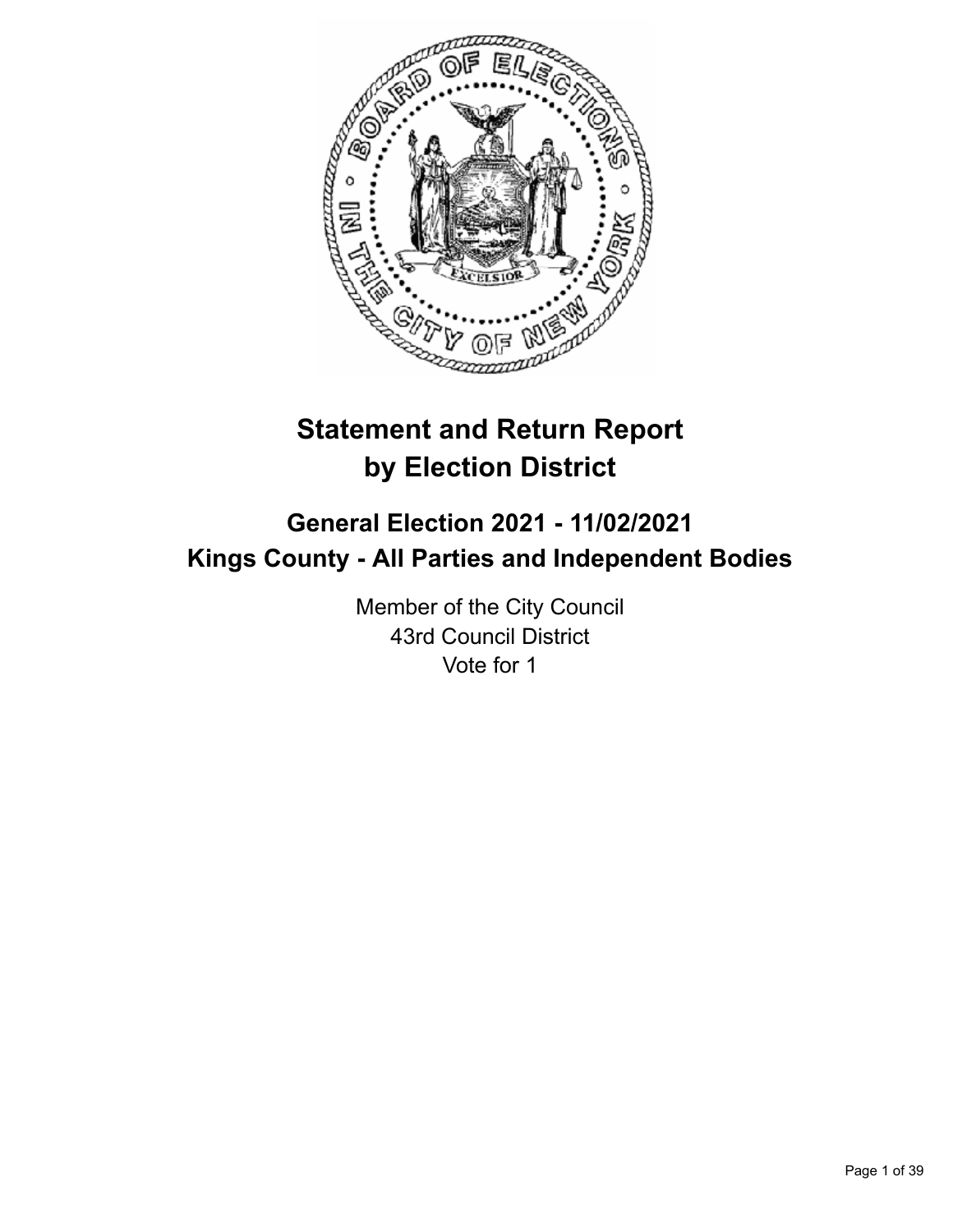

| <b>PUBLIC COUNTER</b>                                    | 335 |
|----------------------------------------------------------|-----|
| <b>MANUALLY COUNTED EMERGENCY</b>                        | 0   |
| ABSENTEE / MILITARY                                      | 11  |
| <b>AFFIDAVIT</b>                                         |     |
| <b>Total Ballots</b>                                     | 347 |
| Less - Inapplicable Federal/Special Presidential Ballots | 0   |
| <b>Total Applicable Ballots</b>                          | 347 |
| JUSTIN L. BRANNAN (DEMOCRATIC)                           | 195 |
| BRIAN Z. FOX (REPUBLICAN)                                | 100 |
| BRIAN Z. FOX (CONSERVATIVE)                              | 14  |
| JUSTIN L. BRANNAN (WORKING FAMILIES)                     | 25  |
| CARMEN HERNANDEZ (WRITE-IN)                              |     |
| UNATTRIBUTABLE WRITE-IN (WRITE-IN)                       | 1   |
| <b>Total Votes</b>                                       | 336 |
| Unrecorded                                               | 11  |

### **034/46**

| PUBLIC COUNTER                                           | 186 |
|----------------------------------------------------------|-----|
| MANUALLY COUNTED EMERGENCY                               | 0   |
| ABSENTEE / MILITARY                                      | 11  |
| AFFIDAVIT                                                | 2   |
| <b>Total Ballots</b>                                     | 199 |
| Less - Inapplicable Federal/Special Presidential Ballots | 0   |
| <b>Total Applicable Ballots</b>                          | 199 |
| JUSTIN L. BRANNAN (DEMOCRATIC)                           | 110 |
| BRIAN Z. FOX (REPUBLICAN)                                | 65  |
| BRIAN Z. FOX (CONSERVATIVE)                              | 5   |
| JUSTIN L. BRANNAN (WORKING FAMILIES)                     | 10  |
| <b>Total Votes</b>                                       | 190 |
| Unrecorded                                               | 9   |

| <b>PUBLIC COUNTER</b>                                    | 112 |
|----------------------------------------------------------|-----|
| <b>MANUALLY COUNTED EMERGENCY</b>                        | 0   |
| ABSENTEE / MILITARY                                      | 3   |
| AFFIDAVIT                                                | 2   |
| <b>Total Ballots</b>                                     | 117 |
| Less - Inapplicable Federal/Special Presidential Ballots | 0   |
| <b>Total Applicable Ballots</b>                          | 117 |
| <b>JUSTIN L. BRANNAN (DEMOCRATIC)</b>                    | 42  |
| BRIAN Z. FOX (REPUBLICAN)                                | 56  |
| BRIAN Z. FOX (CONSERVATIVE)                              | 7   |
| <b>JUSTIN L. BRANNAN (WORKING FAMILIES)</b>              | 4   |
| <b>Total Votes</b>                                       | 109 |
| Unrecorded                                               | 8   |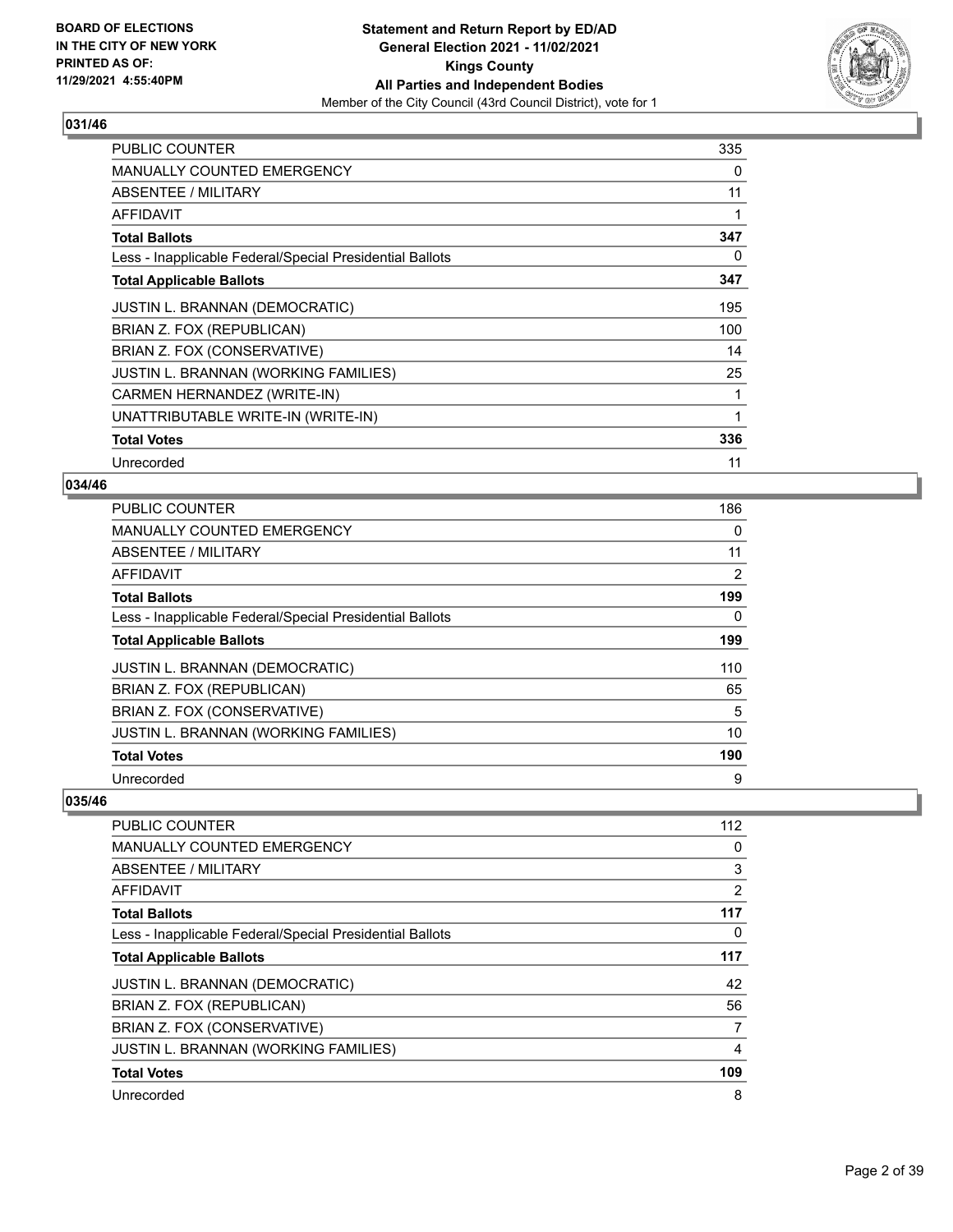

| <b>PUBLIC COUNTER</b>                                    | 281 |
|----------------------------------------------------------|-----|
| <b>MANUALLY COUNTED EMERGENCY</b>                        | 0   |
| ABSENTEE / MILITARY                                      | 18  |
| <b>AFFIDAVIT</b>                                         | 0   |
| <b>Total Ballots</b>                                     | 299 |
| Less - Inapplicable Federal/Special Presidential Ballots | 0   |
| <b>Total Applicable Ballots</b>                          | 299 |
| <b>JUSTIN L. BRANNAN (DEMOCRATIC)</b>                    | 86  |
| BRIAN Z. FOX (REPUBLICAN)                                | 178 |
| BRIAN Z. FOX (CONSERVATIVE)                              | 19  |
| JUSTIN L. BRANNAN (WORKING FAMILIES)                     | 6   |
| <b>Total Votes</b>                                       | 289 |
| Unrecorded                                               | 10  |

## **037/46**

| PUBLIC COUNTER                                           |   |
|----------------------------------------------------------|---|
| <b>MANUALLY COUNTED EMERGENCY</b>                        | 0 |
| ABSENTEE / MILITARY                                      | 0 |
| AFFIDAVIT                                                | 0 |
| <b>Total Ballots</b>                                     |   |
| Less - Inapplicable Federal/Special Presidential Ballots | 0 |
| <b>Total Applicable Ballots</b>                          |   |
| <b>JUSTIN L. BRANNAN (DEMOCRATIC)</b>                    | 0 |
| BRIAN Z. FOX (REPUBLICAN)                                |   |
| BRIAN Z. FOX (CONSERVATIVE)                              | 0 |
| JUSTIN L. BRANNAN (WORKING FAMILIES)                     | 0 |
| <b>Total Votes</b>                                       |   |

| PUBLIC COUNTER                                           | 433 |
|----------------------------------------------------------|-----|
| <b>MANUALLY COUNTED EMERGENCY</b>                        | 0   |
| ABSENTEE / MILITARY                                      | 50  |
| AFFIDAVIT                                                | 3   |
| <b>Total Ballots</b>                                     | 486 |
| Less - Inapplicable Federal/Special Presidential Ballots | 0   |
| <b>Total Applicable Ballots</b>                          | 486 |
| JUSTIN L. BRANNAN (DEMOCRATIC)                           | 240 |
| BRIAN Z. FOX (REPUBLICAN)                                | 198 |
| BRIAN Z. FOX (CONSERVATIVE)                              | 17  |
| JUSTIN L. BRANNAN (WORKING FAMILIES)                     | 12  |
| CHRISTIAN STELLATO (WRITE-IN)                            | 1   |
| <b>Total Votes</b>                                       | 468 |
| Unrecorded                                               | 18  |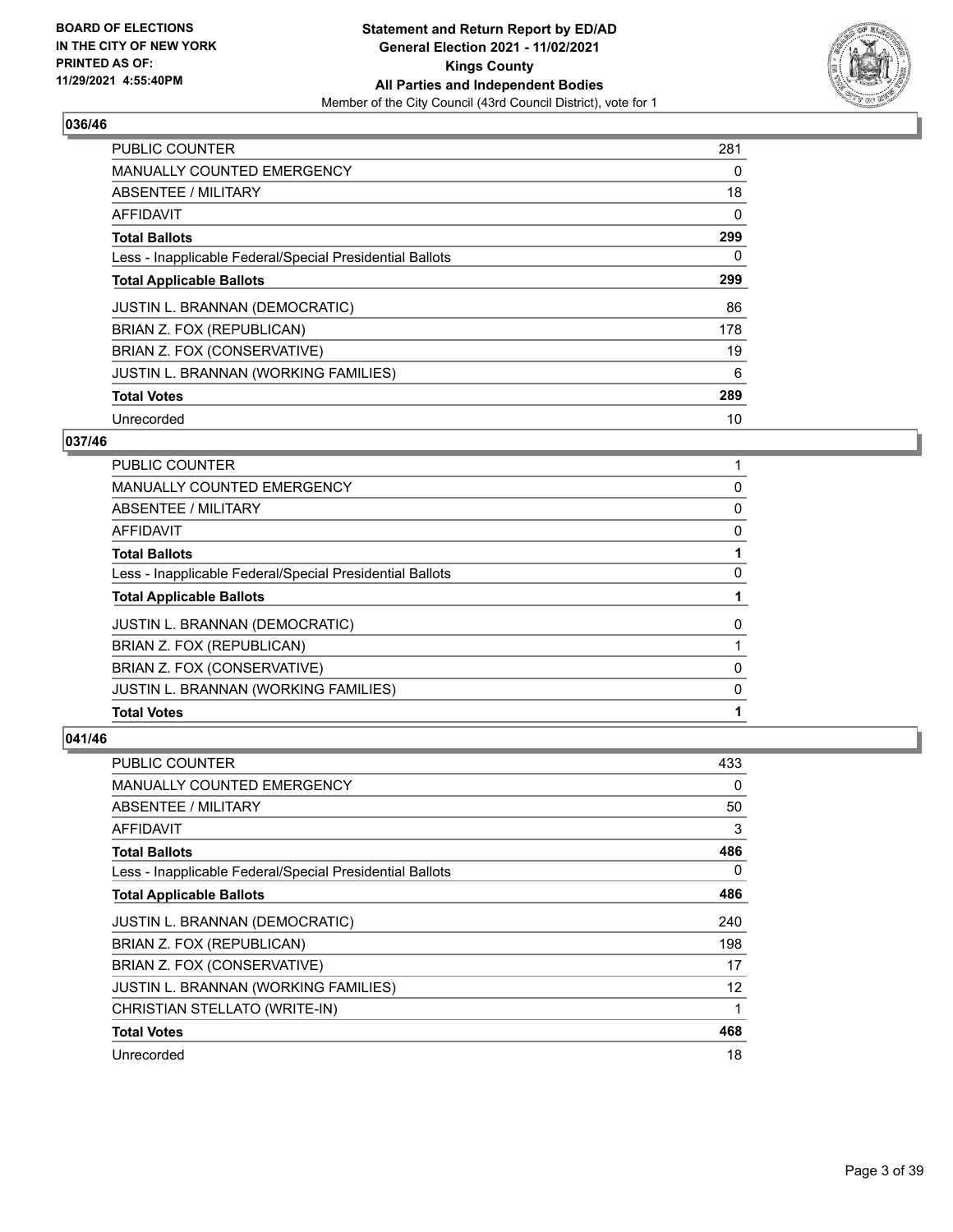

| <b>PUBLIC COUNTER</b>                                    | 202 |
|----------------------------------------------------------|-----|
| <b>MANUALLY COUNTED EMERGENCY</b>                        | 0   |
| ABSENTEE / MILITARY                                      | 5   |
| <b>AFFIDAVIT</b>                                         | 0   |
| <b>Total Ballots</b>                                     | 207 |
| Less - Inapplicable Federal/Special Presidential Ballots | 0   |
| <b>Total Applicable Ballots</b>                          | 207 |
| JUSTIN L. BRANNAN (DEMOCRATIC)                           | 70  |
| BRIAN Z. FOX (REPUBLICAN)                                | 108 |
| BRIAN Z. FOX (CONSERVATIVE)                              | 8   |
| JUSTIN L. BRANNAN (WORKING FAMILIES)                     | 10  |
| JOHN SMITH (WRITE-IN)                                    |     |
| LUCRETIA REGINA POTTER (WRITE-IN)                        | 2   |
| <b>Total Votes</b>                                       | 199 |
| Unrecorded                                               | 8   |

## **047/46**

| PUBLIC COUNTER                                           | 321               |
|----------------------------------------------------------|-------------------|
| MANUALLY COUNTED EMERGENCY                               | 0                 |
| ABSENTEE / MILITARY                                      | $12 \overline{ }$ |
| AFFIDAVIT                                                | $\Omega$          |
| <b>Total Ballots</b>                                     | 333               |
| Less - Inapplicable Federal/Special Presidential Ballots | 0                 |
| <b>Total Applicable Ballots</b>                          | 333               |
| <b>JUSTIN L. BRANNAN (DEMOCRATIC)</b>                    | 104               |
| BRIAN Z. FOX (REPUBLICAN)                                | 198               |
| BRIAN Z. FOX (CONSERVATIVE)                              | 9                 |
| <b>JUSTIN L. BRANNAN (WORKING FAMILIES)</b>              | 6                 |
| <b>Total Votes</b>                                       | 317               |
| Unrecorded                                               | 16                |

| <b>PUBLIC COUNTER</b>                                    | 252 |
|----------------------------------------------------------|-----|
| <b>MANUALLY COUNTED EMERGENCY</b>                        | 0   |
| ABSENTEE / MILITARY                                      | 18  |
| AFFIDAVIT                                                | 2   |
| <b>Total Ballots</b>                                     | 272 |
| Less - Inapplicable Federal/Special Presidential Ballots | 0   |
| <b>Total Applicable Ballots</b>                          | 272 |
| <b>JUSTIN L. BRANNAN (DEMOCRATIC)</b>                    | 125 |
| BRIAN Z. FOX (REPUBLICAN)                                | 109 |
| BRIAN Z. FOX (CONSERVATIVE)                              | 14  |
| <b>JUSTIN L. BRANNAN (WORKING FAMILIES)</b>              | 13  |
| <b>Total Votes</b>                                       | 261 |
| Unrecorded                                               | 11  |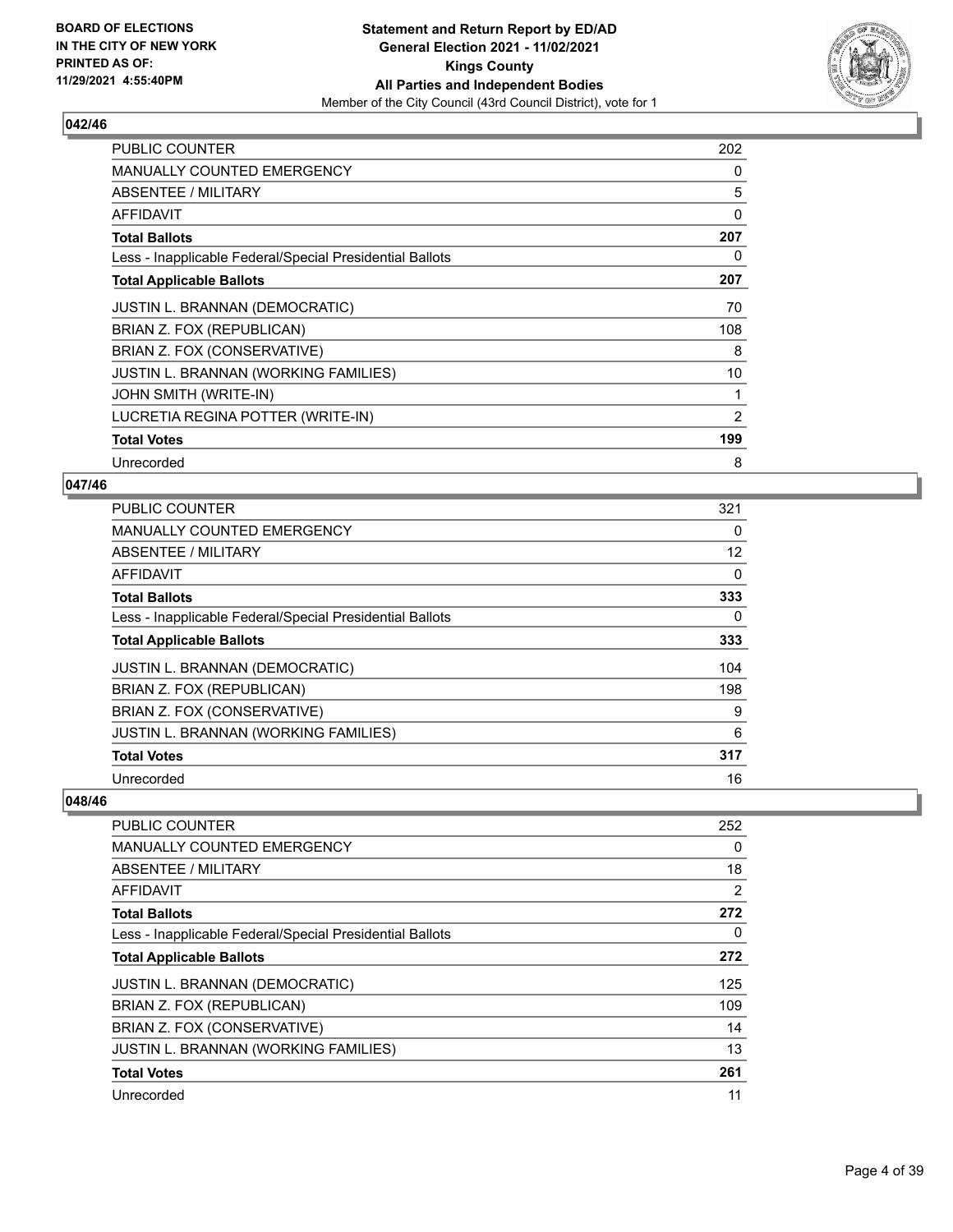

| <b>PUBLIC COUNTER</b>                                    | 317 |
|----------------------------------------------------------|-----|
| <b>MANUALLY COUNTED EMERGENCY</b>                        | 0   |
| ABSENTEE / MILITARY                                      | 37  |
| AFFIDAVIT                                                | 3   |
| <b>Total Ballots</b>                                     | 357 |
| Less - Inapplicable Federal/Special Presidential Ballots | 0   |
| <b>Total Applicable Ballots</b>                          | 357 |
| JUSTIN L. BRANNAN (DEMOCRATIC)                           | 191 |
| BRIAN Z. FOX (REPUBLICAN)                                | 112 |
| BRIAN Z. FOX (CONSERVATIVE)                              | 16  |
| JUSTIN L. BRANNAN (WORKING FAMILIES)                     | 29  |
| UNATTRIBUTABLE WRITE-IN (WRITE-IN)                       |     |
| <b>Total Votes</b>                                       | 349 |
| Unrecorded                                               | 8   |

## **050/46**

| PUBLIC COUNTER                                           | 371      |
|----------------------------------------------------------|----------|
| MANUALLY COUNTED EMERGENCY                               | $\Omega$ |
| ABSENTEE / MILITARY                                      | 19       |
| AFFIDAVIT                                                | 3        |
| <b>Total Ballots</b>                                     | 393      |
| Less - Inapplicable Federal/Special Presidential Ballots | $\Omega$ |
| <b>Total Applicable Ballots</b>                          | 393      |
| <b>JUSTIN L. BRANNAN (DEMOCRATIC)</b>                    | 172      |
| BRIAN Z. FOX (REPUBLICAN)                                | 178      |
| BRIAN Z. FOX (CONSERVATIVE)                              | 14       |
| JUSTIN L. BRANNAN (WORKING FAMILIES)                     | 16       |
| <b>Total Votes</b>                                       | 380      |
| Unrecorded                                               | 13       |

| <b>PUBLIC COUNTER</b>                                    | 465      |
|----------------------------------------------------------|----------|
| <b>MANUALLY COUNTED EMERGENCY</b>                        | $\Omega$ |
| ABSENTEE / MILITARY                                      | 21       |
| AFFIDAVIT                                                | 3        |
| <b>Total Ballots</b>                                     | 489      |
| Less - Inapplicable Federal/Special Presidential Ballots | 0        |
| <b>Total Applicable Ballots</b>                          | 489      |
| <b>JUSTIN L. BRANNAN (DEMOCRATIC)</b>                    | 197      |
| BRIAN Z. FOX (REPUBLICAN)                                | 240      |
| BRIAN Z. FOX (CONSERVATIVE)                              | 18       |
| <b>JUSTIN L. BRANNAN (WORKING FAMILIES)</b>              | 13       |
| <b>Total Votes</b>                                       | 468      |
| Unrecorded                                               | 21       |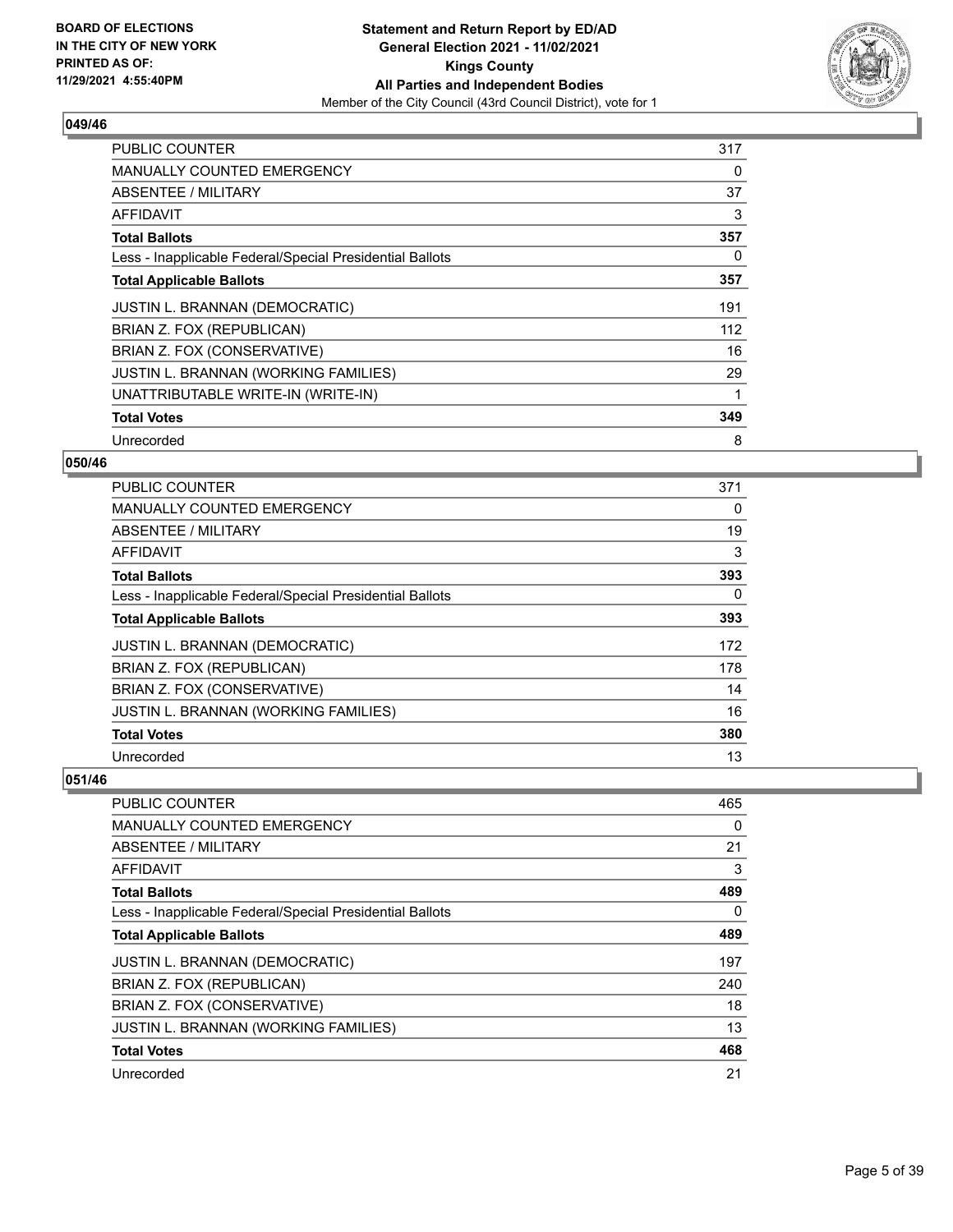

| <b>PUBLIC COUNTER</b>                                    | 262 |
|----------------------------------------------------------|-----|
| <b>MANUALLY COUNTED EMERGENCY</b>                        | 0   |
| ABSENTEE / MILITARY                                      | 10  |
| AFFIDAVIT                                                | 4   |
| <b>Total Ballots</b>                                     | 276 |
| Less - Inapplicable Federal/Special Presidential Ballots | 0   |
| <b>Total Applicable Ballots</b>                          | 276 |
| <b>JUSTIN L. BRANNAN (DEMOCRATIC)</b>                    | 102 |
| BRIAN Z. FOX (REPUBLICAN)                                | 113 |
| BRIAN Z. FOX (CONSERVATIVE)                              | 11  |
| JUSTIN L. BRANNAN (WORKING FAMILIES)                     | 12  |
| <b>Total Votes</b>                                       | 238 |
| Unrecorded                                               | 38  |

## **053/46**

| PUBLIC COUNTER                                           | 336 |
|----------------------------------------------------------|-----|
| <b>MANUALLY COUNTED EMERGENCY</b>                        | 0   |
| ABSENTEE / MILITARY                                      | 18  |
| AFFIDAVIT                                                | 1   |
| <b>Total Ballots</b>                                     | 355 |
| Less - Inapplicable Federal/Special Presidential Ballots | 0   |
| <b>Total Applicable Ballots</b>                          | 355 |
| JUSTIN L. BRANNAN (DEMOCRATIC)                           | 193 |
| BRIAN Z. FOX (REPUBLICAN)                                | 121 |
| BRIAN Z. FOX (CONSERVATIVE)                              | 15  |
| JUSTIN L. BRANNAN (WORKING FAMILIES)                     | 17  |
| HEI MAN CHAN (WRITE-IN)                                  |     |
| <b>Total Votes</b>                                       | 347 |
| Unrecorded                                               | 8   |

| PUBLIC COUNTER                                           | 273 |
|----------------------------------------------------------|-----|
| MANUALLY COUNTED EMERGENCY                               | 0   |
| ABSENTEE / MILITARY                                      | 13  |
| <b>AFFIDAVIT</b>                                         | 2   |
| <b>Total Ballots</b>                                     | 288 |
| Less - Inapplicable Federal/Special Presidential Ballots | 0   |
| <b>Total Applicable Ballots</b>                          | 288 |
| <b>JUSTIN L. BRANNAN (DEMOCRATIC)</b>                    | 145 |
| BRIAN Z. FOX (REPUBLICAN)                                | 108 |
| BRIAN Z. FOX (CONSERVATIVE)                              | 10  |
| JUSTIN L. BRANNAN (WORKING FAMILIES)                     | 17  |
| JOHN QUAGLIONE (WRITE-IN)                                |     |
| <b>Total Votes</b>                                       | 281 |
| Unrecorded                                               |     |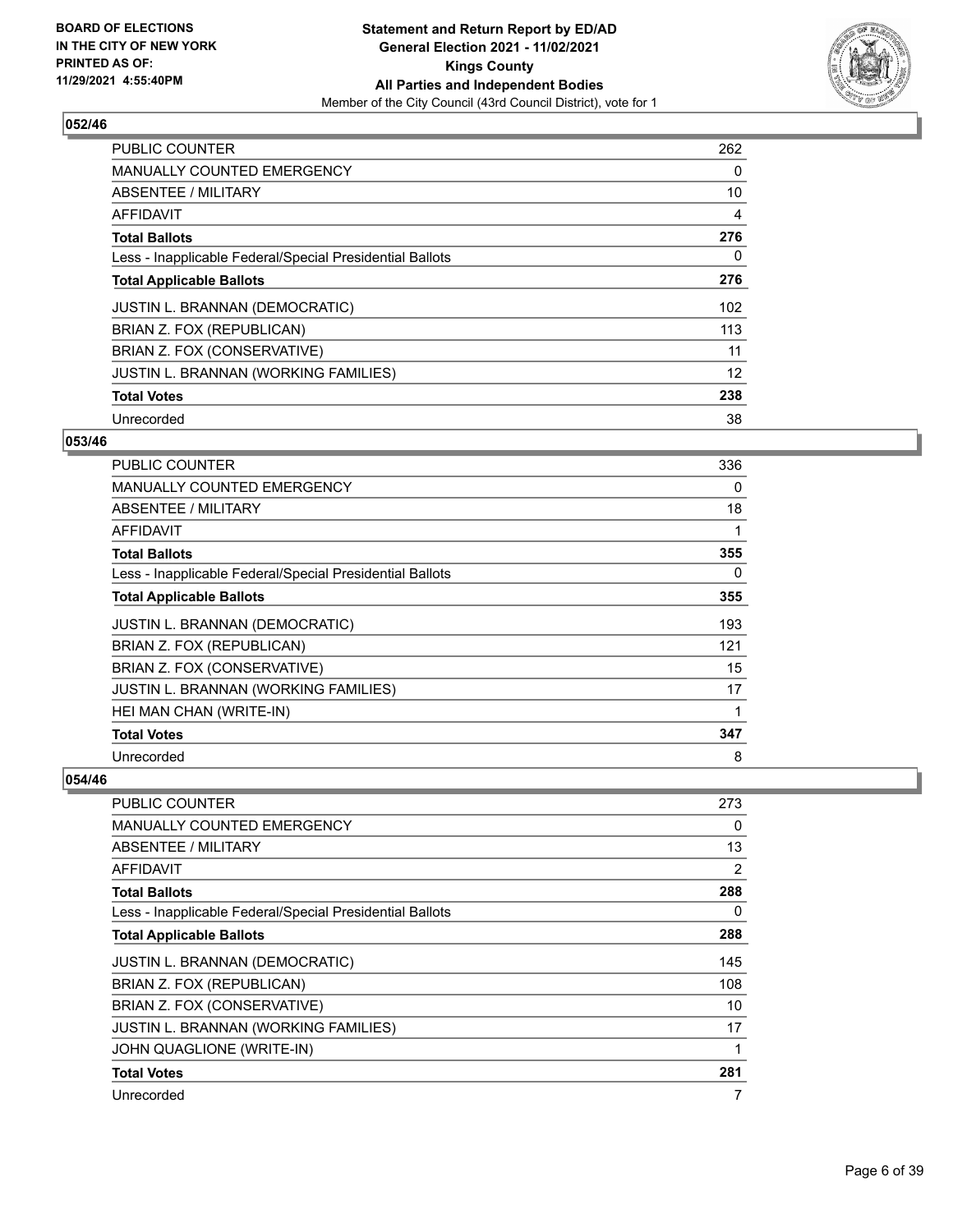

| <b>PUBLIC COUNTER</b>                                    | 211 |
|----------------------------------------------------------|-----|
| <b>MANUALLY COUNTED EMERGENCY</b>                        | 0   |
| ABSENTEE / MILITARY                                      | 17  |
| <b>AFFIDAVIT</b>                                         | 3   |
| <b>Total Ballots</b>                                     | 231 |
| Less - Inapplicable Federal/Special Presidential Ballots | 0   |
| <b>Total Applicable Ballots</b>                          | 231 |
| <b>JUSTIN L. BRANNAN (DEMOCRATIC)</b>                    | 112 |
| BRIAN Z. FOX (REPUBLICAN)                                | 84  |
| BRIAN Z. FOX (CONSERVATIVE)                              | 10  |
| <b>JUSTIN L. BRANNAN (WORKING FAMILIES)</b>              | 14  |
| <b>Total Votes</b>                                       | 220 |
| Unrecorded                                               | 11  |

## **056/46**

| <b>PUBLIC COUNTER</b>                                    | 274      |
|----------------------------------------------------------|----------|
| MANUALLY COUNTED EMERGENCY                               | $\Omega$ |
| ABSENTEE / MILITARY                                      | 13       |
| AFFIDAVIT                                                |          |
| <b>Total Ballots</b>                                     | 288      |
| Less - Inapplicable Federal/Special Presidential Ballots | 0        |
| <b>Total Applicable Ballots</b>                          | 288      |
| <b>JUSTIN L. BRANNAN (DEMOCRATIC)</b>                    | 163      |
| BRIAN Z. FOX (REPUBLICAN)                                | 91       |
| BRIAN Z. FOX (CONSERVATIVE)                              | 6        |
| JUSTIN L. BRANNAN (WORKING FAMILIES)                     | 14       |
| <b>Total Votes</b>                                       | 274      |
| Unrecorded                                               | 14       |

| PUBLIC COUNTER                                           | 314 |
|----------------------------------------------------------|-----|
| <b>MANUALLY COUNTED EMERGENCY</b>                        | 0   |
| ABSENTEE / MILITARY                                      | 17  |
| AFFIDAVIT                                                |     |
| <b>Total Ballots</b>                                     | 332 |
| Less - Inapplicable Federal/Special Presidential Ballots | 0   |
| <b>Total Applicable Ballots</b>                          | 332 |
| <b>JUSTIN L. BRANNAN (DEMOCRATIC)</b>                    | 156 |
| BRIAN Z. FOX (REPUBLICAN)                                | 135 |
| BRIAN Z. FOX (CONSERVATIVE)                              | 11  |
| JUSTIN L. BRANNAN (WORKING FAMILIES)                     | 21  |
| <b>Total Votes</b>                                       | 323 |
| Unrecorded                                               | 9   |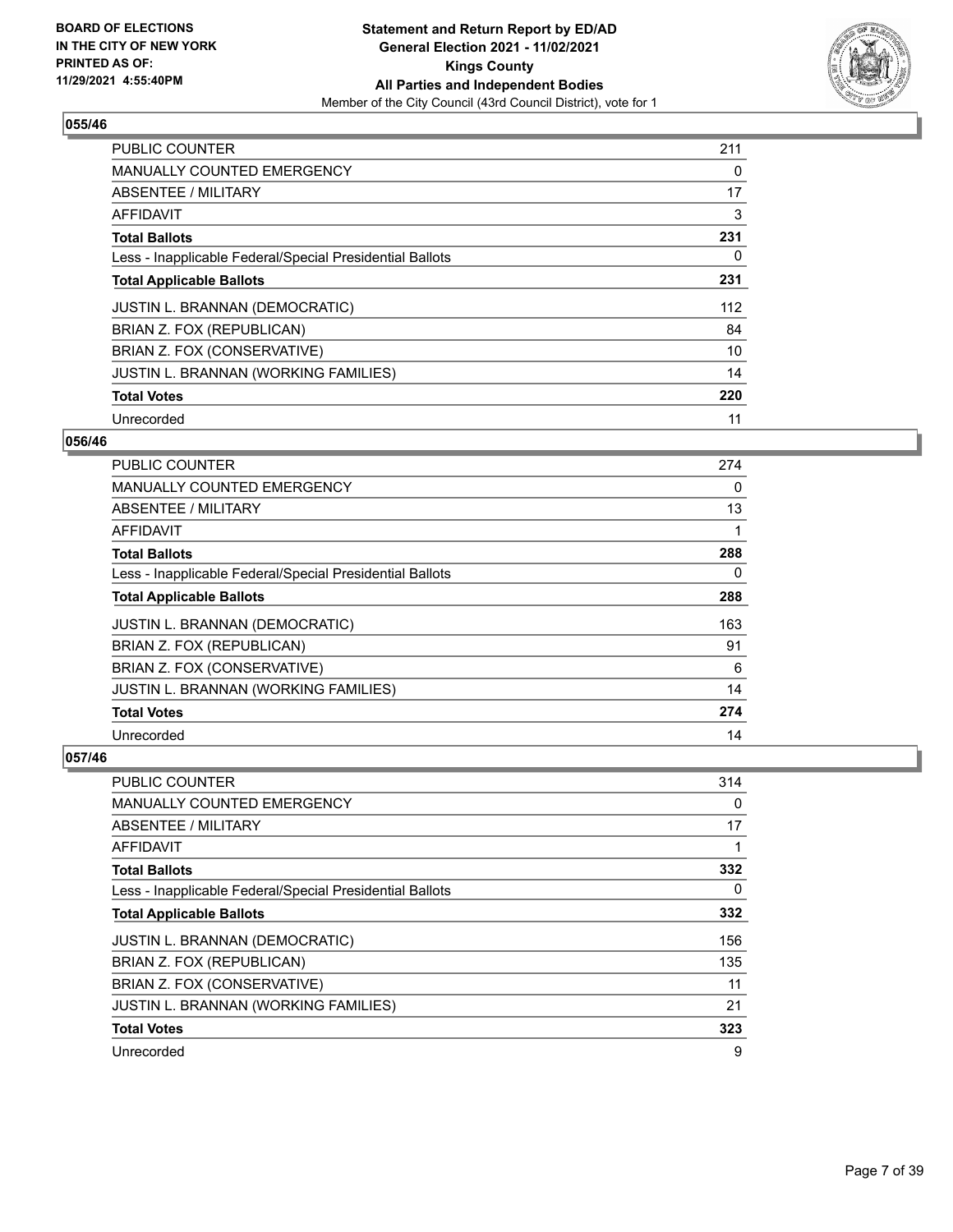

| <b>PUBLIC COUNTER</b>                                    | 320 |
|----------------------------------------------------------|-----|
| <b>MANUALLY COUNTED EMERGENCY</b>                        | 0   |
| ABSENTEE / MILITARY                                      | 16  |
| <b>AFFIDAVIT</b>                                         |     |
| <b>Total Ballots</b>                                     | 337 |
| Less - Inapplicable Federal/Special Presidential Ballots | 0   |
| <b>Total Applicable Ballots</b>                          | 337 |
| <b>JUSTIN L. BRANNAN (DEMOCRATIC)</b>                    | 168 |
| BRIAN Z. FOX (REPUBLICAN)                                | 124 |
| BRIAN Z. FOX (CONSERVATIVE)                              | 19  |
| <b>JUSTIN L. BRANNAN (WORKING FAMILIES)</b>              | 16  |
| <b>Total Votes</b>                                       | 327 |
| Unrecorded                                               | 10  |

## **059/46**

| <b>PUBLIC COUNTER</b>                                    | 284      |
|----------------------------------------------------------|----------|
| MANUALLY COUNTED EMERGENCY                               | $\Omega$ |
| ABSENTEE / MILITARY                                      | 21       |
| AFFIDAVIT                                                | 6        |
| <b>Total Ballots</b>                                     | 311      |
| Less - Inapplicable Federal/Special Presidential Ballots | $\Omega$ |
| <b>Total Applicable Ballots</b>                          | 311      |
| <b>JUSTIN L. BRANNAN (DEMOCRATIC)</b>                    | 159      |
| BRIAN Z. FOX (REPUBLICAN)                                | 121      |
| BRIAN Z. FOX (CONSERVATIVE)                              | 6        |
| JUSTIN L. BRANNAN (WORKING FAMILIES)                     | 13       |
| <b>Total Votes</b>                                       | 299      |
| Unrecorded                                               | 12       |

| PUBLIC COUNTER                                           | 397      |
|----------------------------------------------------------|----------|
| <b>MANUALLY COUNTED EMERGENCY</b>                        | 0        |
| ABSENTEE / MILITARY                                      | 49       |
| AFFIDAVIT                                                | 1        |
| <b>Total Ballots</b>                                     | 447      |
| Less - Inapplicable Federal/Special Presidential Ballots | $\Omega$ |
| <b>Total Applicable Ballots</b>                          | 447      |
| JUSTIN L. BRANNAN (DEMOCRATIC)                           | 240      |
| BRIAN Z. FOX (REPUBLICAN)                                | 163      |
| BRIAN Z. FOX (CONSERVATIVE)                              | 18       |
| JUSTIN L. BRANNAN (WORKING FAMILIES)                     | 15       |
| CHARLES FLORE (WRITE-IN)                                 | 1        |
| <b>Total Votes</b>                                       | 437      |
| Unrecorded                                               | 10       |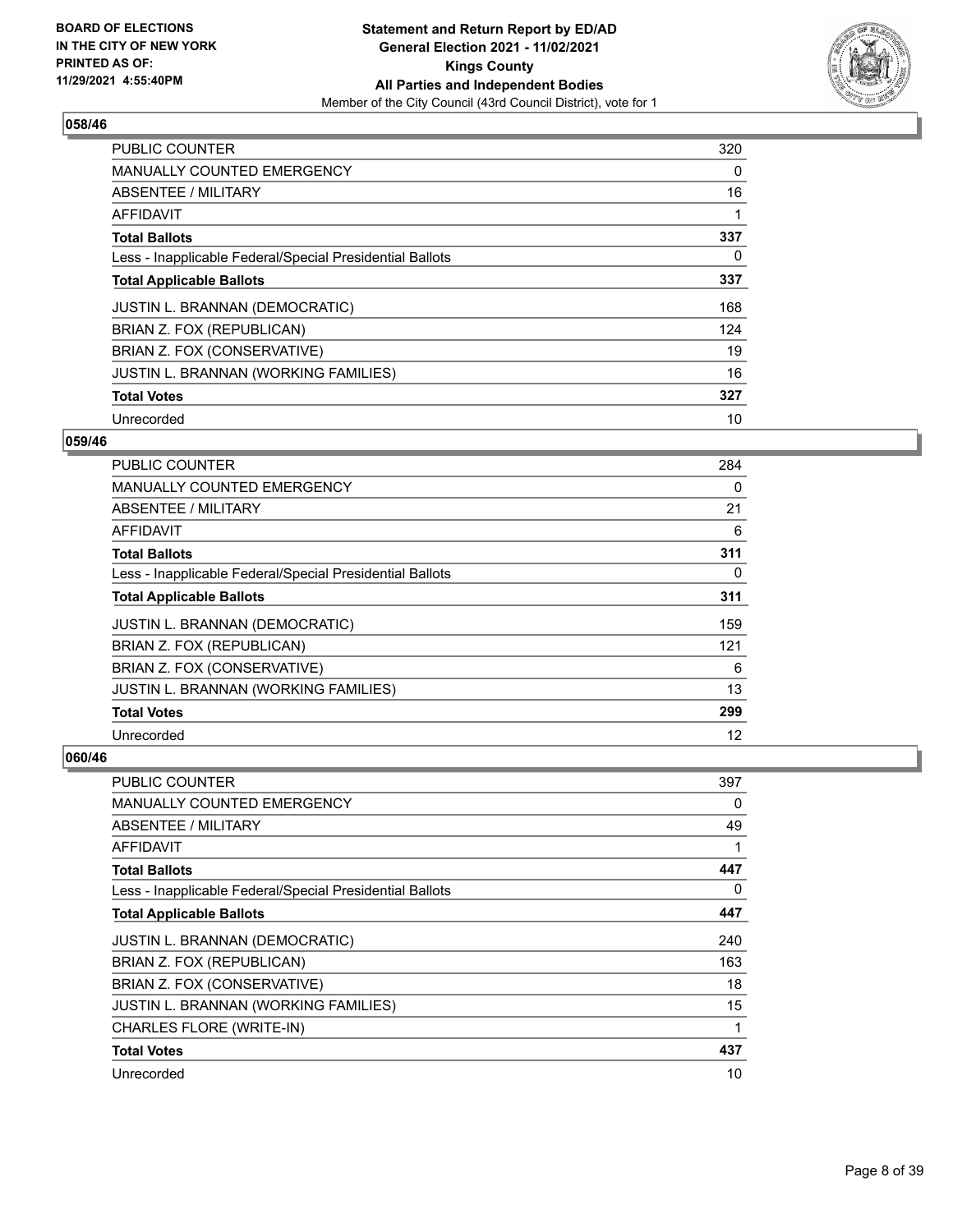

| <b>PUBLIC COUNTER</b>                                    | 188 |
|----------------------------------------------------------|-----|
| <b>MANUALLY COUNTED EMERGENCY</b>                        | 0   |
| ABSENTEE / MILITARY                                      | 14  |
| AFFIDAVIT                                                | 0   |
| <b>Total Ballots</b>                                     | 202 |
| Less - Inapplicable Federal/Special Presidential Ballots | 0   |
| <b>Total Applicable Ballots</b>                          | 202 |
| <b>JUSTIN L. BRANNAN (DEMOCRATIC)</b>                    | 87  |
| BRIAN Z. FOX (REPUBLICAN)                                | 92  |
| BRIAN Z. FOX (CONSERVATIVE)                              | 7   |
| JUSTIN L. BRANNAN (WORKING FAMILIES)                     | 10  |
| <b>Total Votes</b>                                       | 196 |
| Unrecorded                                               | 6   |

## **062/46**

| <b>PUBLIC COUNTER</b>                                    | 335          |
|----------------------------------------------------------|--------------|
| <b>MANUALLY COUNTED EMERGENCY</b>                        | 0            |
| <b>ABSENTEE / MILITARY</b>                               | 46           |
| AFFIDAVIT                                                | 4            |
| <b>Total Ballots</b>                                     | 385          |
| Less - Inapplicable Federal/Special Presidential Ballots | 0            |
| <b>Total Applicable Ballots</b>                          | 385          |
| JUSTIN L. BRANNAN (DEMOCRATIC)                           | 230          |
| BRIAN Z. FOX (REPUBLICAN)                                | 119          |
| BRIAN Z. FOX (CONSERVATIVE)                              | 11           |
| <b>JUSTIN L. BRANNAN (WORKING FAMILIES)</b>              | 17           |
| HILLARY CLINTON (WRITE-IN)                               | 1            |
| UNATTRIBUTABLE WRITE-IN (WRITE-IN)                       | $\mathbf{1}$ |
| <b>Total Votes</b>                                       | 379          |
| Unrecorded                                               | 6            |

| <b>PUBLIC COUNTER</b>                                    | 346 |
|----------------------------------------------------------|-----|
| <b>MANUALLY COUNTED EMERGENCY</b>                        | 0   |
| ABSENTEE / MILITARY                                      | 18  |
| <b>AFFIDAVIT</b>                                         | 3   |
| <b>Total Ballots</b>                                     | 367 |
| Less - Inapplicable Federal/Special Presidential Ballots | 0   |
| <b>Total Applicable Ballots</b>                          | 367 |
| <b>JUSTIN L. BRANNAN (DEMOCRATIC)</b>                    | 189 |
| BRIAN Z. FOX (REPUBLICAN)                                | 138 |
| BRIAN Z. FOX (CONSERVATIVE)                              | 15  |
| JUSTIN L. BRANNAN (WORKING FAMILIES)                     | 10  |
| <b>Total Votes</b>                                       | 352 |
| Unrecorded                                               | 15  |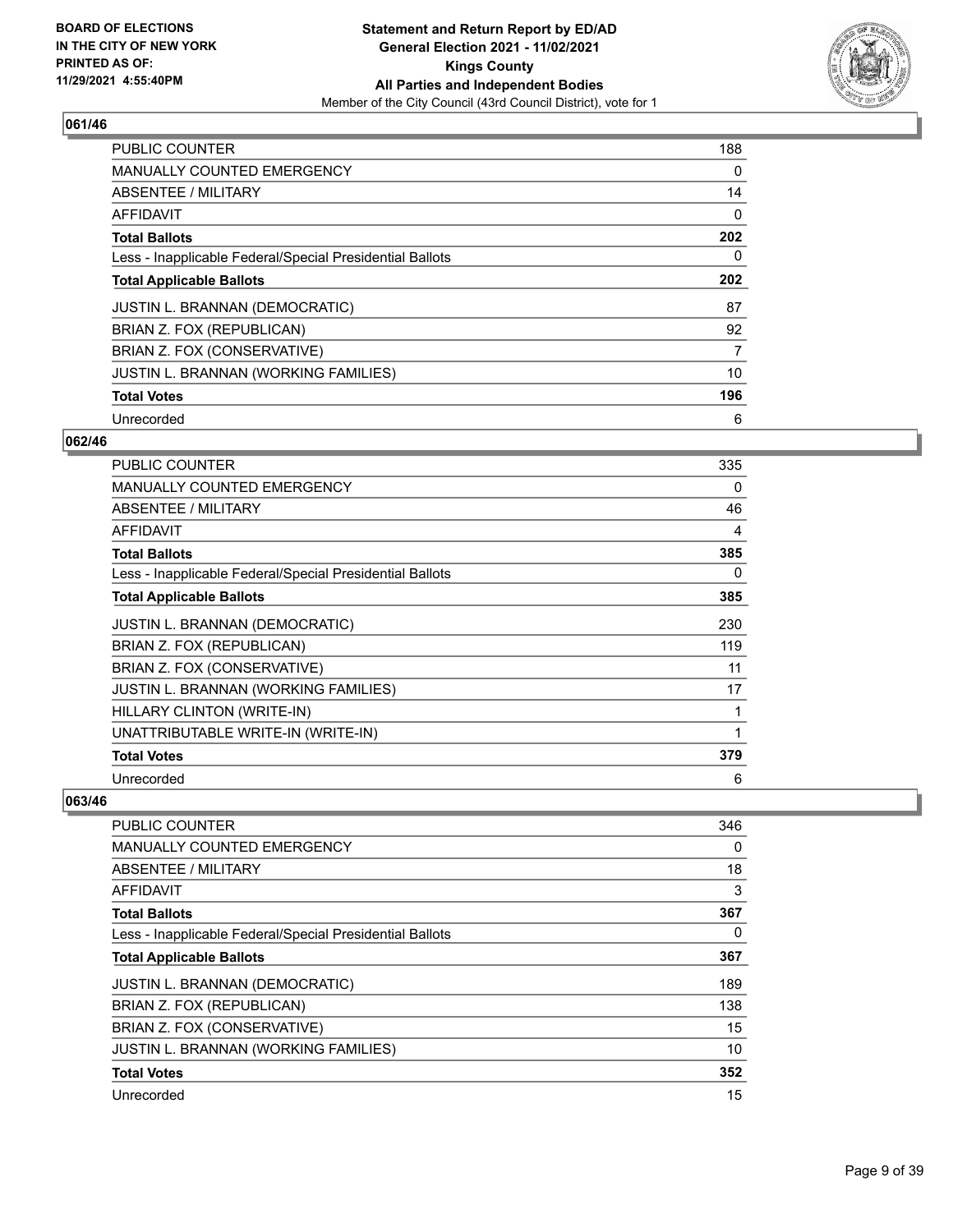

| <b>PUBLIC COUNTER</b>                                    | 413      |
|----------------------------------------------------------|----------|
| <b>MANUALLY COUNTED EMERGENCY</b>                        | $\Omega$ |
| ABSENTEE / MILITARY                                      | 34       |
| AFFIDAVIT                                                | 5        |
| <b>Total Ballots</b>                                     | 452      |
| Less - Inapplicable Federal/Special Presidential Ballots | 0        |
| <b>Total Applicable Ballots</b>                          | 452      |
| JUSTIN L. BRANNAN (DEMOCRATIC)                           | 227      |
| BRIAN Z. FOX (REPUBLICAN)                                | 170      |
| BRIAN Z. FOX (CONSERVATIVE)                              | 23       |
| JUSTIN L. BRANNAN (WORKING FAMILIES)                     | 19       |
| UNCOUNTED WRITE-IN PER STATUTE (WRITE-IN)                |          |
| <b>Total Votes</b>                                       | 440      |
| Unrecorded                                               | 12       |

## **065/46**

| PUBLIC COUNTER                                           | 359 |
|----------------------------------------------------------|-----|
| <b>MANUALLY COUNTED EMERGENCY</b>                        | 0   |
| ABSENTEE / MILITARY                                      | 38  |
| AFFIDAVIT                                                | 2   |
| <b>Total Ballots</b>                                     | 399 |
| Less - Inapplicable Federal/Special Presidential Ballots | 0   |
| <b>Total Applicable Ballots</b>                          | 399 |
| <b>JUSTIN L. BRANNAN (DEMOCRATIC)</b>                    | 219 |
| BRIAN Z. FOX (REPUBLICAN)                                | 129 |
| BRIAN Z. FOX (CONSERVATIVE)                              | 25  |
| <b>JUSTIN L. BRANNAN (WORKING FAMILIES)</b>              | 15  |
| ROSS BARKIN (WRITE-IN)                                   | 1   |
| <b>Total Votes</b>                                       | 389 |
| Unrecorded                                               | 10  |

| <b>PUBLIC COUNTER</b>                                    | 256 |
|----------------------------------------------------------|-----|
| <b>MANUALLY COUNTED EMERGENCY</b>                        | 0   |
| ABSENTEE / MILITARY                                      | 16  |
| <b>AFFIDAVIT</b>                                         |     |
| <b>Total Ballots</b>                                     | 273 |
| Less - Inapplicable Federal/Special Presidential Ballots | 0   |
| <b>Total Applicable Ballots</b>                          | 273 |
| <b>JUSTIN L. BRANNAN (DEMOCRATIC)</b>                    | 109 |
| BRIAN Z. FOX (REPUBLICAN)                                | 130 |
| BRIAN Z. FOX (CONSERVATIVE)                              | 16  |
| <b>JUSTIN L. BRANNAN (WORKING FAMILIES)</b>              | 8   |
| <b>Total Votes</b>                                       | 263 |
| Unrecorded                                               | 10  |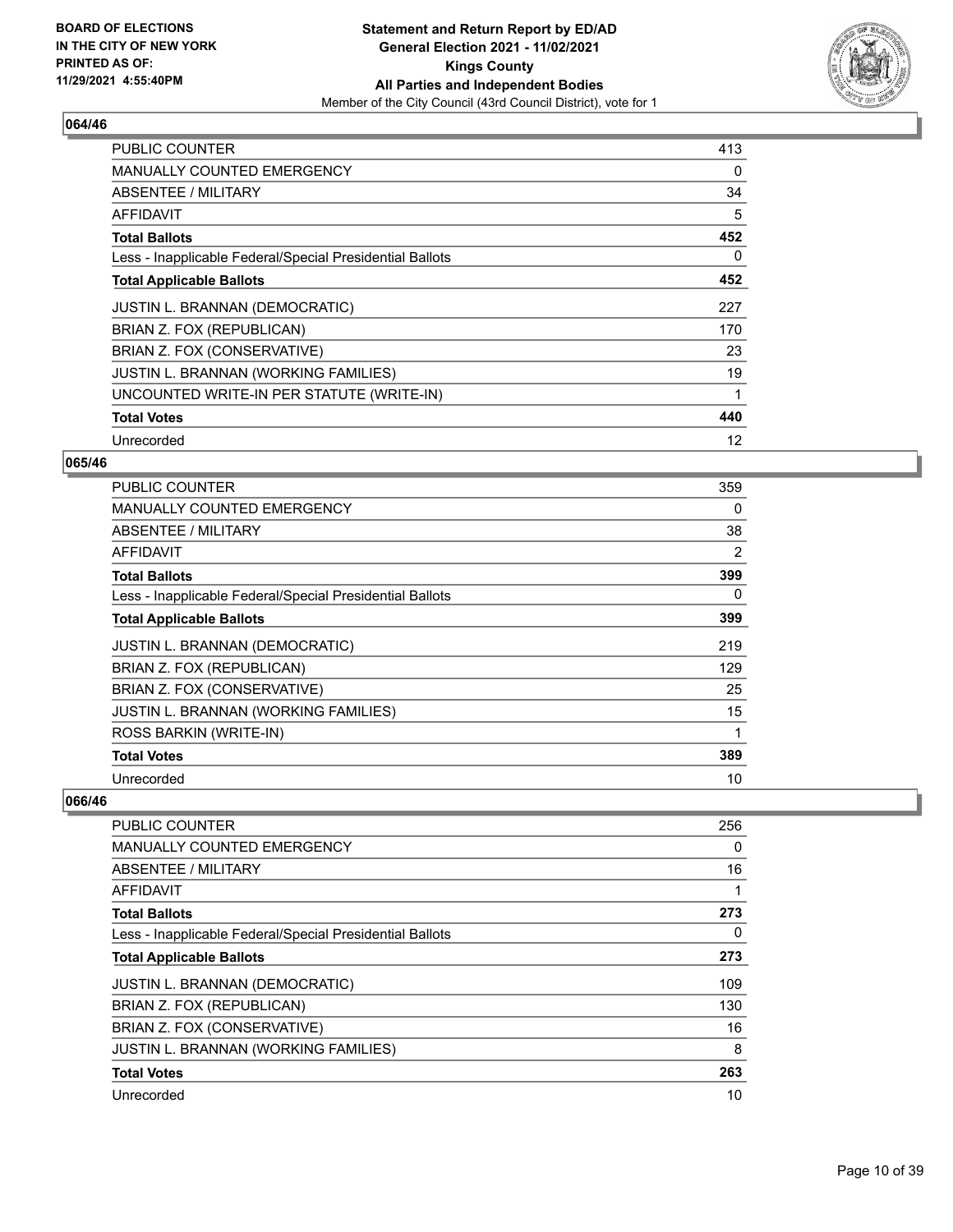

| <b>PUBLIC COUNTER</b>                                    | 317 |
|----------------------------------------------------------|-----|
| <b>MANUALLY COUNTED EMERGENCY</b>                        | 0   |
| ABSENTEE / MILITARY                                      | 22  |
| AFFIDAVIT                                                | 2   |
| <b>Total Ballots</b>                                     | 341 |
| Less - Inapplicable Federal/Special Presidential Ballots | 0   |
| <b>Total Applicable Ballots</b>                          | 341 |
| <b>JUSTIN L. BRANNAN (DEMOCRATIC)</b>                    | 94  |
| BRIAN Z. FOX (REPUBLICAN)                                | 211 |
| BRIAN Z. FOX (CONSERVATIVE)                              | 22  |
| <b>JUSTIN L. BRANNAN (WORKING FAMILIES)</b>              | 8   |
| <b>Total Votes</b>                                       | 335 |
| Unrecorded                                               | 6   |

#### **068/46**

| <b>PUBLIC COUNTER</b>                                    | 374      |
|----------------------------------------------------------|----------|
| MANUALLY COUNTED EMERGENCY                               | $\Omega$ |
| ABSENTEE / MILITARY                                      | 16       |
| AFFIDAVIT                                                | 0        |
| <b>Total Ballots</b>                                     | 390      |
| Less - Inapplicable Federal/Special Presidential Ballots | 0        |
| <b>Total Applicable Ballots</b>                          | 390      |
| <b>JUSTIN L. BRANNAN (DEMOCRATIC)</b>                    | 110      |
| BRIAN Z. FOX (REPUBLICAN)                                | 233      |
| BRIAN Z. FOX (CONSERVATIVE)                              | 27       |
| JUSTIN L. BRANNAN (WORKING FAMILIES)                     | 9        |
| <b>Total Votes</b>                                       | 379      |
| Unrecorded                                               | 11       |

| PUBLIC COUNTER                                           | 310      |
|----------------------------------------------------------|----------|
| MANUALLY COUNTED EMERGENCY                               | 0        |
| ABSENTEE / MILITARY                                      | 16       |
| AFFIDAVIT                                                | $\Omega$ |
| <b>Total Ballots</b>                                     | 326      |
| Less - Inapplicable Federal/Special Presidential Ballots | $\Omega$ |
| <b>Total Applicable Ballots</b>                          | 326      |
| JUSTIN L. BRANNAN (DEMOCRATIC)                           | 90       |
| BRIAN Z. FOX (REPUBLICAN)                                | 191      |
| BRIAN Z. FOX (CONSERVATIVE)                              | 28       |
| JUSTIN L. BRANNAN (WORKING FAMILIES)                     | 10       |
| CATHERINE ROJAS (WRITE-IN)                               | 1        |
| <b>Total Votes</b>                                       | 320      |
| Unrecorded                                               | 6        |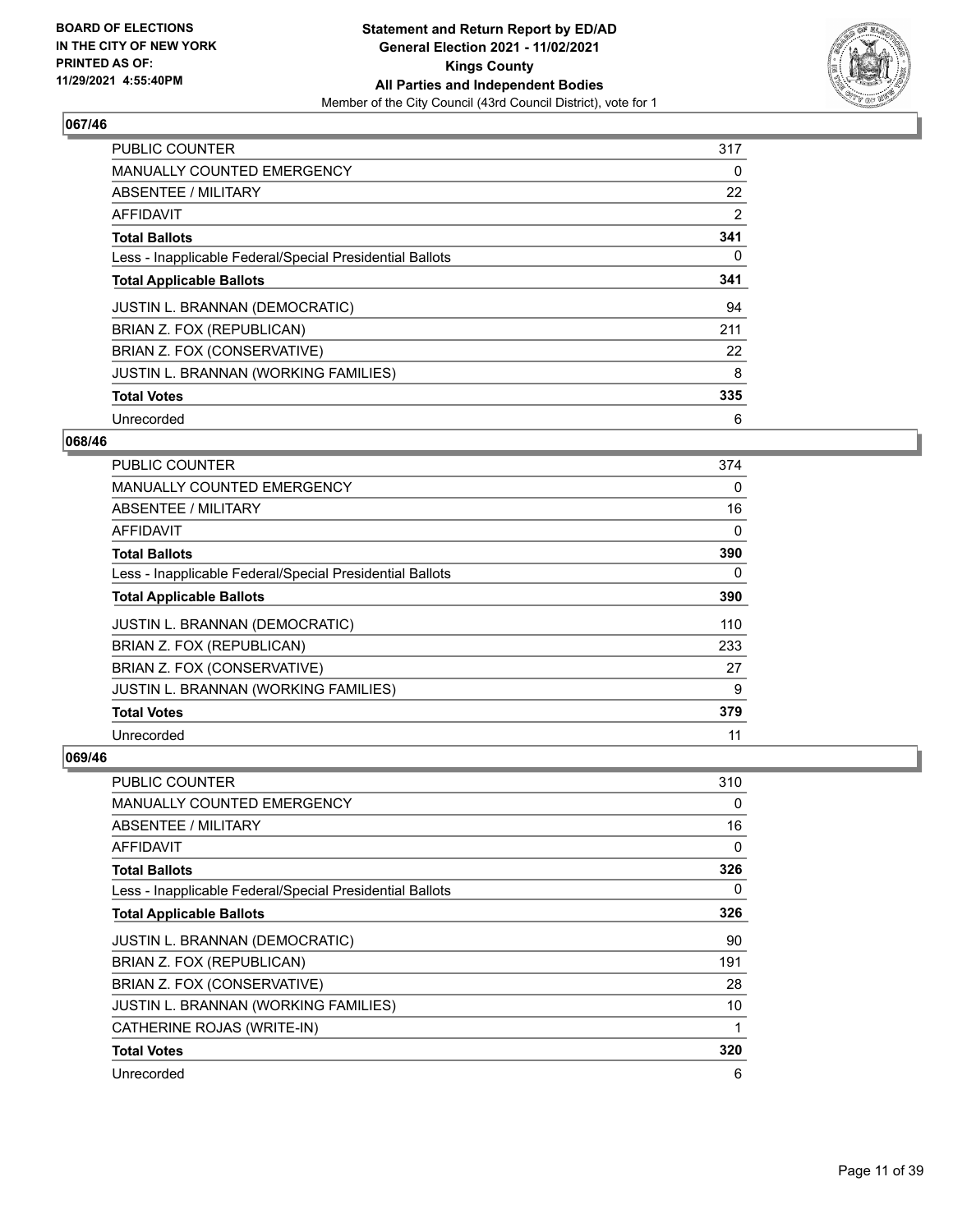

| <b>PUBLIC COUNTER</b>                                    | 350 |
|----------------------------------------------------------|-----|
| <b>MANUALLY COUNTED EMERGENCY</b>                        | 0   |
| ABSENTEE / MILITARY                                      | 7   |
| AFFIDAVIT                                                | 0   |
| <b>Total Ballots</b>                                     | 357 |
| Less - Inapplicable Federal/Special Presidential Ballots | 0   |
| <b>Total Applicable Ballots</b>                          | 357 |
| <b>JUSTIN L. BRANNAN (DEMOCRATIC)</b>                    | 70  |
| BRIAN Z. FOX (REPUBLICAN)                                | 254 |
| BRIAN Z. FOX (CONSERVATIVE)                              | 17  |
| JUSTIN L. BRANNAN (WORKING FAMILIES)                     | 6   |
| RYAN COLE (WRITE-IN)                                     | 1   |
| <b>Total Votes</b>                                       | 348 |
| Unrecorded                                               | 9   |

## **071/46**

| PUBLIC COUNTER                                           | 320      |
|----------------------------------------------------------|----------|
| MANUALLY COUNTED EMERGENCY                               | $\Omega$ |
| ABSENTEE / MILITARY                                      | 14       |
| AFFIDAVIT                                                | 2        |
| <b>Total Ballots</b>                                     | 336      |
| Less - Inapplicable Federal/Special Presidential Ballots | $\Omega$ |
| <b>Total Applicable Ballots</b>                          | 336      |
| <b>JUSTIN L. BRANNAN (DEMOCRATIC)</b>                    | 104      |
| BRIAN Z. FOX (REPUBLICAN)                                | 197      |
| BRIAN Z. FOX (CONSERVATIVE)                              | 14       |
| JUSTIN L. BRANNAN (WORKING FAMILIES)                     | 9        |
| <b>Total Votes</b>                                       | 324      |
| Unrecorded                                               | 12       |

| <b>PUBLIC COUNTER</b>                                    | 322 |
|----------------------------------------------------------|-----|
| <b>MANUALLY COUNTED EMERGENCY</b>                        | 0   |
| ABSENTEE / MILITARY                                      | 23  |
| AFFIDAVIT                                                | 4   |
| <b>Total Ballots</b>                                     | 349 |
| Less - Inapplicable Federal/Special Presidential Ballots | 0   |
| <b>Total Applicable Ballots</b>                          | 349 |
| JUSTIN L. BRANNAN (DEMOCRATIC)                           | 159 |
| BRIAN Z. FOX (REPUBLICAN)                                | 149 |
| BRIAN Z. FOX (CONSERVATIVE)                              | 13  |
| JUSTIN L. BRANNAN (WORKING FAMILIES)                     | 14  |
| MARTY GOLDEN (WRITE-IN)                                  | 1   |
| <b>Total Votes</b>                                       | 336 |
| Unrecorded                                               | 13  |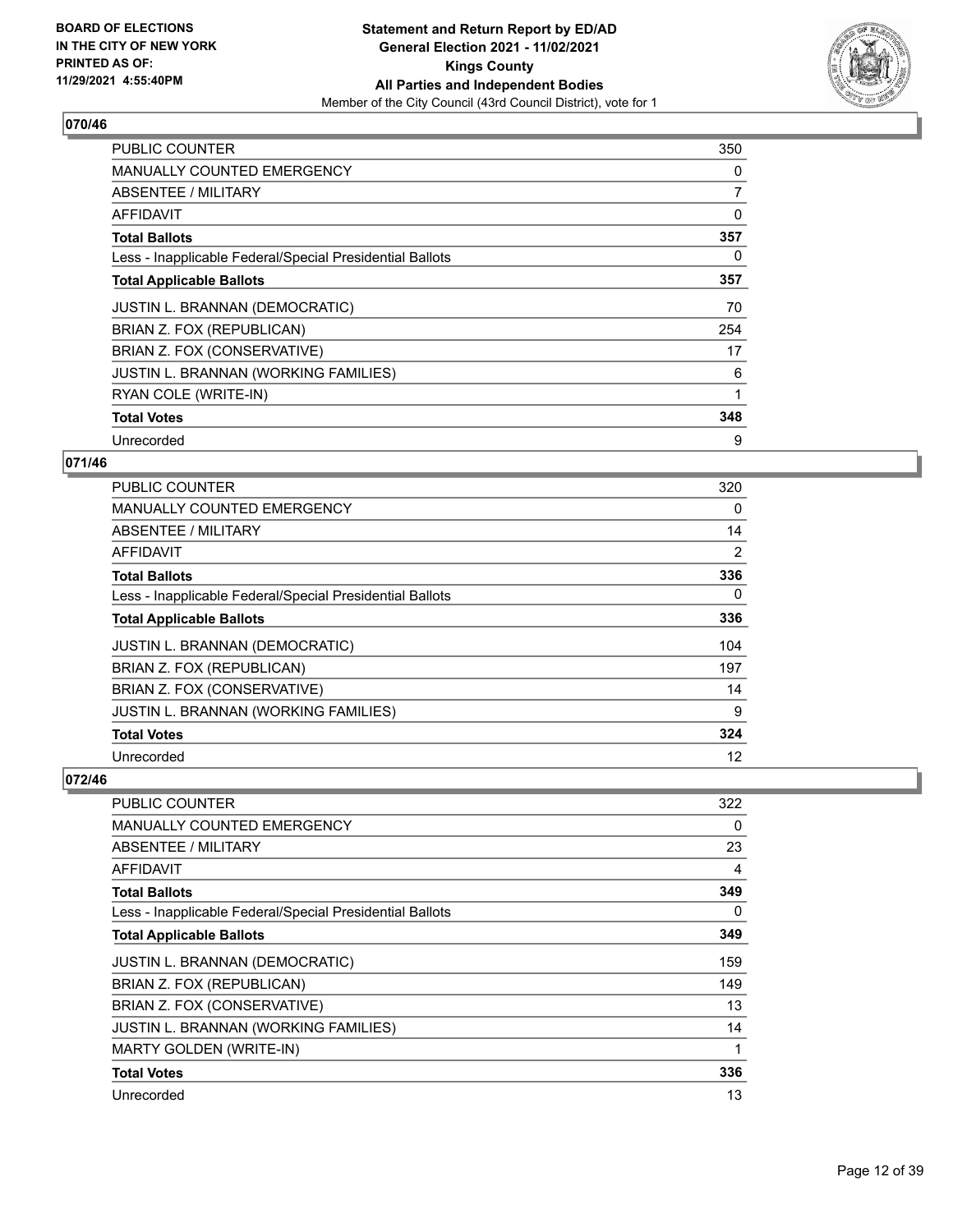

| PUBLIC COUNTER                                           | 48             |
|----------------------------------------------------------|----------------|
| <b>MANUALLY COUNTED EMERGENCY</b>                        | 0              |
| ABSENTEE / MILITARY                                      | 6              |
| AFFIDAVIT                                                | $\overline{2}$ |
| <b>Total Ballots</b>                                     | 56             |
| Less - Inapplicable Federal/Special Presidential Ballots | 0              |
| <b>Total Applicable Ballots</b>                          | 56             |
| <b>JUSTIN L. BRANNAN (DEMOCRATIC)</b>                    | 34             |
| BRIAN Z. FOX (REPUBLICAN)                                | 19             |
| BRIAN Z. FOX (CONSERVATIVE)                              |                |
| JUSTIN L. BRANNAN (WORKING FAMILIES)                     | $\overline{2}$ |
| <b>Total Votes</b>                                       | 56             |

# **075/46**

| PUBLIC COUNTER                                           | 399      |
|----------------------------------------------------------|----------|
| <b>MANUALLY COUNTED EMERGENCY</b>                        | 0        |
| ABSENTEE / MILITARY                                      | 43       |
| AFFIDAVIT                                                | 4        |
| <b>Total Ballots</b>                                     | 446      |
| Less - Inapplicable Federal/Special Presidential Ballots | $\Omega$ |
| <b>Total Applicable Ballots</b>                          | 446      |
| <b>JUSTIN L. BRANNAN (DEMOCRATIC)</b>                    | 243      |
| BRIAN Z. FOX (REPUBLICAN)                                | 159      |
| BRIAN Z. FOX (CONSERVATIVE)                              | 15       |
| JUSTIN L. BRANNAN (WORKING FAMILIES)                     | 23       |
| CARLOS MANCHAIA (WRITE-IN)                               | 1        |
| HEIDI CHAN SARANTOPOULOS (WRITE-IN)                      | 1        |
| <b>Total Votes</b>                                       | 442      |
| Unrecorded                                               | 4        |

| PUBLIC COUNTER                                           | 261 |
|----------------------------------------------------------|-----|
| <b>MANUALLY COUNTED EMERGENCY</b>                        | 0   |
| ABSENTEE / MILITARY                                      | 14  |
| AFFIDAVIT                                                | 3   |
| <b>Total Ballots</b>                                     | 278 |
| Less - Inapplicable Federal/Special Presidential Ballots | 0   |
| <b>Total Applicable Ballots</b>                          | 278 |
| JUSTIN L. BRANNAN (DEMOCRATIC)                           | 144 |
| BRIAN Z. FOX (REPUBLICAN)                                | 104 |
| BRIAN Z. FOX (CONSERVATIVE)                              | 13  |
| JUSTIN L. BRANNAN (WORKING FAMILIES)                     | 9   |
| UNATTRIBUTABLE WRITE-IN (WRITE-IN)                       |     |
| <b>Total Votes</b>                                       | 271 |
| Unrecorded                                               | 7   |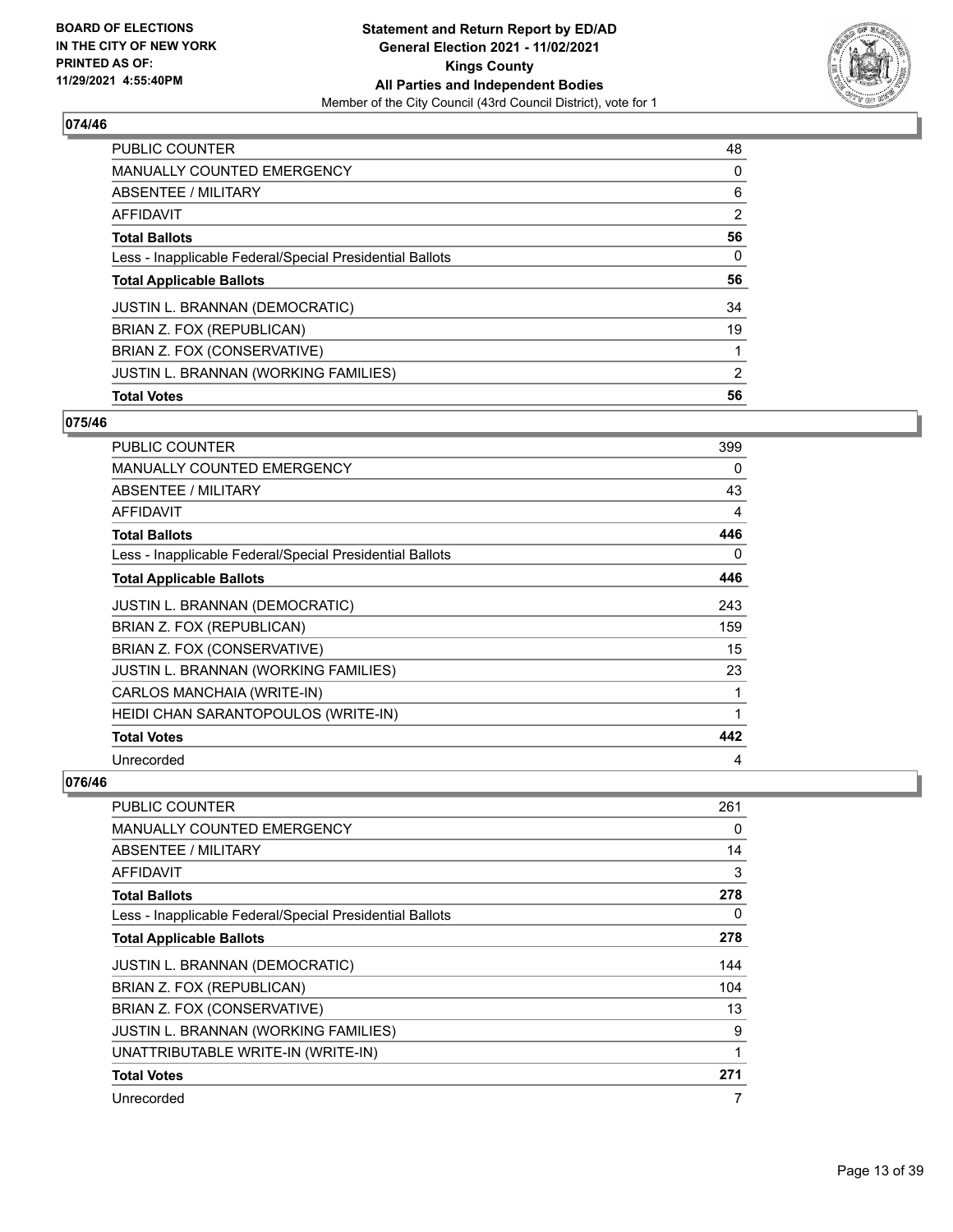

| <b>PUBLIC COUNTER</b>                                    | 426 |
|----------------------------------------------------------|-----|
| <b>MANUALLY COUNTED EMERGENCY</b>                        | 0   |
| ABSENTEE / MILITARY                                      | 18  |
| AFFIDAVIT                                                | 3   |
| <b>Total Ballots</b>                                     | 447 |
| Less - Inapplicable Federal/Special Presidential Ballots | 0   |
| <b>Total Applicable Ballots</b>                          | 447 |
| <b>JUSTIN L. BRANNAN (DEMOCRATIC)</b>                    | 185 |
| BRIAN Z. FOX (REPUBLICAN)                                | 204 |
| BRIAN Z. FOX (CONSERVATIVE)                              | 29  |
| JUSTIN L. BRANNAN (WORKING FAMILIES)                     | 18  |
| <b>Total Votes</b>                                       | 436 |
| Unrecorded                                               | 11  |

## **079/46**

| PUBLIC COUNTER                                           | 381 |
|----------------------------------------------------------|-----|
| <b>MANUALLY COUNTED EMERGENCY</b>                        | 0   |
| ABSENTEE / MILITARY                                      | 13  |
| AFFIDAVIT                                                | 0   |
| <b>Total Ballots</b>                                     | 394 |
| Less - Inapplicable Federal/Special Presidential Ballots | 0   |
| <b>Total Applicable Ballots</b>                          | 394 |
| <b>JUSTIN L. BRANNAN (DEMOCRATIC)</b>                    | 68  |
| BRIAN Z. FOX (REPUBLICAN)                                | 286 |
| BRIAN Z. FOX (CONSERVATIVE)                              | 26  |
| JUSTIN L. BRANNAN (WORKING FAMILIES)                     | 4   |
| <b>Total Votes</b>                                       | 384 |
| Unrecorded                                               | 10  |
| 082/46 COMBINED into: 037/46                             |     |
|                                                          |     |

#### **083/46 COMBINED into: 036/46**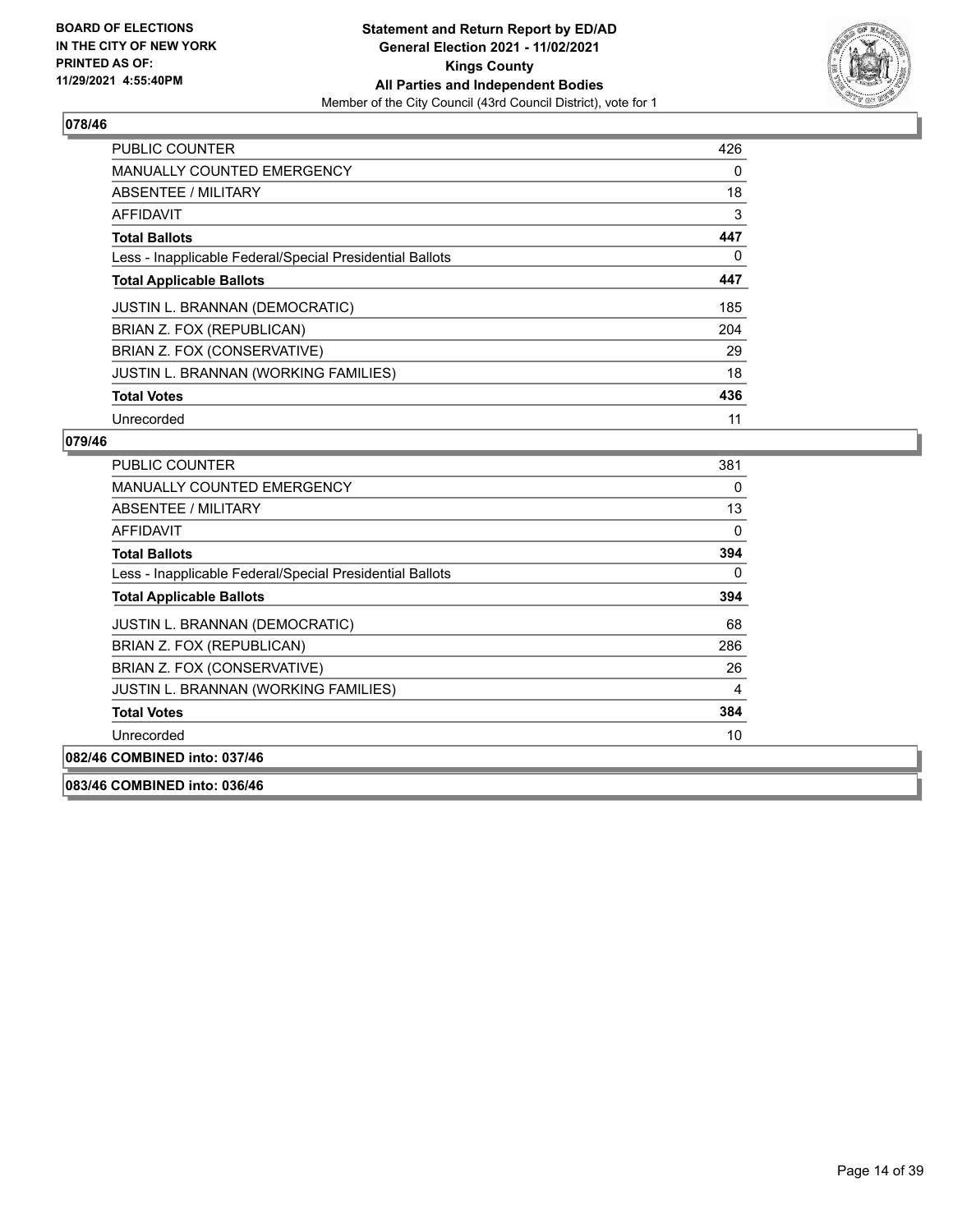

| <b>PUBLIC COUNTER</b>                                    | 205      |
|----------------------------------------------------------|----------|
| MANUALLY COUNTED EMERGENCY                               | $\Omega$ |
| ABSENTEE / MILITARY                                      | 11       |
| AFFIDAVIT                                                | 0        |
| <b>Total Ballots</b>                                     | 216      |
| Less - Inapplicable Federal/Special Presidential Ballots | $\Omega$ |
| <b>Total Applicable Ballots</b>                          | 216      |
| <b>JUSTIN L. BRANNAN (DEMOCRATIC)</b>                    | 66       |
| BRIAN Z. FOX (REPUBLICAN)                                | 129      |
| BRIAN Z. FOX (CONSERVATIVE)                              | 9        |
| <b>JUSTIN L. BRANNAN (WORKING FAMILIES)</b>              | 5        |
| <b>Total Votes</b>                                       | 209      |
| Unrecorded                                               | 7        |

#### **002/47**

| PUBLIC COUNTER                                           | 172      |
|----------------------------------------------------------|----------|
| MANUALLY COUNTED EMERGENCY                               | $\Omega$ |
| ABSENTEE / MILITARY                                      | 13       |
| AFFIDAVIT                                                | 0        |
| <b>Total Ballots</b>                                     | 185      |
| Less - Inapplicable Federal/Special Presidential Ballots | 0        |
| <b>Total Applicable Ballots</b>                          | 185      |
| <b>JUSTIN L. BRANNAN (DEMOCRATIC)</b>                    | 70       |
| BRIAN Z. FOX (REPUBLICAN)                                | 92       |
| BRIAN Z. FOX (CONSERVATIVE)                              | 6        |
| <b>JUSTIN L. BRANNAN (WORKING FAMILIES)</b>              | 4        |
| <b>Total Votes</b>                                       | 172      |
| Unrecorded                                               | 13       |

| <b>PUBLIC COUNTER</b>                                    | 129 |
|----------------------------------------------------------|-----|
| MANUALLY COUNTED EMERGENCY                               | 0   |
| ABSENTEE / MILITARY                                      | 10  |
| AFFIDAVIT                                                | 1   |
| <b>Total Ballots</b>                                     | 140 |
| Less - Inapplicable Federal/Special Presidential Ballots | 0   |
| <b>Total Applicable Ballots</b>                          | 140 |
| <b>JUSTIN L. BRANNAN (DEMOCRATIC)</b>                    | 59  |
| BRIAN Z. FOX (REPUBLICAN)                                | 58  |
| BRIAN Z. FOX (CONSERVATIVE)                              | 1   |
| JUSTIN L. BRANNAN (WORKING FAMILIES)                     | 8   |
| <b>Total Votes</b>                                       | 126 |
| Unrecorded                                               | 14  |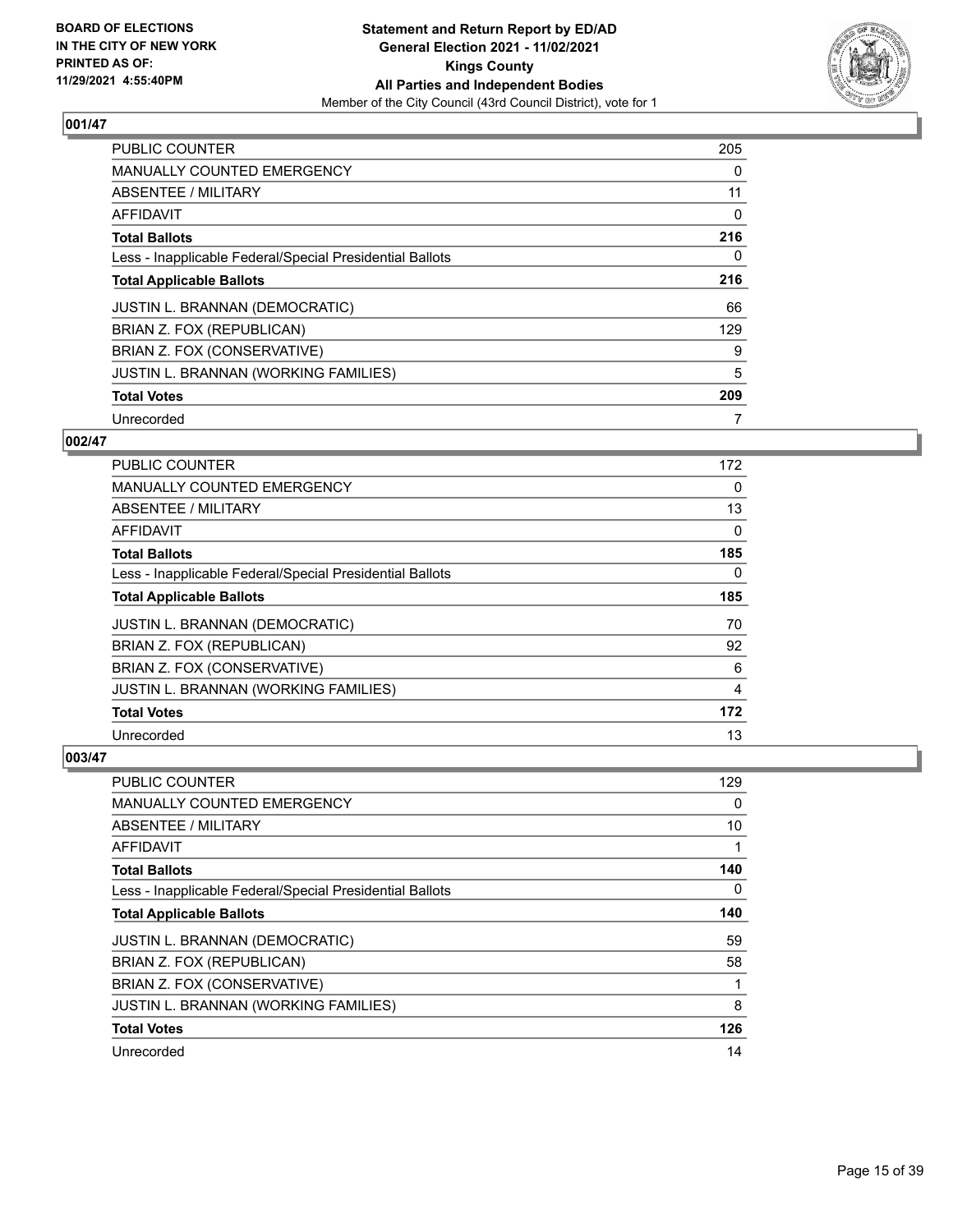

| PUBLIC COUNTER                                           | 16             |
|----------------------------------------------------------|----------------|
| <b>MANUALLY COUNTED EMERGENCY</b>                        | 0              |
| ABSENTEE / MILITARY                                      | $\overline{2}$ |
| AFFIDAVIT                                                | $\Omega$       |
| <b>Total Ballots</b>                                     | 18             |
| Less - Inapplicable Federal/Special Presidential Ballots | $\Omega$       |
| <b>Total Applicable Ballots</b>                          | 18             |
| <b>JUSTIN L. BRANNAN (DEMOCRATIC)</b>                    | 10             |
| BRIAN Z. FOX (REPUBLICAN)                                | 6              |
| BRIAN Z. FOX (CONSERVATIVE)                              |                |
| JUSTIN L. BRANNAN (WORKING FAMILIES)                     |                |
| <b>Total Votes</b>                                       | 18             |

# **005/47**

| <b>PUBLIC COUNTER</b>                                    | 235            |
|----------------------------------------------------------|----------------|
| <b>MANUALLY COUNTED EMERGENCY</b>                        | $\Omega$       |
| ABSENTEE / MILITARY                                      | $\overline{7}$ |
| AFFIDAVIT                                                | 2              |
| <b>Total Ballots</b>                                     | 244            |
| Less - Inapplicable Federal/Special Presidential Ballots | 0              |
| <b>Total Applicable Ballots</b>                          | 244            |
| JUSTIN L. BRANNAN (DEMOCRATIC)                           | 88             |
| BRIAN Z. FOX (REPUBLICAN)                                | 123            |
| BRIAN Z. FOX (CONSERVATIVE)                              | 9              |
| <b>JUSTIN L. BRANNAN (WORKING FAMILIES)</b>              | 7              |
| <b>Total Votes</b>                                       | 227            |
| Unrecorded                                               | 17             |

| <b>PUBLIC COUNTER</b>                                    | 184 |
|----------------------------------------------------------|-----|
| MANUALLY COUNTED EMERGENCY                               | 0   |
| ABSENTEE / MILITARY                                      | 11  |
| AFFIDAVIT                                                | 2   |
| <b>Total Ballots</b>                                     | 197 |
| Less - Inapplicable Federal/Special Presidential Ballots | 0   |
| <b>Total Applicable Ballots</b>                          | 197 |
| <b>JUSTIN L. BRANNAN (DEMOCRATIC)</b>                    | 78  |
| BRIAN Z. FOX (REPUBLICAN)                                | 79  |
| BRIAN Z. FOX (CONSERVATIVE)                              | 11  |
| JUSTIN L. BRANNAN (WORKING FAMILIES)                     | 8   |
| <b>Total Votes</b>                                       | 176 |
| Unrecorded                                               | 21  |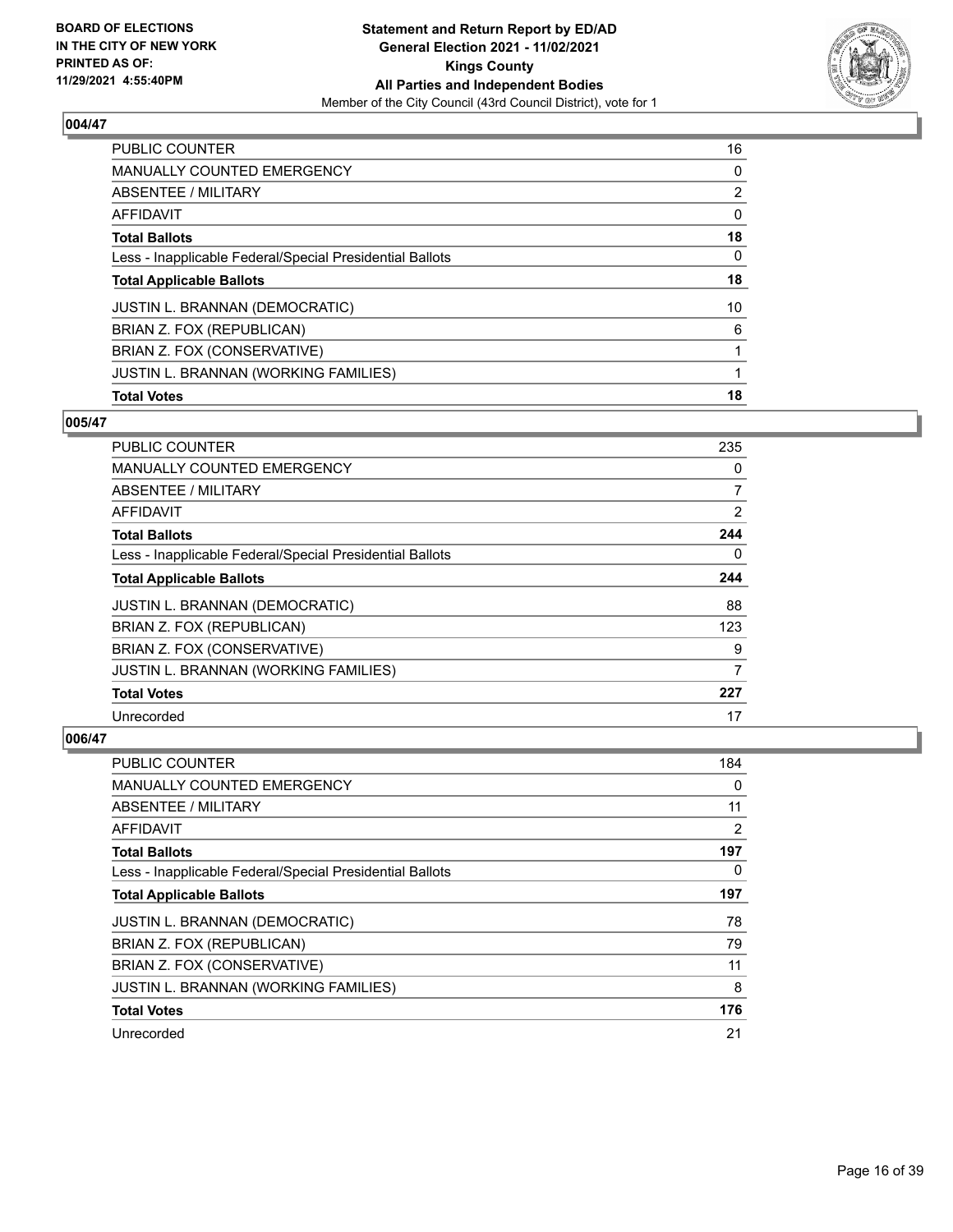

| <b>PUBLIC COUNTER</b>                                    | 216 |
|----------------------------------------------------------|-----|
| <b>MANUALLY COUNTED EMERGENCY</b>                        | 0   |
| ABSENTEE / MILITARY                                      | 14  |
| <b>AFFIDAVIT</b>                                         | 0   |
| <b>Total Ballots</b>                                     | 230 |
| Less - Inapplicable Federal/Special Presidential Ballots | 0   |
| <b>Total Applicable Ballots</b>                          | 230 |
| <b>JUSTIN L. BRANNAN (DEMOCRATIC)</b>                    | 75  |
| BRIAN Z. FOX (REPUBLICAN)                                | 112 |
| BRIAN Z. FOX (CONSERVATIVE)                              | 12  |
| JUSTIN L. BRANNAN (WORKING FAMILIES)                     | 6   |
| <b>Total Votes</b>                                       | 205 |
| Unrecorded                                               | 25  |

## **009/47**

| PUBLIC COUNTER                                           | 235      |
|----------------------------------------------------------|----------|
| MANUALLY COUNTED EMERGENCY                               | $\Omega$ |
| ABSENTEE / MILITARY                                      | 17       |
| AFFIDAVIT                                                | 0        |
| <b>Total Ballots</b>                                     | 252      |
| Less - Inapplicable Federal/Special Presidential Ballots | 0        |
| <b>Total Applicable Ballots</b>                          | 252      |
| <b>JUSTIN L. BRANNAN (DEMOCRATIC)</b>                    | 81       |
| BRIAN Z. FOX (REPUBLICAN)                                | 132      |
| BRIAN Z. FOX (CONSERVATIVE)                              | 14       |
| <b>JUSTIN L. BRANNAN (WORKING FAMILIES)</b>              | 8        |
| <b>Total Votes</b>                                       | 235      |
| Unrecorded                                               | 17       |

| PUBLIC COUNTER                                           | 191 |
|----------------------------------------------------------|-----|
| <b>MANUALLY COUNTED EMERGENCY</b>                        | 0   |
| ABSENTEE / MILITARY                                      | 17  |
| AFFIDAVIT                                                | 1   |
| <b>Total Ballots</b>                                     | 209 |
| Less - Inapplicable Federal/Special Presidential Ballots | 0   |
| <b>Total Applicable Ballots</b>                          | 209 |
| <b>JUSTIN L. BRANNAN (DEMOCRATIC)</b>                    | 79  |
| BRIAN Z. FOX (REPUBLICAN)                                | 95  |
| BRIAN Z. FOX (CONSERVATIVE)                              | 10  |
| <b>JUSTIN L. BRANNAN (WORKING FAMILIES)</b>              | 7   |
| <b>Total Votes</b>                                       | 191 |
| Unrecorded                                               | 18  |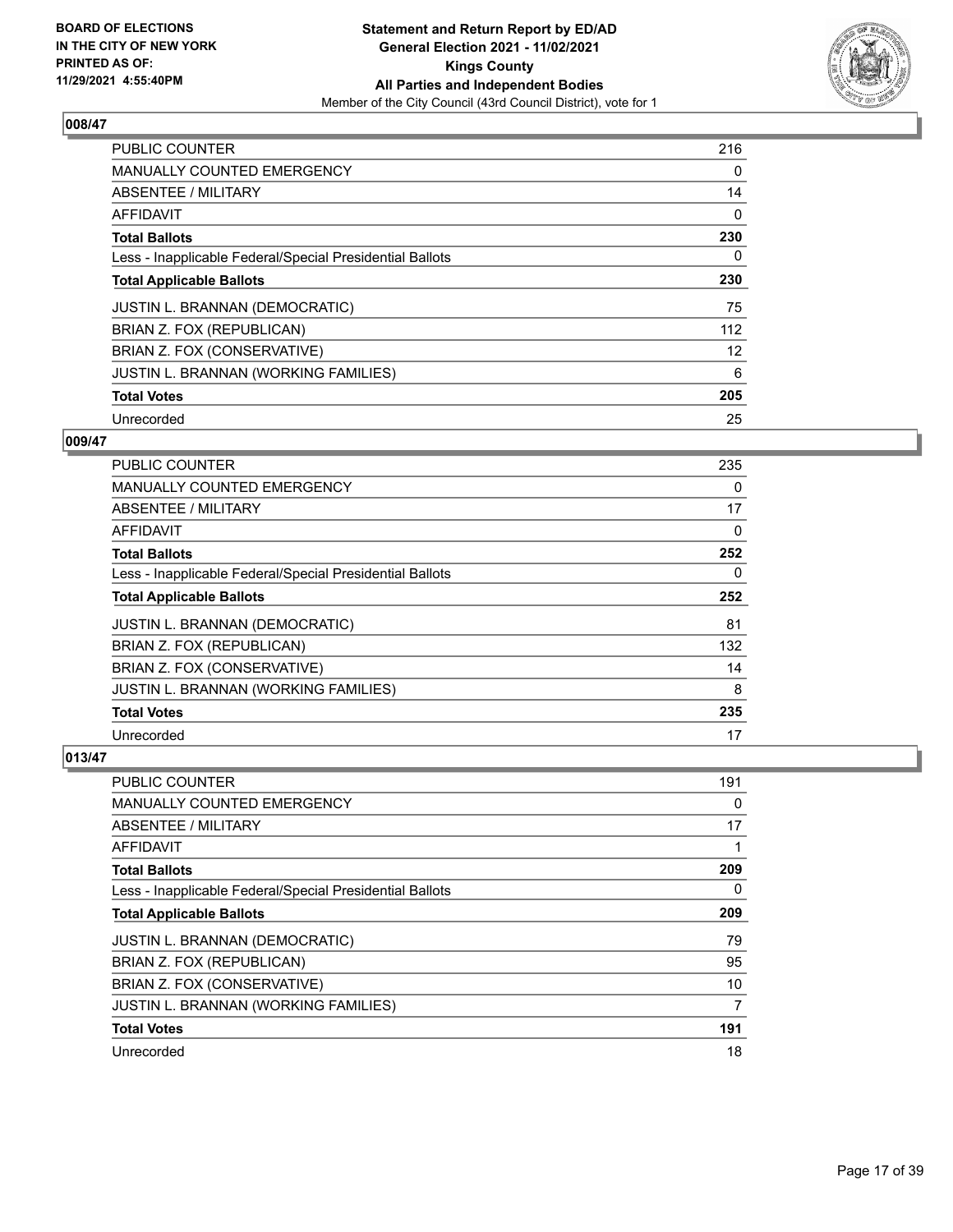

| <b>PUBLIC COUNTER</b>                                    | 216 |
|----------------------------------------------------------|-----|
| <b>MANUALLY COUNTED EMERGENCY</b>                        | 0   |
| ABSENTEE / MILITARY                                      | 26  |
| <b>AFFIDAVIT</b>                                         |     |
| <b>Total Ballots</b>                                     | 243 |
| Less - Inapplicable Federal/Special Presidential Ballots | 0   |
| <b>Total Applicable Ballots</b>                          | 243 |
| <b>JUSTIN L. BRANNAN (DEMOCRATIC)</b>                    | 78  |
| BRIAN Z. FOX (REPUBLICAN)                                | 116 |
| BRIAN Z. FOX (CONSERVATIVE)                              | 23  |
| JUSTIN L. BRANNAN (WORKING FAMILIES)                     | 5   |
| <b>Total Votes</b>                                       | 222 |
| Unrecorded                                               | 21  |

# **015/47**

| PUBLIC COUNTER                                           | 126 |
|----------------------------------------------------------|-----|
|                                                          |     |
| <b>MANUALLY COUNTED EMERGENCY</b>                        | 0   |
| <b>ABSENTEE / MILITARY</b>                               | 15  |
| <b>AFFIDAVIT</b>                                         | 0   |
| <b>Total Ballots</b>                                     | 141 |
| Less - Inapplicable Federal/Special Presidential Ballots | 0   |
| <b>Total Applicable Ballots</b>                          | 141 |
| JUSTIN L. BRANNAN (DEMOCRATIC)                           | 69  |
| BRIAN Z. FOX (REPUBLICAN)                                | 48  |
| BRIAN Z. FOX (CONSERVATIVE)                              | 6   |
| <b>JUSTIN L. BRANNAN (WORKING FAMILIES)</b>              | 2   |
| MARK SZUSZKIEWICZ (WRITE-IN)                             | 1   |
| UNATTRIBUTABLE WRITE-IN (WRITE-IN)                       | 2   |
| <b>Total Votes</b>                                       | 128 |
| Unrecorded                                               | 13  |

| PUBLIC COUNTER                                           | 179 |
|----------------------------------------------------------|-----|
| <b>MANUALLY COUNTED EMERGENCY</b>                        | 0   |
| <b>ABSENTEE / MILITARY</b>                               | 3   |
| <b>AFFIDAVIT</b>                                         | 3   |
| <b>Total Ballots</b>                                     | 185 |
| Less - Inapplicable Federal/Special Presidential Ballots | 0   |
| <b>Total Applicable Ballots</b>                          | 185 |
| JUSTIN L. BRANNAN (DEMOCRATIC)                           | 65  |
| BRIAN Z. FOX (REPUBLICAN)                                | 79  |
| BRIAN Z. FOX (CONSERVATIVE)                              | 4   |
| JUSTIN L. BRANNAN (WORKING FAMILIES)                     | 5   |
| UNATTRIBUTABLE WRITE-IN (WRITE-IN)                       |     |
| <b>Total Votes</b>                                       | 154 |
| Unrecorded                                               | 31  |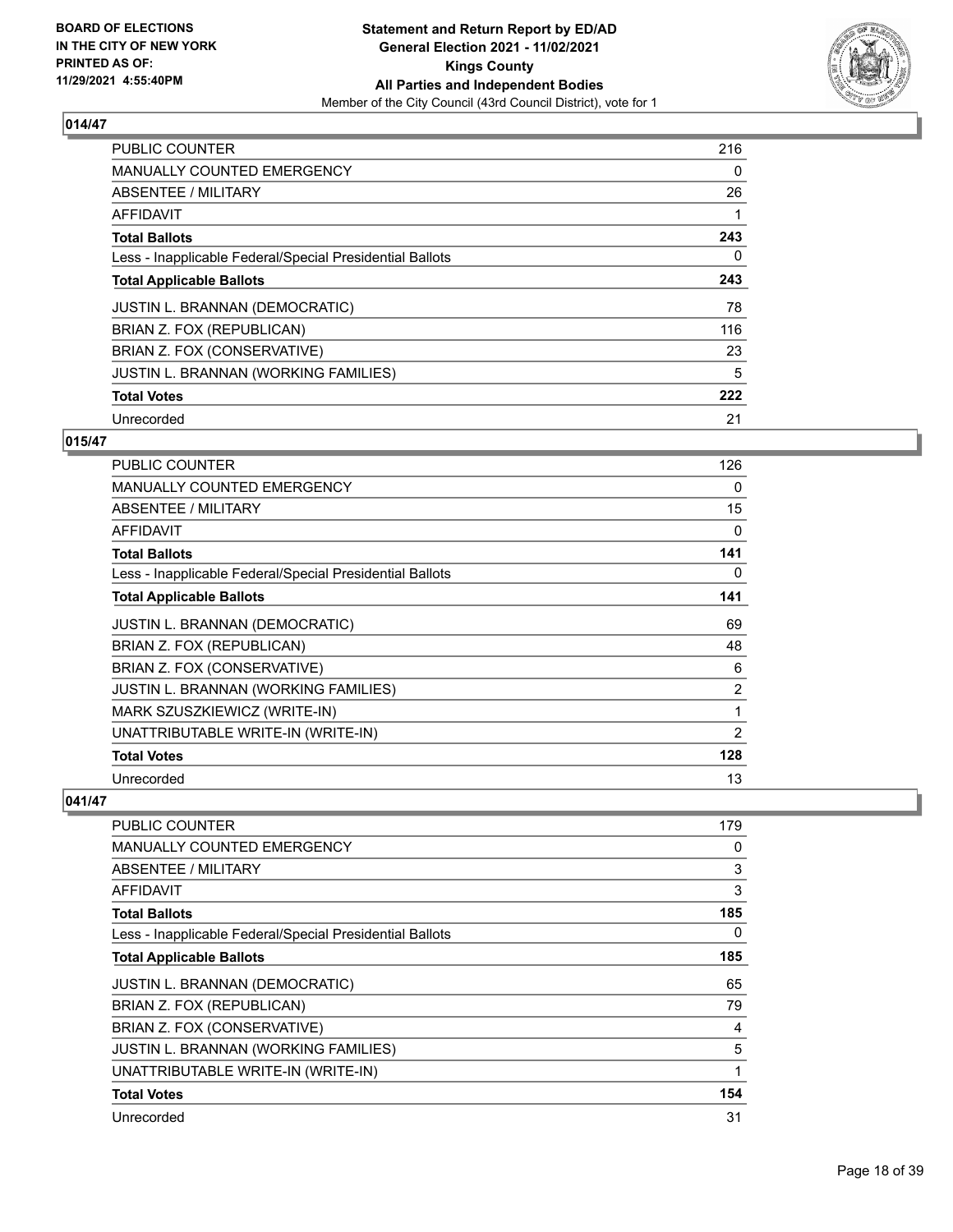

| <b>PUBLIC COUNTER</b>                                    | 282 |
|----------------------------------------------------------|-----|
| MANUALLY COUNTED EMERGENCY                               | 0   |
| ABSENTEE / MILITARY                                      | 13  |
| AFFIDAVIT                                                | 2   |
| <b>Total Ballots</b>                                     | 297 |
| Less - Inapplicable Federal/Special Presidential Ballots | 0   |
| <b>Total Applicable Ballots</b>                          | 297 |
| <b>JUSTIN L. BRANNAN (DEMOCRATIC)</b>                    | 96  |
| BRIAN Z. FOX (REPUBLICAN)                                | 157 |
| BRIAN Z. FOX (CONSERVATIVE)                              | 8   |
| <b>JUSTIN L. BRANNAN (WORKING FAMILIES)</b>              | 10  |
| <b>Total Votes</b>                                       | 271 |
| Unrecorded                                               | 26  |

#### **058/47**

| <b>PUBLIC COUNTER</b>                                    | 175            |
|----------------------------------------------------------|----------------|
| MANUALLY COUNTED EMERGENCY                               | 0              |
| ABSENTEE / MILITARY                                      | $\overline{2}$ |
| AFFIDAVIT                                                | 0              |
| <b>Total Ballots</b>                                     | 177            |
| Less - Inapplicable Federal/Special Presidential Ballots | 0              |
| <b>Total Applicable Ballots</b>                          | 177            |
| <b>JUSTIN L. BRANNAN (DEMOCRATIC)</b>                    | 41             |
| BRIAN Z. FOX (REPUBLICAN)                                | 107            |
| BRIAN Z. FOX (CONSERVATIVE)                              | 7              |
| JUSTIN L. BRANNAN (WORKING FAMILIES)                     | 4              |
| <b>Total Votes</b>                                       | 159            |
| Unrecorded                                               | 18             |

| <b>PUBLIC COUNTER</b>                                    | 30       |
|----------------------------------------------------------|----------|
| <b>MANUALLY COUNTED EMERGENCY</b>                        | 0        |
| ABSENTEE / MILITARY                                      | 9        |
| AFFIDAVIT                                                | 0        |
| <b>Total Ballots</b>                                     | 39       |
| Less - Inapplicable Federal/Special Presidential Ballots | $\Omega$ |
| <b>Total Applicable Ballots</b>                          | 39       |
| <b>JUSTIN L. BRANNAN (DEMOCRATIC)</b>                    | 17       |
| BRIAN Z. FOX (REPUBLICAN)                                | 15       |
| BRIAN Z. FOX (CONSERVATIVE)                              | 0        |
| JUSTIN L. BRANNAN (WORKING FAMILIES)                     | 1        |
| <b>Total Votes</b>                                       | 33       |
| Unrecorded                                               | 6        |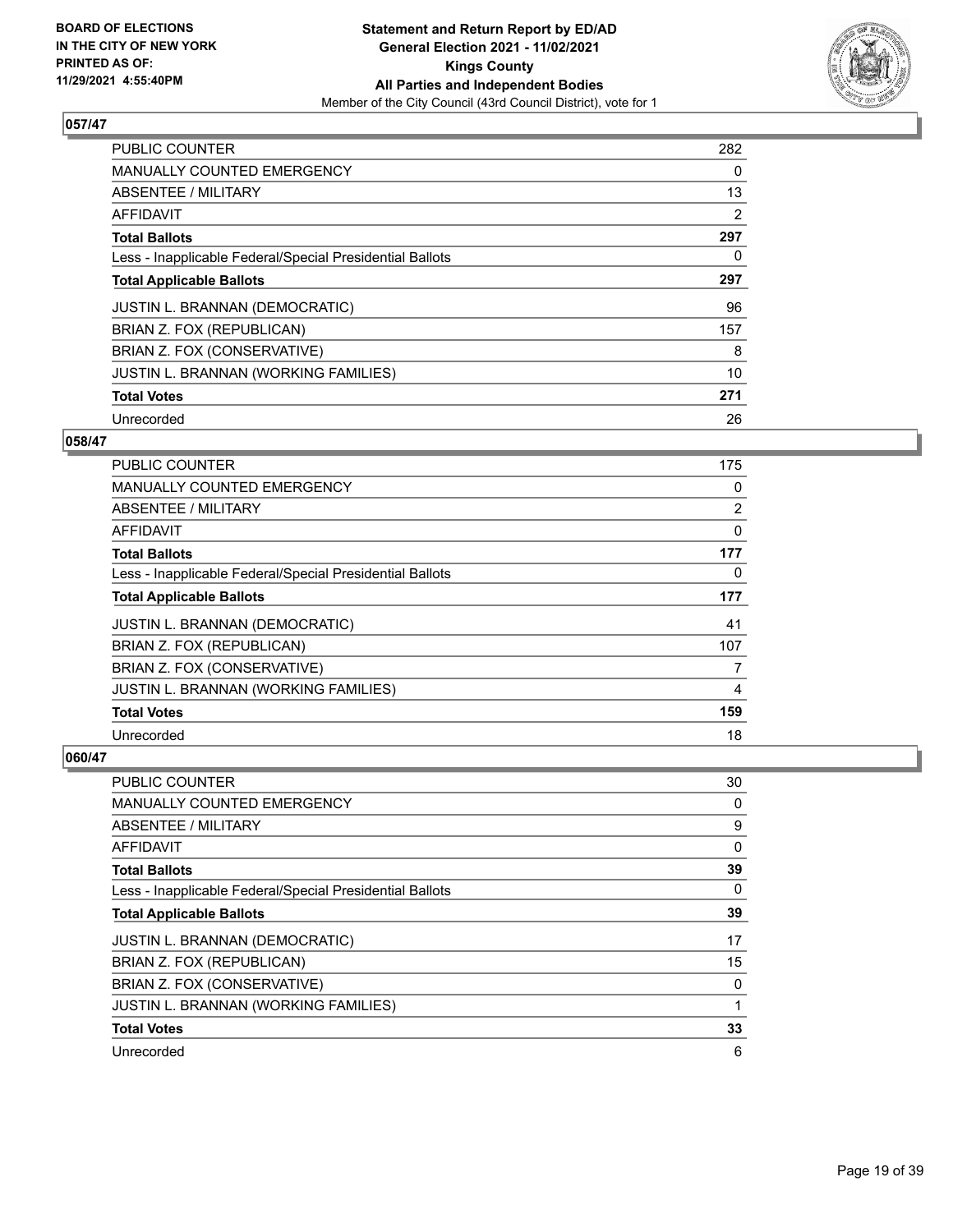

| <b>PUBLIC COUNTER</b>                                    | 113 |
|----------------------------------------------------------|-----|
| MANUALLY COUNTED EMERGENCY                               | 0   |
| ABSENTEE / MILITARY                                      | 4   |
| AFFIDAVIT                                                | 0   |
| <b>Total Ballots</b>                                     | 117 |
| Less - Inapplicable Federal/Special Presidential Ballots | 0   |
| <b>Total Applicable Ballots</b>                          | 117 |
| <b>JUSTIN L. BRANNAN (DEMOCRATIC)</b>                    | 31  |
| BRIAN Z. FOX (REPUBLICAN)                                | 58  |
| BRIAN Z. FOX (CONSERVATIVE)                              | 7   |
| <b>JUSTIN L. BRANNAN (WORKING FAMILIES)</b>              | 2   |
| <b>Total Votes</b>                                       | 98  |
| Unrecorded                                               | 19  |

## **071/47**

| <b>PUBLIC COUNTER</b>                                    | 171 |
|----------------------------------------------------------|-----|
| <b>MANUALLY COUNTED EMERGENCY</b>                        | 0   |
| ABSENTEE / MILITARY                                      | 16  |
| AFFIDAVIT                                                |     |
| <b>Total Ballots</b>                                     | 188 |
| Less - Inapplicable Federal/Special Presidential Ballots | 0   |
| <b>Total Applicable Ballots</b>                          | 188 |
| <b>JUSTIN L. BRANNAN (DEMOCRATIC)</b>                    | 60  |
| BRIAN Z. FOX (REPUBLICAN)                                | 104 |
| BRIAN Z. FOX (CONSERVATIVE)                              | 8   |
| <b>JUSTIN L. BRANNAN (WORKING FAMILIES)</b>              | 8   |
| <b>Total Votes</b>                                       | 180 |
| Unrecorded                                               | 8   |

| <b>PUBLIC COUNTER</b>                                    | 116            |
|----------------------------------------------------------|----------------|
| MANUALLY COUNTED EMERGENCY                               | 0              |
| ABSENTEE / MILITARY                                      | $\overline{2}$ |
| AFFIDAVIT                                                | 1              |
| <b>Total Ballots</b>                                     | 119            |
| Less - Inapplicable Federal/Special Presidential Ballots | $\Omega$       |
| <b>Total Applicable Ballots</b>                          | 119            |
| <b>JUSTIN L. BRANNAN (DEMOCRATIC)</b>                    | 34             |
| BRIAN Z. FOX (REPUBLICAN)                                | 67             |
| BRIAN Z. FOX (CONSERVATIVE)                              | 3              |
| JUSTIN L. BRANNAN (WORKING FAMILIES)                     | 9              |
| <b>Total Votes</b>                                       | 113            |
| Unrecorded                                               | 6              |
| 074/47 COMBINED into: 060/47                             |                |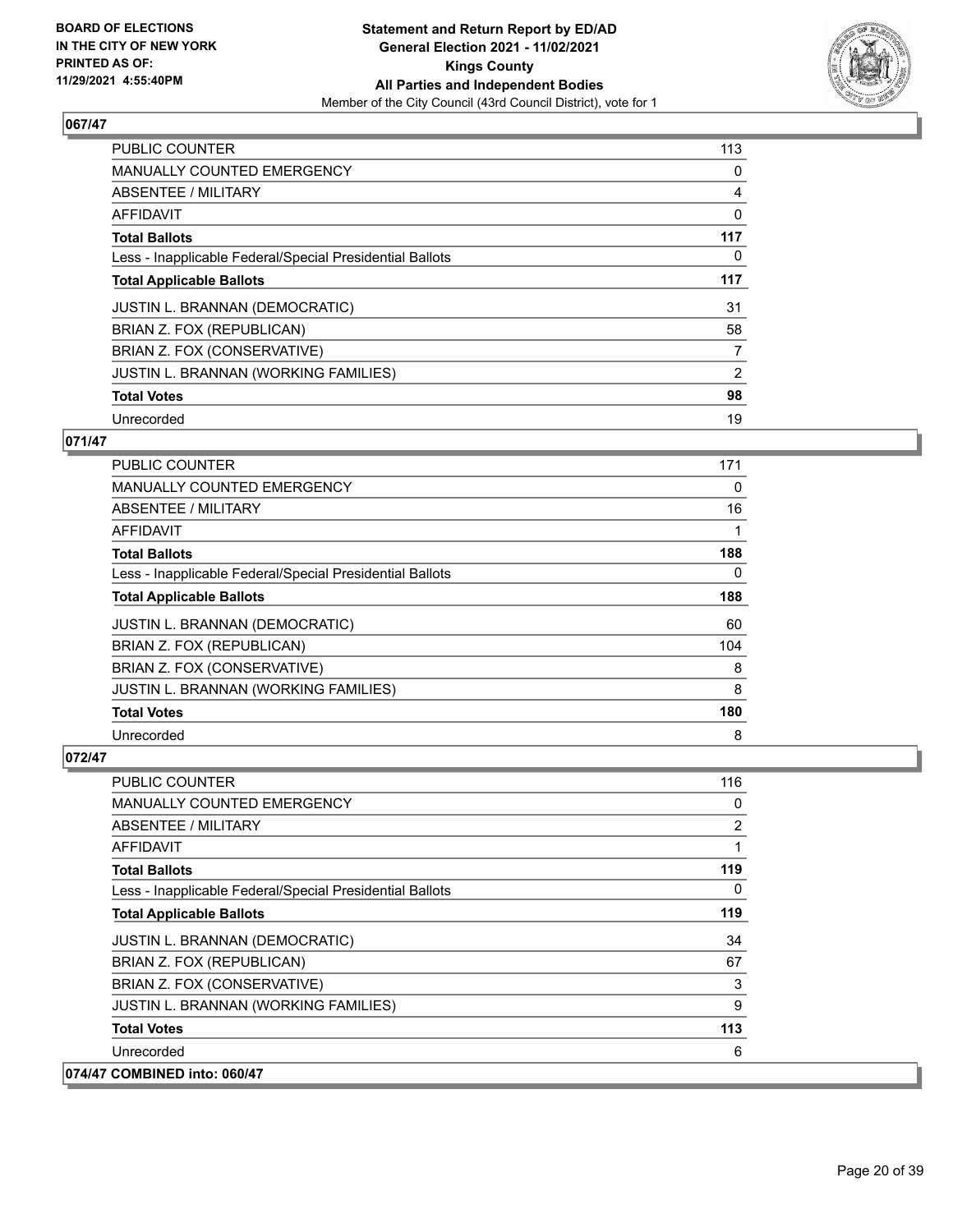

| <b>PUBLIC COUNTER</b>                                    | 170            |
|----------------------------------------------------------|----------------|
| <b>MANUALLY COUNTED EMERGENCY</b>                        | 0              |
| ABSENTEE / MILITARY                                      | 3              |
| AFFIDAVIT                                                | $\overline{2}$ |
| <b>Total Ballots</b>                                     | 175            |
| Less - Inapplicable Federal/Special Presidential Ballots | 0              |
| <b>Total Applicable Ballots</b>                          | 175            |
| <b>JUSTIN L. BRANNAN (DEMOCRATIC)</b>                    | 85             |
| BRIAN Z. FOX (REPUBLICAN)                                | 66             |
| BRIAN Z. FOX (CONSERVATIVE)                              | 4              |
| <b>JUSTIN L. BRANNAN (WORKING FAMILIES)</b>              | 3              |
| <b>Total Votes</b>                                       | 158            |
| Unrecorded                                               | 17             |

## **021/49**

| PUBLIC COUNTER                                           | 157      |
|----------------------------------------------------------|----------|
| <b>MANUALLY COUNTED EMERGENCY</b>                        | 0        |
| ABSENTEE / MILITARY                                      | 20       |
| AFFIDAVIT                                                | 0        |
| <b>Total Ballots</b>                                     | 177      |
| Less - Inapplicable Federal/Special Presidential Ballots | $\Omega$ |
| <b>Total Applicable Ballots</b>                          | 177      |
| <b>JUSTIN L. BRANNAN (DEMOCRATIC)</b>                    | 74       |
| BRIAN Z. FOX (REPUBLICAN)                                | 76       |
| BRIAN Z. FOX (CONSERVATIVE)                              | 8        |
| JUSTIN L. BRANNAN (WORKING FAMILIES)                     | 10       |
| <b>Total Votes</b>                                       | 168      |
| Unrecorded                                               | 9        |

| <b>PUBLIC COUNTER</b>                                    | 234 |
|----------------------------------------------------------|-----|
| <b>MANUALLY COUNTED EMERGENCY</b>                        | 0   |
| ABSENTEE / MILITARY                                      | 21  |
| AFFIDAVIT                                                | 1   |
| <b>Total Ballots</b>                                     | 256 |
| Less - Inapplicable Federal/Special Presidential Ballots | 0   |
| <b>Total Applicable Ballots</b>                          | 256 |
| <b>JUSTIN L. BRANNAN (DEMOCRATIC)</b>                    | 90  |
| BRIAN Z. FOX (REPUBLICAN)                                | 117 |
| BRIAN Z. FOX (CONSERVATIVE)                              | 19  |
| JUSTIN L. BRANNAN (WORKING FAMILIES)                     | 15  |
| <b>Total Votes</b>                                       | 241 |
| Unrecorded                                               | 15  |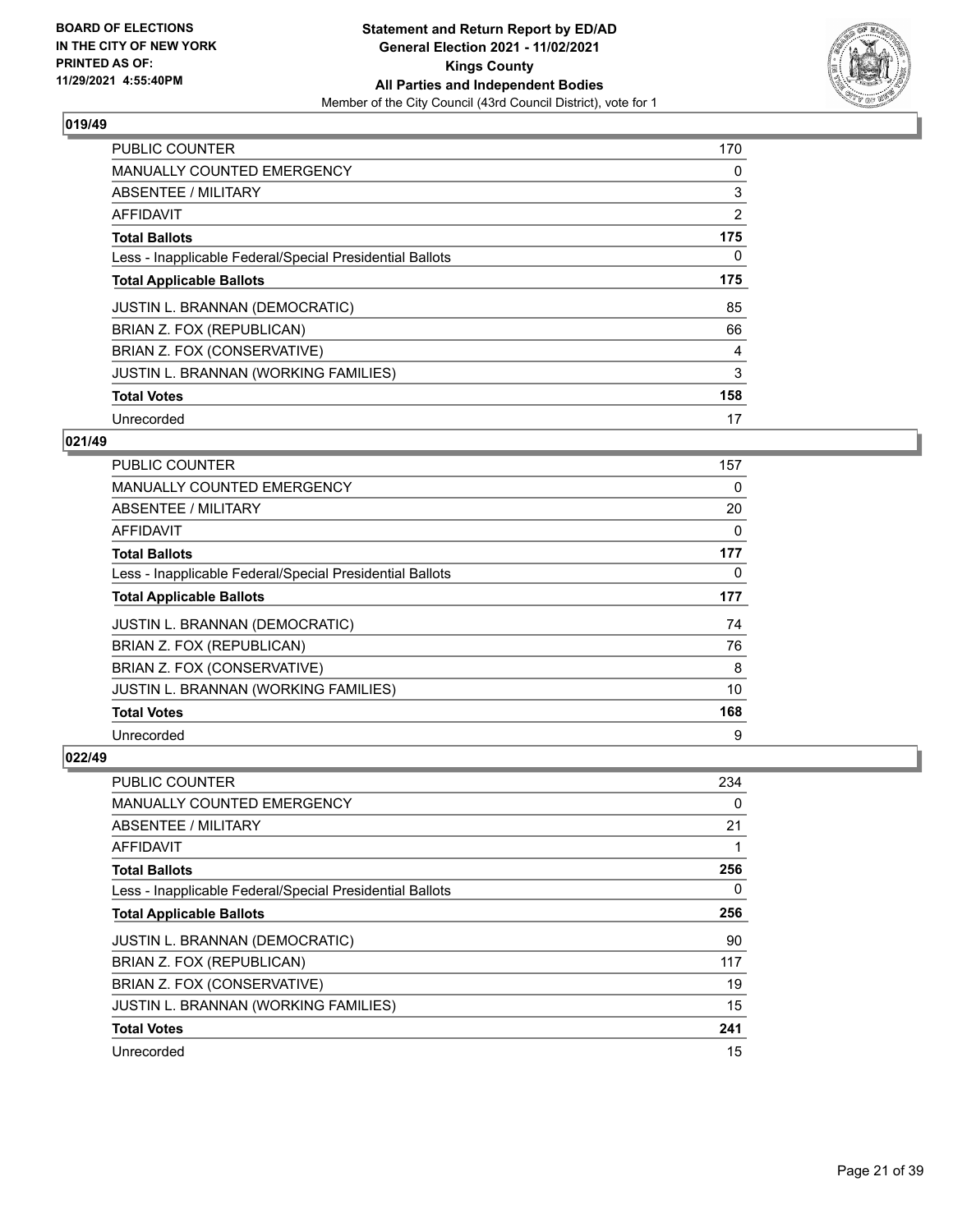

| <b>PUBLIC COUNTER</b>                                    | 157            |
|----------------------------------------------------------|----------------|
| <b>MANUALLY COUNTED EMERGENCY</b>                        | 0              |
| ABSENTEE / MILITARY                                      | $\overline{7}$ |
| AFFIDAVIT                                                | 3              |
| <b>Total Ballots</b>                                     | 167            |
| Less - Inapplicable Federal/Special Presidential Ballots | 0              |
| <b>Total Applicable Ballots</b>                          | 167            |
| <b>JUSTIN L. BRANNAN (DEMOCRATIC)</b>                    | 63             |
| BRIAN Z. FOX (REPUBLICAN)                                | 77             |
| BRIAN Z. FOX (CONSERVATIVE)                              | 7              |
| <b>JUSTIN L. BRANNAN (WORKING FAMILIES)</b>              | 3              |
| <b>Total Votes</b>                                       | 150            |
| Unrecorded                                               | 17             |

## **027/49**

| <b>PUBLIC COUNTER</b>                                    | 107      |
|----------------------------------------------------------|----------|
| MANUALLY COUNTED EMERGENCY                               | 0        |
| ABSENTEE / MILITARY                                      | 6        |
| AFFIDAVIT                                                | 0        |
| <b>Total Ballots</b>                                     | 113      |
| Less - Inapplicable Federal/Special Presidential Ballots | $\Omega$ |
| <b>Total Applicable Ballots</b>                          | 113      |
| <b>JUSTIN L. BRANNAN (DEMOCRATIC)</b>                    | 38       |
| BRIAN Z. FOX (REPUBLICAN)                                | 59       |
| BRIAN Z. FOX (CONSERVATIVE)                              | 3        |
| JUSTIN L. BRANNAN (WORKING FAMILIES)                     | 3        |
| <b>Total Votes</b>                                       | 103      |
| Unrecorded                                               | 10       |

| PUBLIC COUNTER                                           | 187      |
|----------------------------------------------------------|----------|
| MANUALLY COUNTED EMERGENCY                               | 0        |
| ABSENTEE / MILITARY                                      | 7        |
| AFFIDAVIT                                                | 1        |
| <b>Total Ballots</b>                                     | 195      |
| Less - Inapplicable Federal/Special Presidential Ballots | $\Omega$ |
| <b>Total Applicable Ballots</b>                          | 195      |
| JUSTIN L. BRANNAN (DEMOCRATIC)                           | 58       |
| BRIAN Z. FOX (REPUBLICAN)                                | 116      |
| BRIAN Z. FOX (CONSERVATIVE)                              | 7        |
| JUSTIN L. BRANNAN (WORKING FAMILIES)                     | 5        |
| JAMES KRALJEV (WRITE-IN)                                 | 1        |
| <b>Total Votes</b>                                       | 187      |
| Unrecorded                                               | 8        |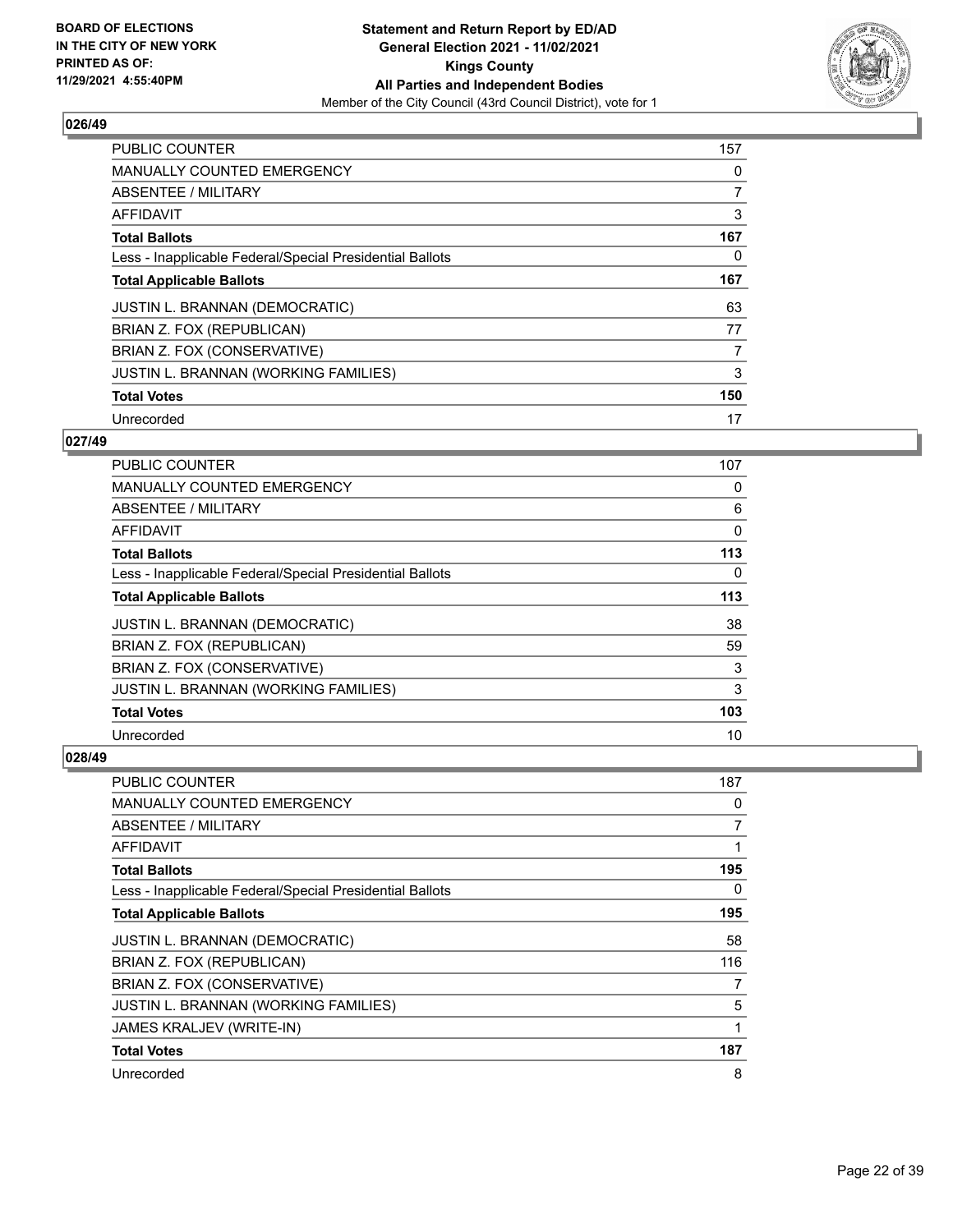

| <b>PUBLIC COUNTER</b>                                    | 41 |
|----------------------------------------------------------|----|
| <b>MANUALLY COUNTED EMERGENCY</b>                        | 0  |
| ABSENTEE / MILITARY                                      | 0  |
| AFFIDAVIT                                                | 0  |
| <b>Total Ballots</b>                                     | 41 |
| Less - Inapplicable Federal/Special Presidential Ballots | 0  |
| <b>Total Applicable Ballots</b>                          | 41 |
| <b>JUSTIN L. BRANNAN (DEMOCRATIC)</b>                    | 17 |
| BRIAN Z. FOX (REPUBLICAN)                                | 19 |
| BRIAN Z. FOX (CONSERVATIVE)                              | 2  |
| <b>JUSTIN L. BRANNAN (WORKING FAMILIES)</b>              | 2  |
| <b>Total Votes</b>                                       | 40 |
| Unrecorded                                               | 1  |

## **034/49**

| PUBLIC COUNTER                                           | 69 |
|----------------------------------------------------------|----|
| MANUALLY COUNTED EMERGENCY                               | 0  |
| ABSENTEE / MILITARY                                      | 8  |
| AFFIDAVIT                                                |    |
| <b>Total Ballots</b>                                     | 78 |
| Less - Inapplicable Federal/Special Presidential Ballots | 0  |
| <b>Total Applicable Ballots</b>                          | 78 |
| <b>JUSTIN L. BRANNAN (DEMOCRATIC)</b>                    | 35 |
| BRIAN Z. FOX (REPUBLICAN)                                | 29 |
| BRIAN Z. FOX (CONSERVATIVE)                              | 2  |
| <b>JUSTIN L. BRANNAN (WORKING FAMILIES)</b>              | 5  |
| <b>Total Votes</b>                                       | 71 |
| Unrecorded                                               | 7  |

| <b>PUBLIC COUNTER</b>                                    | 208 |
|----------------------------------------------------------|-----|
| <b>MANUALLY COUNTED EMERGENCY</b>                        |     |
| ABSENTEE / MILITARY                                      | 15  |
| AFFIDAVIT                                                | 3   |
| <b>Total Ballots</b>                                     | 227 |
| Less - Inapplicable Federal/Special Presidential Ballots | 0   |
| <b>Total Applicable Ballots</b>                          | 227 |
| <b>JUSTIN L. BRANNAN (DEMOCRATIC)</b>                    | 101 |
| BRIAN Z. FOX (REPUBLICAN)                                | 88  |
| BRIAN Z. FOX (CONSERVATIVE)                              | 11  |
| JUSTIN L. BRANNAN (WORKING FAMILIES)                     | 12  |
| <b>Total Votes</b>                                       | 212 |
| Unrecorded                                               | 15  |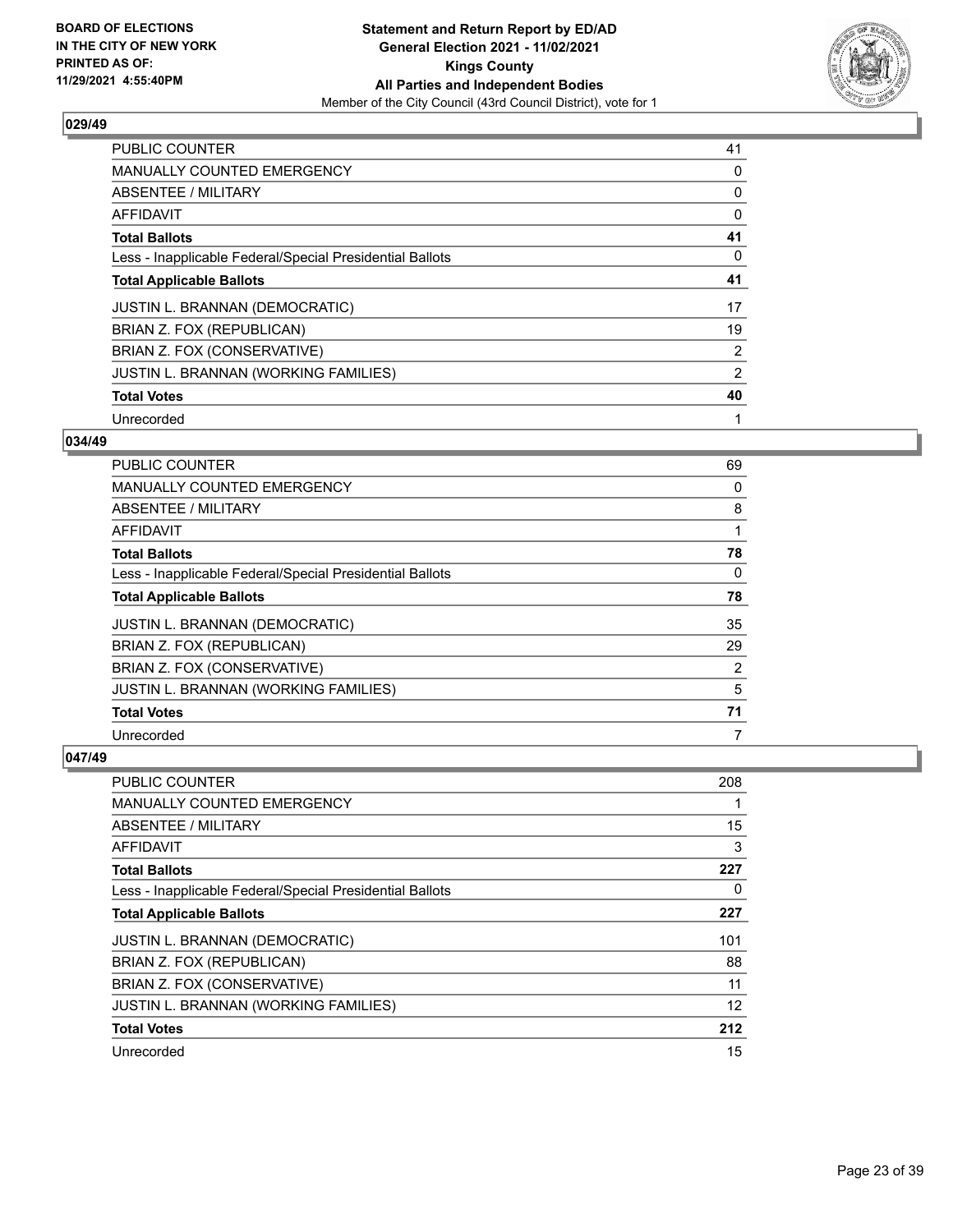

| <b>PUBLIC COUNTER</b>                                    | 257               |
|----------------------------------------------------------|-------------------|
| <b>MANUALLY COUNTED EMERGENCY</b>                        | 0                 |
| ABSENTEE / MILITARY                                      | $12 \overline{ }$ |
| AFFIDAVIT                                                | 0                 |
| <b>Total Ballots</b>                                     | 269               |
| Less - Inapplicable Federal/Special Presidential Ballots | 0                 |
| <b>Total Applicable Ballots</b>                          | 269               |
| <b>JUSTIN L. BRANNAN (DEMOCRATIC)</b>                    | 85                |
| BRIAN Z. FOX (REPUBLICAN)                                | 150               |
| BRIAN Z. FOX (CONSERVATIVE)                              | 13                |
| <b>JUSTIN L. BRANNAN (WORKING FAMILIES)</b>              | 6                 |
| <b>Total Votes</b>                                       | 254               |
| Unrecorded                                               | 15                |

## **049/49**

| <b>PUBLIC COUNTER</b>                                    | 241 |
|----------------------------------------------------------|-----|
| MANUALLY COUNTED EMERGENCY                               | 0   |
| ABSENTEE / MILITARY                                      | 11  |
| AFFIDAVIT                                                | 0   |
| <b>Total Ballots</b>                                     | 252 |
| Less - Inapplicable Federal/Special Presidential Ballots | 0   |
| <b>Total Applicable Ballots</b>                          | 252 |
| <b>JUSTIN L. BRANNAN (DEMOCRATIC)</b>                    | 89  |
| BRIAN Z. FOX (REPUBLICAN)                                | 134 |
| BRIAN Z. FOX (CONSERVATIVE)                              | 7   |
| JUSTIN L. BRANNAN (WORKING FAMILIES)                     | 9   |
| <b>Total Votes</b>                                       | 239 |
| Unrecorded                                               | 13  |

| PUBLIC COUNTER                                           | 229               |
|----------------------------------------------------------|-------------------|
| <b>MANUALLY COUNTED EMERGENCY</b>                        | 0                 |
| ABSENTEE / MILITARY                                      | $12 \overline{ }$ |
| AFFIDAVIT                                                | 2                 |
| <b>Total Ballots</b>                                     | 243               |
| Less - Inapplicable Federal/Special Presidential Ballots | 0                 |
| <b>Total Applicable Ballots</b>                          | 243               |
| <b>JUSTIN L. BRANNAN (DEMOCRATIC)</b>                    | 90                |
| BRIAN Z. FOX (REPUBLICAN)                                | 117               |
| BRIAN Z. FOX (CONSERVATIVE)                              | 12                |
| JUSTIN L. BRANNAN (WORKING FAMILIES)                     | 10                |
| <b>Total Votes</b>                                       | 229               |
| Unrecorded                                               | 14                |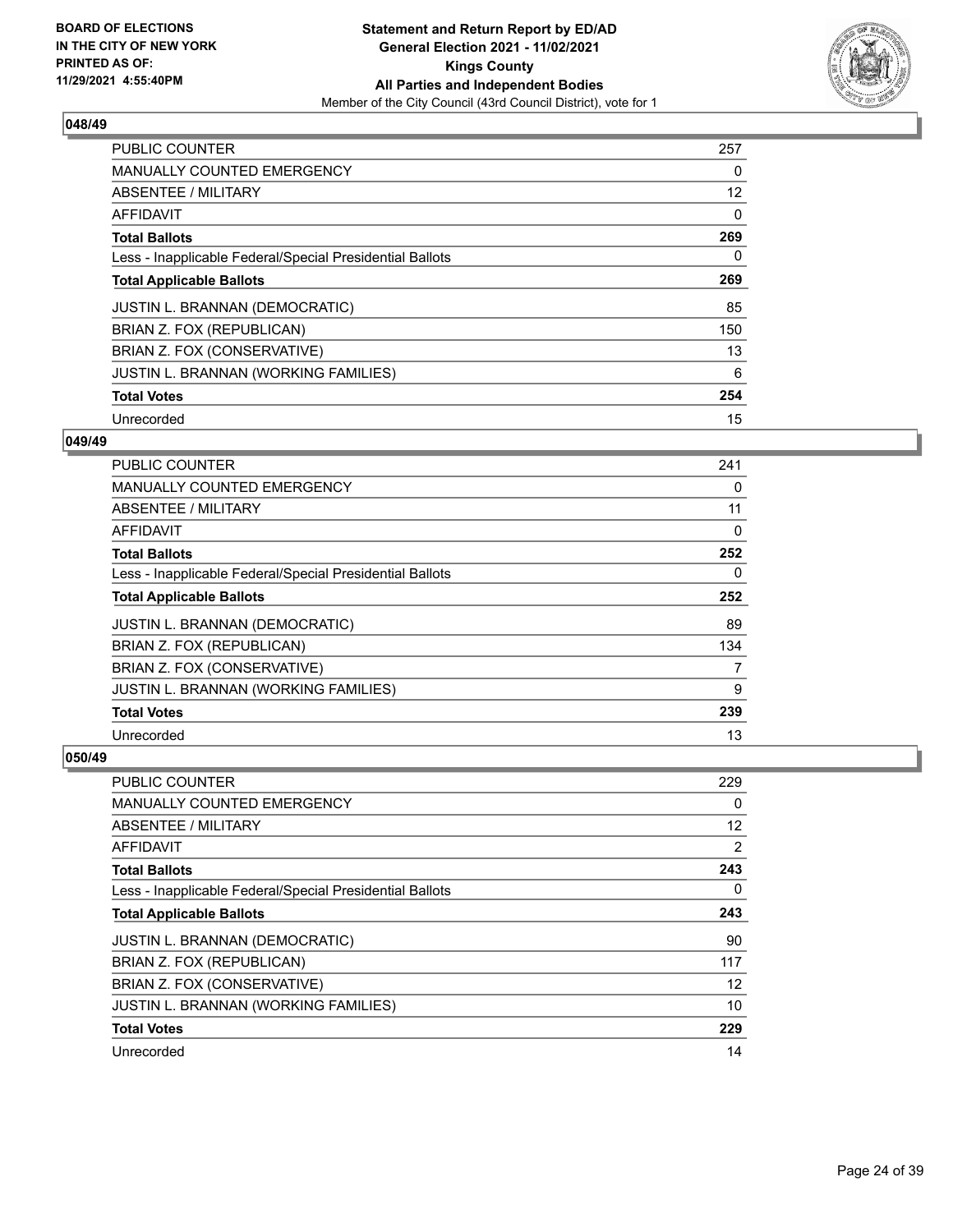

| <b>PUBLIC COUNTER</b>                                    | 212 |
|----------------------------------------------------------|-----|
| <b>MANUALLY COUNTED EMERGENCY</b>                        | 0   |
| ABSENTEE / MILITARY                                      | 21  |
| <b>AFFIDAVIT</b>                                         |     |
| <b>Total Ballots</b>                                     | 234 |
| Less - Inapplicable Federal/Special Presidential Ballots | 0   |
| <b>Total Applicable Ballots</b>                          | 234 |
| <b>JUSTIN L. BRANNAN (DEMOCRATIC)</b>                    | 82  |
| BRIAN Z. FOX (REPUBLICAN)                                | 120 |
| BRIAN Z. FOX (CONSERVATIVE)                              | 11  |
| <b>JUSTIN L. BRANNAN (WORKING FAMILIES)</b>              | 6   |
| <b>Total Votes</b>                                       | 219 |
| Unrecorded                                               | 15  |

## **052/49**

| <b>PUBLIC COUNTER</b>                                    | 190      |
|----------------------------------------------------------|----------|
| MANUALLY COUNTED EMERGENCY                               | 0        |
| ABSENTEE / MILITARY                                      | 8        |
| AFFIDAVIT                                                | $\Omega$ |
| <b>Total Ballots</b>                                     | 198      |
| Less - Inapplicable Federal/Special Presidential Ballots | $\Omega$ |
| <b>Total Applicable Ballots</b>                          | 198      |
| <b>JUSTIN L. BRANNAN (DEMOCRATIC)</b>                    | 66       |
| BRIAN Z. FOX (REPUBLICAN)                                | 109      |
| BRIAN Z. FOX (CONSERVATIVE)                              | 9        |
| JUSTIN L. BRANNAN (WORKING FAMILIES)                     | 6        |
| <b>Total Votes</b>                                       | 190      |
| Unrecorded                                               | 8        |

| <b>PUBLIC COUNTER</b>                                    | 352 |
|----------------------------------------------------------|-----|
| <b>MANUALLY COUNTED EMERGENCY</b>                        | 0   |
| ABSENTEE / MILITARY                                      | 26  |
| AFFIDAVIT                                                | 5   |
| <b>Total Ballots</b>                                     | 383 |
| Less - Inapplicable Federal/Special Presidential Ballots | 0   |
| <b>Total Applicable Ballots</b>                          | 383 |
| <b>JUSTIN L. BRANNAN (DEMOCRATIC)</b>                    | 119 |
| BRIAN Z. FOX (REPUBLICAN)                                | 212 |
| BRIAN Z. FOX (CONSERVATIVE)                              | 24  |
| JUSTIN L. BRANNAN (WORKING FAMILIES)                     | 8   |
| <b>Total Votes</b>                                       | 363 |
| Unrecorded                                               | 20  |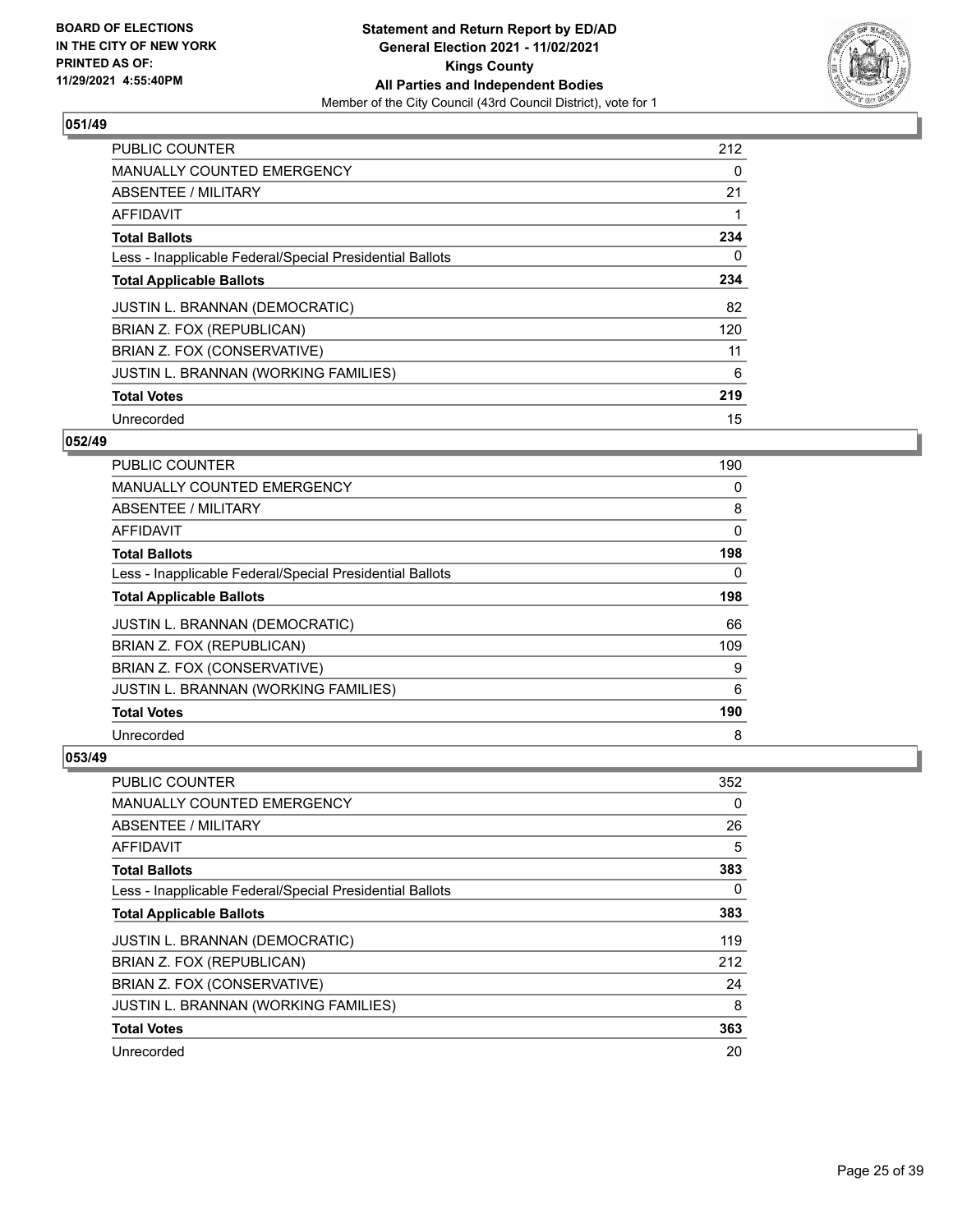

| <b>PUBLIC COUNTER</b>                                    | 207 |
|----------------------------------------------------------|-----|
| <b>MANUALLY COUNTED EMERGENCY</b>                        | 0   |
| ABSENTEE / MILITARY                                      | 14  |
| AFFIDAVIT                                                | 0   |
| <b>Total Ballots</b>                                     | 221 |
| Less - Inapplicable Federal/Special Presidential Ballots | 0   |
| <b>Total Applicable Ballots</b>                          | 221 |
| <b>JUSTIN L. BRANNAN (DEMOCRATIC)</b>                    | 76  |
| BRIAN Z. FOX (REPUBLICAN)                                | 121 |
| BRIAN Z. FOX (CONSERVATIVE)                              | 6   |
| <b>JUSTIN L. BRANNAN (WORKING FAMILIES)</b>              | 9   |
| UNATTRIBUTABLE WRITE-IN (WRITE-IN)                       |     |
| <b>Total Votes</b>                                       | 213 |
| Unrecorded                                               | 8   |

## **055/49**

| PUBLIC COUNTER                                           | 87 |
|----------------------------------------------------------|----|
| <b>MANUALLY COUNTED EMERGENCY</b>                        | 0  |
| ABSENTEE / MILITARY                                      | 5  |
| AFFIDAVIT                                                | 1  |
| <b>Total Ballots</b>                                     | 93 |
| Less - Inapplicable Federal/Special Presidential Ballots | 0  |
| <b>Total Applicable Ballots</b>                          | 93 |
| <b>JUSTIN L. BRANNAN (DEMOCRATIC)</b>                    | 39 |
| BRIAN Z. FOX (REPUBLICAN)                                | 37 |
| BRIAN Z. FOX (CONSERVATIVE)                              | 5  |
| <b>JUSTIN L. BRANNAN (WORKING FAMILIES)</b>              | 4  |
| <b>Total Votes</b>                                       | 85 |
| Unrecorded                                               | 8  |

| <b>PUBLIC COUNTER</b>                                    | 14       |
|----------------------------------------------------------|----------|
| <b>MANUALLY COUNTED EMERGENCY</b>                        | 0        |
| ABSENTEE / MILITARY                                      | 5        |
| <b>AFFIDAVIT</b>                                         | 0        |
| <b>Total Ballots</b>                                     | 19       |
| Less - Inapplicable Federal/Special Presidential Ballots | $\Omega$ |
| <b>Total Applicable Ballots</b>                          | 19       |
| JUSTIN L. BRANNAN (DEMOCRATIC)                           | 7        |
| BRIAN Z. FOX (REPUBLICAN)                                | 8        |
| BRIAN Z. FOX (CONSERVATIVE)                              | $\Omega$ |
| JUSTIN L. BRANNAN (WORKING FAMILIES)                     | 4        |
| <b>Total Votes</b>                                       | 19       |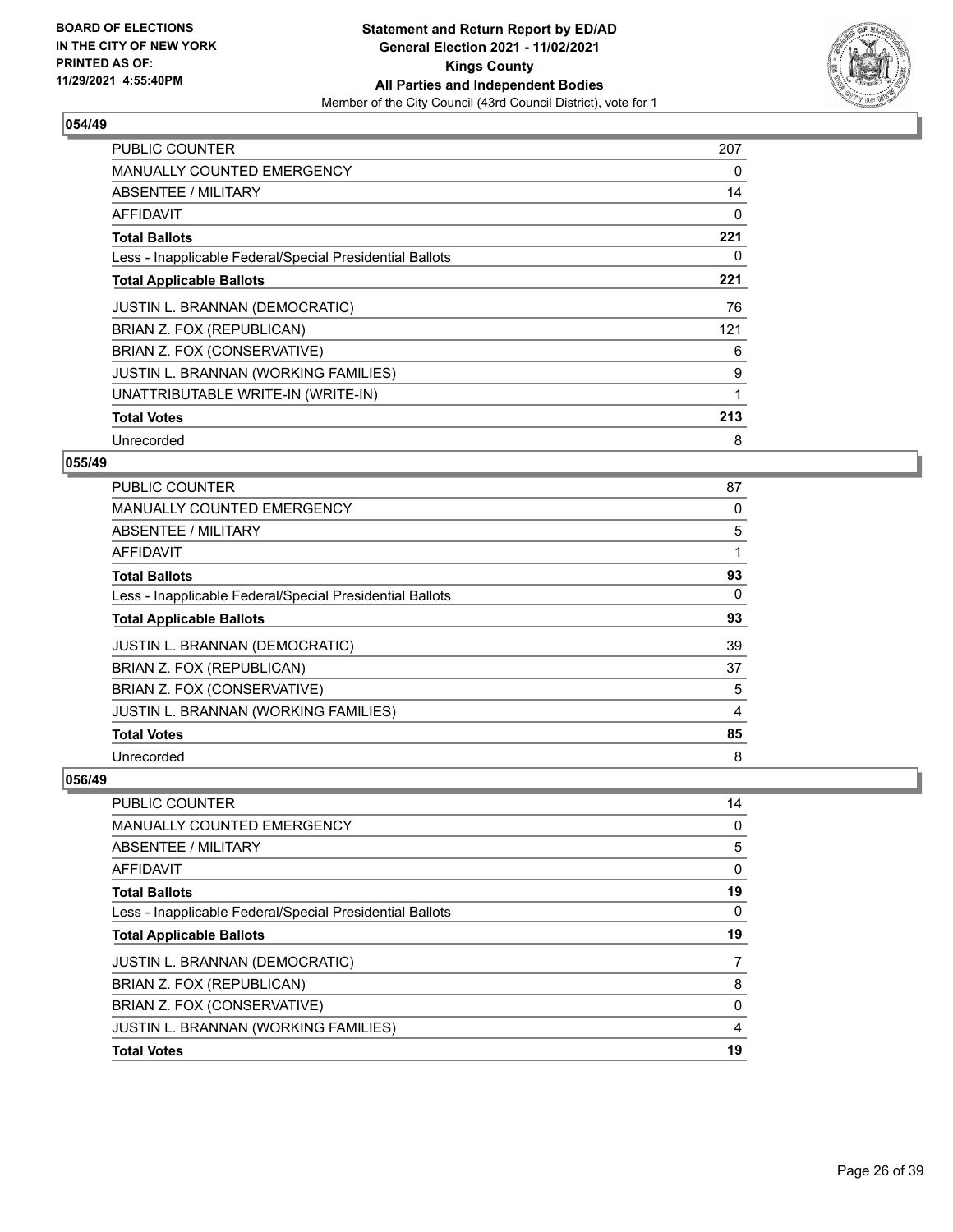

| <b>PUBLIC COUNTER</b>                                    | 182 |
|----------------------------------------------------------|-----|
| <b>MANUALLY COUNTED EMERGENCY</b>                        | 0   |
| <b>ABSENTEE / MILITARY</b>                               | 15  |
| <b>AFFIDAVIT</b>                                         |     |
| <b>Total Ballots</b>                                     | 198 |
| Less - Inapplicable Federal/Special Presidential Ballots | 0   |
| <b>Total Applicable Ballots</b>                          | 198 |
| JUSTIN L. BRANNAN (DEMOCRATIC)                           | 74  |
| BRIAN Z. FOX (REPUBLICAN)                                | 90  |
| BRIAN Z. FOX (CONSERVATIVE)                              | 5   |
| JUSTIN L. BRANNAN (WORKING FAMILIES)                     | 13  |
| VILMA A REINHARDT (WRITE-IN)                             |     |
| <b>Total Votes</b>                                       | 183 |
| Unrecorded                                               | 15  |

## **059/49**

| <b>PUBLIC COUNTER</b>                                    | 171 |
|----------------------------------------------------------|-----|
| <b>MANUALLY COUNTED EMERGENCY</b>                        | 0   |
| ABSENTEE / MILITARY                                      | 4   |
| AFFIDAVIT                                                | 0   |
| <b>Total Ballots</b>                                     | 175 |
| Less - Inapplicable Federal/Special Presidential Ballots | 0   |
| <b>Total Applicable Ballots</b>                          | 175 |
| <b>JUSTIN L. BRANNAN (DEMOCRATIC)</b>                    | 74  |
| BRIAN Z. FOX (REPUBLICAN)                                | 75  |
| BRIAN Z. FOX (CONSERVATIVE)                              | 9   |
| JUSTIN L. BRANNAN (WORKING FAMILIES)                     | 6   |
| <b>Total Votes</b>                                       | 164 |
| Unrecorded                                               | 11  |

| <b>PUBLIC COUNTER</b>                                    | 235 |
|----------------------------------------------------------|-----|
| MANUALLY COUNTED EMERGENCY                               | 0   |
| ABSENTEE / MILITARY                                      | 11  |
| AFFIDAVIT                                                | 2   |
| <b>Total Ballots</b>                                     | 248 |
| Less - Inapplicable Federal/Special Presidential Ballots | 0   |
| <b>Total Applicable Ballots</b>                          | 248 |
| <b>JUSTIN L. BRANNAN (DEMOCRATIC)</b>                    | 62  |
| BRIAN Z. FOX (REPUBLICAN)                                | 160 |
| BRIAN Z. FOX (CONSERVATIVE)                              | 10  |
| JUSTIN L. BRANNAN (WORKING FAMILIES)                     | 8   |
| <b>Total Votes</b>                                       | 240 |
| Unrecorded                                               | 8   |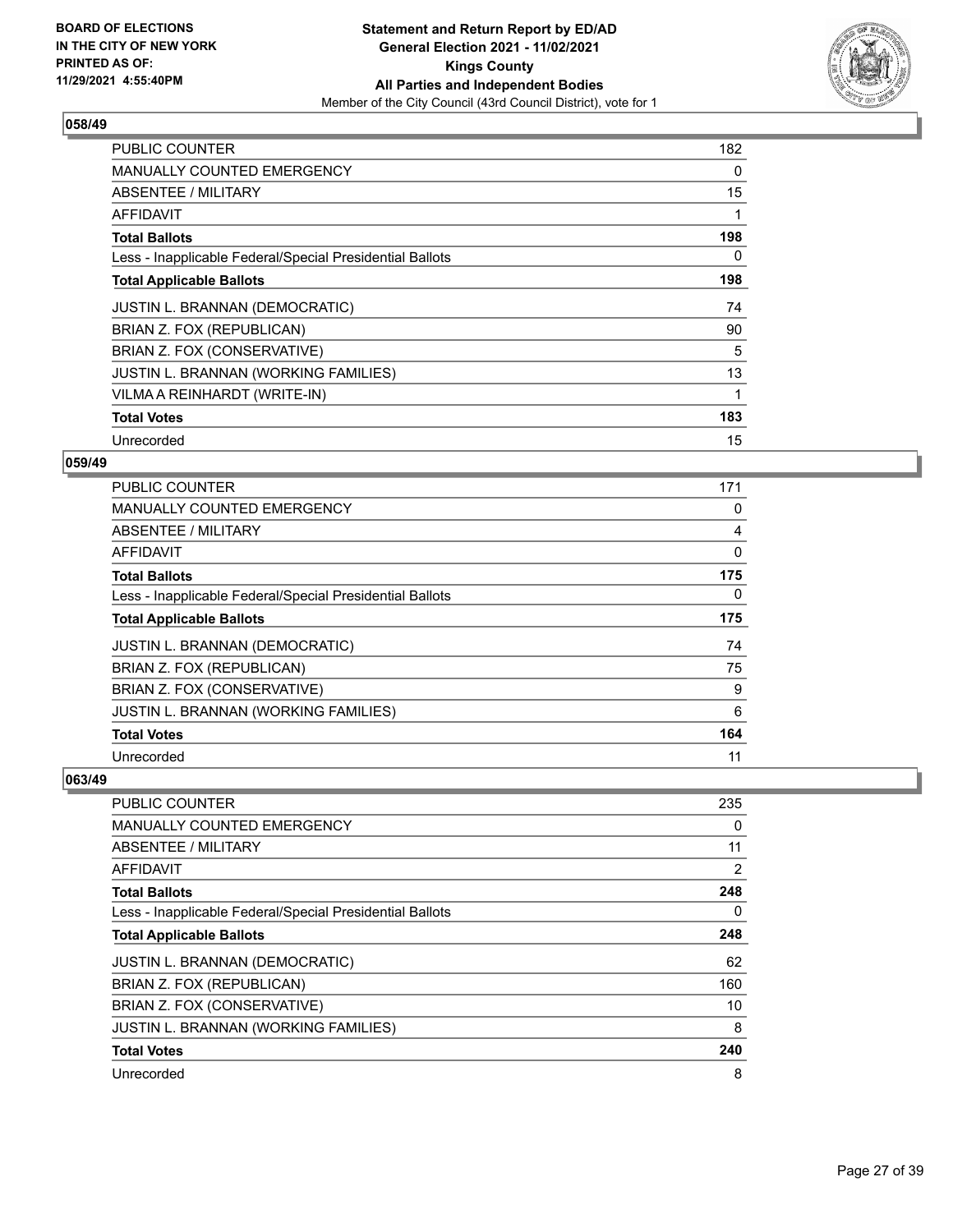

| PUBLIC COUNTER                                           | 193      |
|----------------------------------------------------------|----------|
| <b>MANUALLY COUNTED EMERGENCY</b>                        | 0        |
| ABSENTEE / MILITARY                                      | 16       |
| AFFIDAVIT                                                | 0        |
| <b>Total Ballots</b>                                     | 209      |
| Less - Inapplicable Federal/Special Presidential Ballots | $\Omega$ |
| <b>Total Applicable Ballots</b>                          | 209      |
| <b>JUSTIN L. BRANNAN (DEMOCRATIC)</b>                    | 72       |
| BRIAN Z. FOX (REPUBLICAN)                                | 113      |
| BRIAN Z. FOX (CONSERVATIVE)                              | 8        |
| <b>JUSTIN L. BRANNAN (WORKING FAMILIES)</b>              | 10       |
| <b>Total Votes</b>                                       | 203      |
| Unrecorded                                               | 6        |
| 071/49 COMBINED into: 048/49                             |          |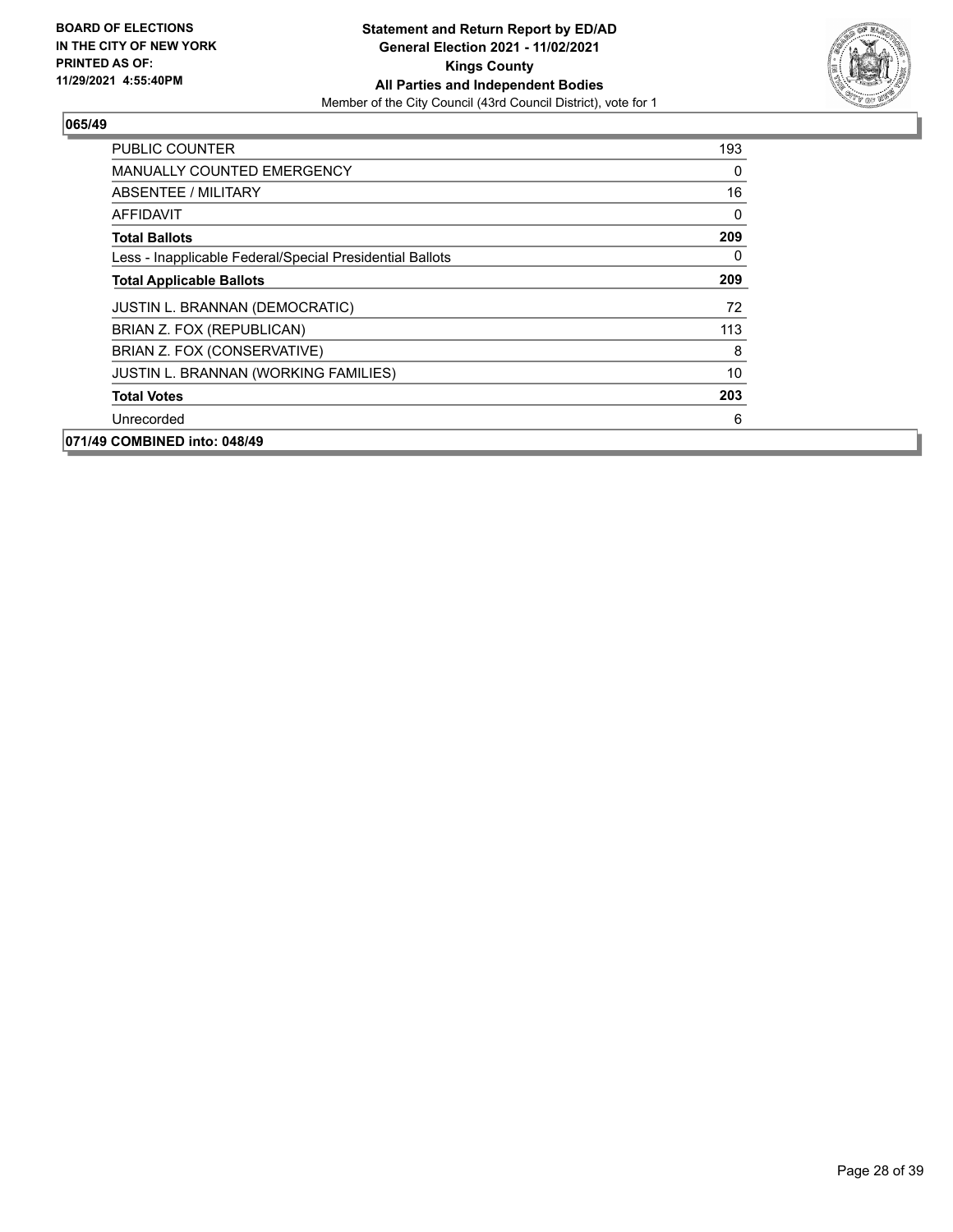

| <b>PUBLIC COUNTER</b>                                    | 104            |
|----------------------------------------------------------|----------------|
| <b>MANUALLY COUNTED EMERGENCY</b>                        | 0              |
| ABSENTEE / MILITARY                                      | 11             |
| AFFIDAVIT                                                | $\overline{2}$ |
| <b>Total Ballots</b>                                     | 117            |
| Less - Inapplicable Federal/Special Presidential Ballots | 0              |
| <b>Total Applicable Ballots</b>                          | 117            |
| <b>JUSTIN L. BRANNAN (DEMOCRATIC)</b>                    | 69             |
| BRIAN Z. FOX (REPUBLICAN)                                | 38             |
| BRIAN Z. FOX (CONSERVATIVE)                              | 3              |
| <b>JUSTIN L. BRANNAN (WORKING FAMILIES)</b>              | 6              |
| <b>Total Votes</b>                                       | 116            |
| Unrecorded                                               |                |

## **059/51**

| <b>PUBLIC COUNTER</b>                                    | 169 |
|----------------------------------------------------------|-----|
| MANUALLY COUNTED EMERGENCY                               | 0   |
| ABSENTEE / MILITARY                                      | 11  |
| AFFIDAVIT                                                | 2   |
| <b>Total Ballots</b>                                     | 182 |
| Less - Inapplicable Federal/Special Presidential Ballots | 0   |
| <b>Total Applicable Ballots</b>                          | 182 |
| <b>JUSTIN L. BRANNAN (DEMOCRATIC)</b>                    | 110 |
| BRIAN Z. FOX (REPUBLICAN)                                | 39  |
| BRIAN Z. FOX (CONSERVATIVE)                              | 5   |
| JUSTIN L. BRANNAN (WORKING FAMILIES)                     | 17  |
| <b>Total Votes</b>                                       | 171 |
| Unrecorded                                               | 11  |

| <b>PUBLIC COUNTER</b>                                    | 141      |
|----------------------------------------------------------|----------|
| <b>MANUALLY COUNTED EMERGENCY</b>                        | 0        |
| ABSENTEE / MILITARY                                      | 14       |
| AFFIDAVIT                                                | 0        |
| <b>Total Ballots</b>                                     | 155      |
| Less - Inapplicable Federal/Special Presidential Ballots | $\Omega$ |
| <b>Total Applicable Ballots</b>                          | 155      |
| JUSTIN L. BRANNAN (DEMOCRATIC)                           | 96       |
| BRIAN Z. FOX (REPUBLICAN)                                | 36       |
| BRIAN Z. FOX (CONSERVATIVE)                              | 3        |
| <b>JUSTIN L. BRANNAN (WORKING FAMILIES)</b>              | 12       |
| <b>Total Votes</b>                                       | 147      |
| Unrecorded                                               | 8        |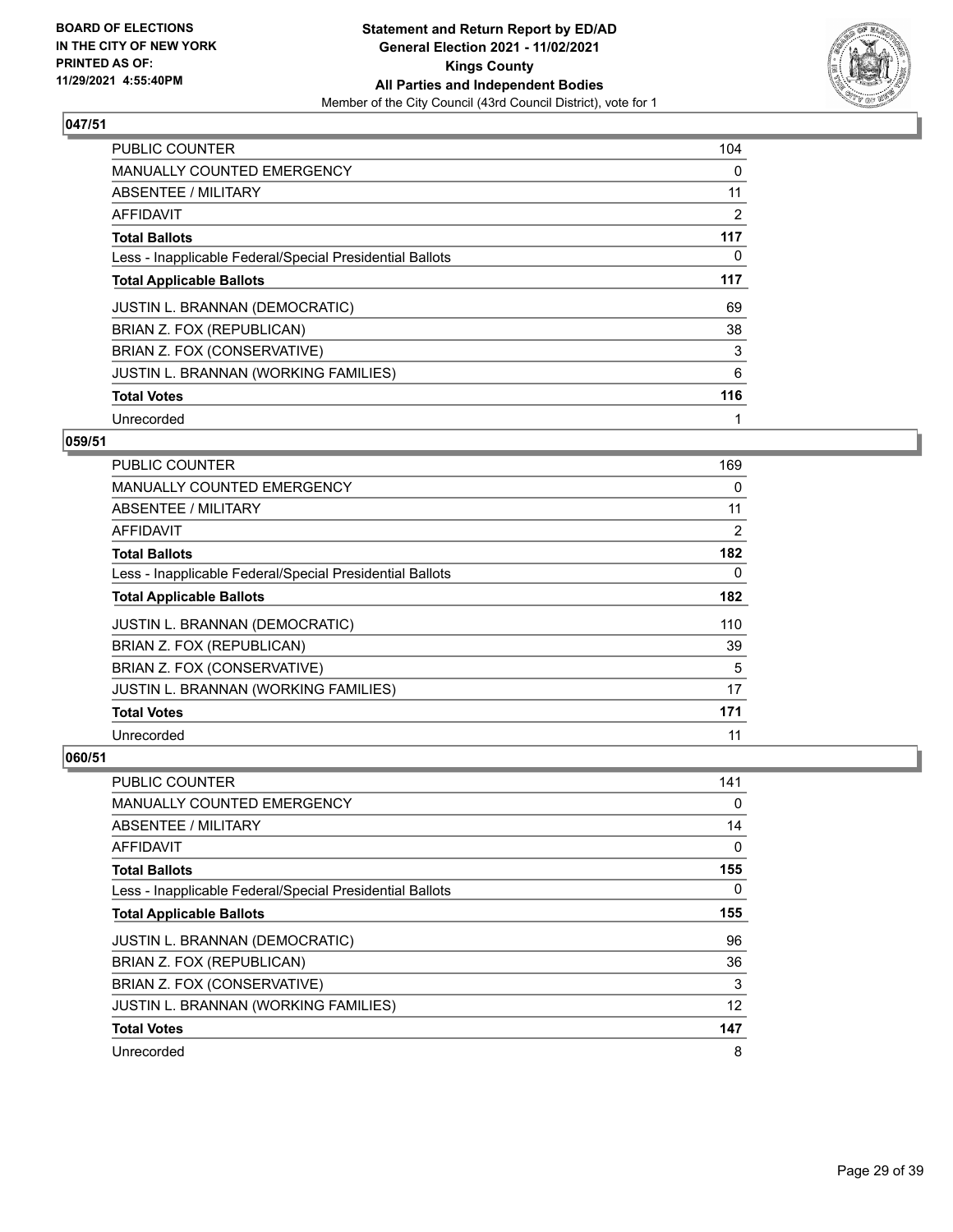

| <b>PUBLIC COUNTER</b>                                    | 173 |
|----------------------------------------------------------|-----|
| <b>MANUALLY COUNTED EMERGENCY</b>                        | 0   |
| ABSENTEE / MILITARY                                      | 7   |
| AFFIDAVIT                                                | 0   |
| <b>Total Ballots</b>                                     | 180 |
| Less - Inapplicable Federal/Special Presidential Ballots | 0   |
| <b>Total Applicable Ballots</b>                          | 180 |
| JUSTIN L. BRANNAN (DEMOCRATIC)                           | 101 |
| BRIAN Z. FOX (REPUBLICAN)                                | 48  |
| BRIAN Z. FOX (CONSERVATIVE)                              | 8   |
| JUSTIN L. BRANNAN (WORKING FAMILIES)                     | 17  |
| THOMAS P GROMMELL (WRITE-IN)                             | 1   |
| YU CHING PAI (WRITE-IN)                                  |     |
| <b>Total Votes</b>                                       | 176 |
| Unrecorded                                               | 4   |

### **062/51**

| <b>PUBLIC COUNTER</b>                                    | 289      |
|----------------------------------------------------------|----------|
| <b>MANUALLY COUNTED EMERGENCY</b>                        | $\Omega$ |
| ABSENTEE / MILITARY                                      | 18       |
| AFFIDAVIT                                                | 2        |
| <b>Total Ballots</b>                                     | 309      |
| Less - Inapplicable Federal/Special Presidential Ballots | 0        |
| <b>Total Applicable Ballots</b>                          | 309      |
| <b>JUSTIN L. BRANNAN (DEMOCRATIC)</b>                    | 172      |
| BRIAN Z. FOX (REPUBLICAN)                                | 92       |
| BRIAN Z. FOX (CONSERVATIVE)                              | 13       |
| <b>JUSTIN L. BRANNAN (WORKING FAMILIES)</b>              | 25       |
| MICHAEL WEDLOCK (WRITE-IN)                               | 2        |
| <b>Total Votes</b>                                       | 304      |
| Unrecorded                                               | 5        |

| PUBLIC COUNTER                                           | 192 |
|----------------------------------------------------------|-----|
| <b>MANUALLY COUNTED EMERGENCY</b>                        | 0   |
| ABSENTEE / MILITARY                                      | 13  |
| <b>AFFIDAVIT</b>                                         |     |
| <b>Total Ballots</b>                                     | 206 |
| Less - Inapplicable Federal/Special Presidential Ballots | 0   |
| <b>Total Applicable Ballots</b>                          | 206 |
| <b>JUSTIN L. BRANNAN (DEMOCRATIC)</b>                    | 131 |
| BRIAN Z. FOX (REPUBLICAN)                                | 42  |
| BRIAN Z. FOX (CONSERVATIVE)                              | 11  |
| JUSTIN L. BRANNAN (WORKING FAMILIES)                     | 14  |
| <b>Total Votes</b>                                       | 198 |
| Unrecorded                                               | 8   |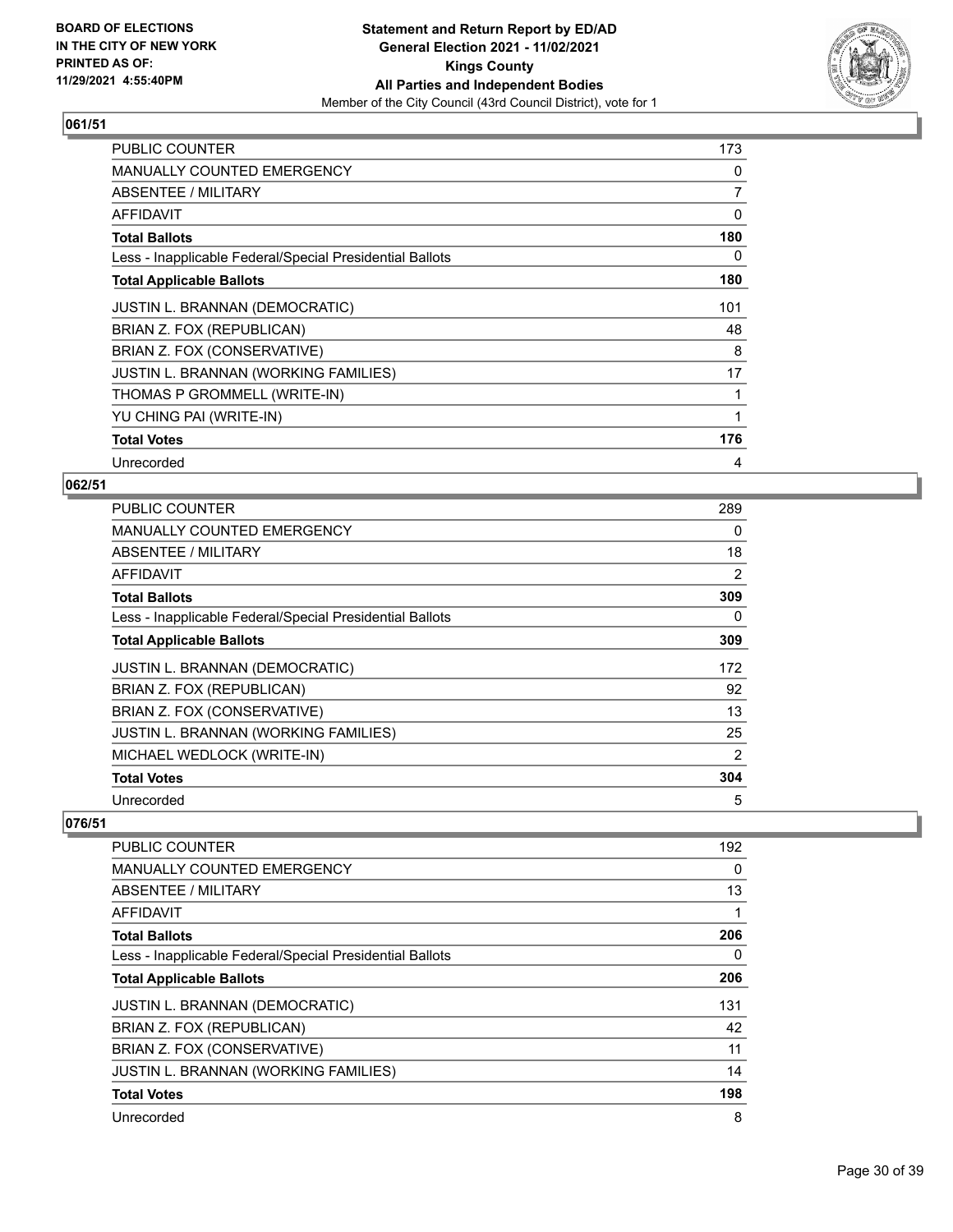

| <b>PUBLIC COUNTER</b>                                    | 262            |
|----------------------------------------------------------|----------------|
| <b>MANUALLY COUNTED EMERGENCY</b>                        | 0              |
| ABSENTEE / MILITARY                                      | 18             |
| AFFIDAVIT                                                | $\overline{2}$ |
| <b>Total Ballots</b>                                     | 282            |
| Less - Inapplicable Federal/Special Presidential Ballots | $\Omega$       |
| <b>Total Applicable Ballots</b>                          | 282            |
| <b>JUSTIN L. BRANNAN (DEMOCRATIC)</b>                    | 156            |
| BRIAN Z. FOX (REPUBLICAN)                                | 84             |
| BRIAN Z. FOX (CONSERVATIVE)                              | 10             |
| JUSTIN L. BRANNAN (WORKING FAMILIES)                     | 19             |
| <b>Total Votes</b>                                       | 269            |
| Unrecorded                                               | 13             |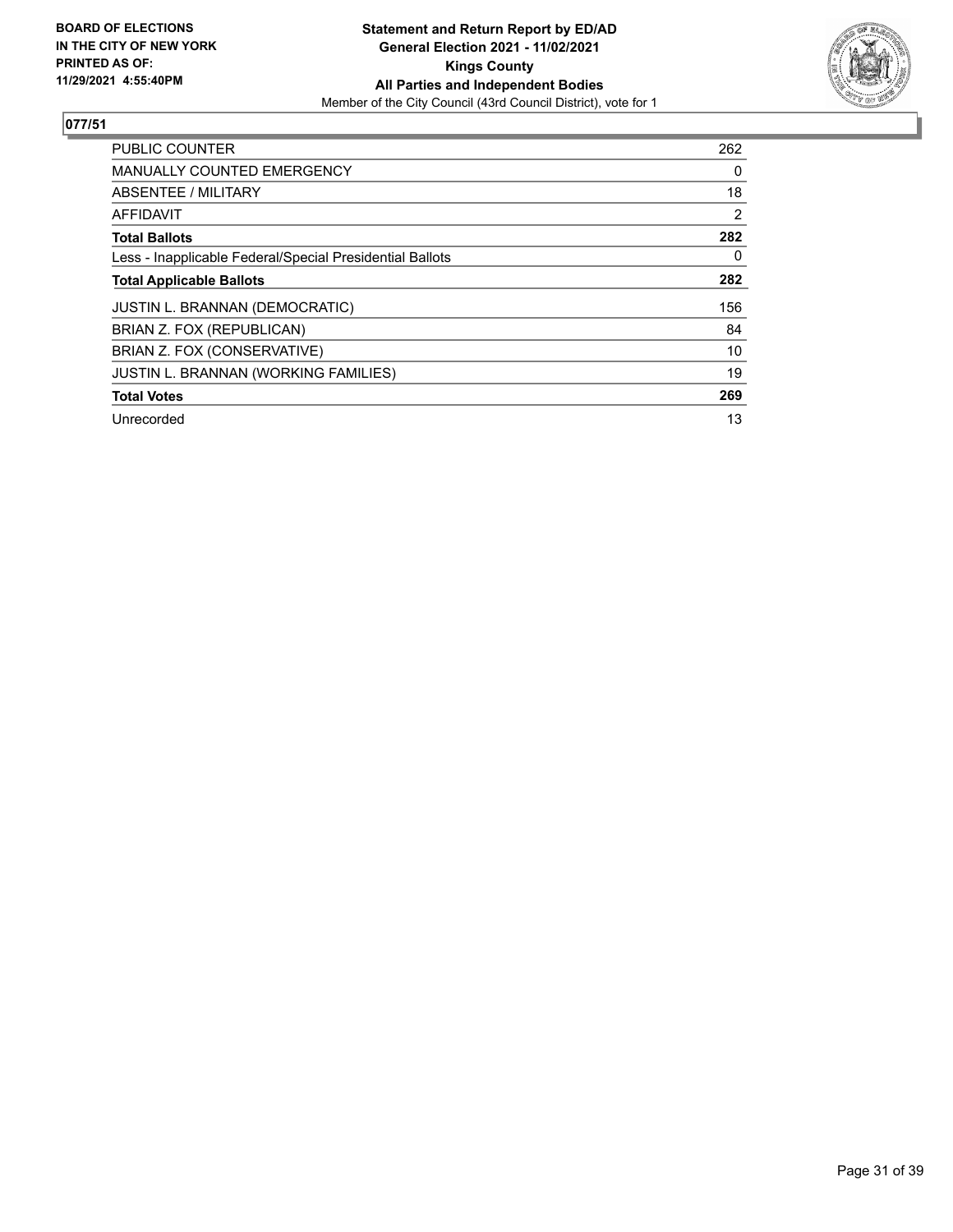

| <b>PUBLIC COUNTER</b>                                    | 338 |
|----------------------------------------------------------|-----|
| <b>MANUALLY COUNTED EMERGENCY</b>                        | 0   |
| ABSENTEE / MILITARY                                      | 20  |
| <b>AFFIDAVIT</b>                                         |     |
| <b>Total Ballots</b>                                     | 359 |
| Less - Inapplicable Federal/Special Presidential Ballots | 0   |
| <b>Total Applicable Ballots</b>                          | 359 |
| <b>JUSTIN L. BRANNAN (DEMOCRATIC)</b>                    | 191 |
| BRIAN Z. FOX (REPUBLICAN)                                | 132 |
| BRIAN Z. FOX (CONSERVATIVE)                              | 12  |
| JUSTIN L. BRANNAN (WORKING FAMILIES)                     | 14  |
| <b>Total Votes</b>                                       | 349 |
| Unrecorded                                               | 10  |

## **076/64**

| <b>PUBLIC COUNTER</b>                                    | 316 |
|----------------------------------------------------------|-----|
| MANUALLY COUNTED EMERGENCY                               | 0   |
| ABSENTEE / MILITARY                                      | 28  |
| <b>AFFIDAVIT</b>                                         | 2   |
| <b>Total Ballots</b>                                     | 346 |
| Less - Inapplicable Federal/Special Presidential Ballots | 0   |
| <b>Total Applicable Ballots</b>                          | 346 |
| <b>JUSTIN L. BRANNAN (DEMOCRATIC)</b>                    | 197 |
| BRIAN Z. FOX (REPUBLICAN)                                | 115 |
| BRIAN Z. FOX (CONSERVATIVE)                              | 8   |
| <b>JUSTIN L. BRANNAN (WORKING FAMILIES)</b>              | 18  |
| STEVEN J. MCGUIRE JR. (WRITE-IN)                         | 1   |
| <b>Total Votes</b>                                       | 339 |
| Unrecorded                                               | 7   |

| <b>PUBLIC COUNTER</b>                                    | 368 |
|----------------------------------------------------------|-----|
| <b>MANUALLY COUNTED EMERGENCY</b>                        |     |
| ABSENTEE / MILITARY                                      | 42  |
| AFFIDAVIT                                                | 4   |
| <b>Total Ballots</b>                                     | 415 |
| Less - Inapplicable Federal/Special Presidential Ballots | 0   |
| <b>Total Applicable Ballots</b>                          | 415 |
| JUSTIN L. BRANNAN (DEMOCRATIC)                           | 228 |
| BRIAN Z. FOX (REPUBLICAN)                                | 137 |
| BRIAN Z. FOX (CONSERVATIVE)                              | 11  |
| JUSTIN L. BRANNAN (WORKING FAMILIES)                     | 28  |
| PATRIVIA MCEVOY (WRITE-IN)                               |     |
| <b>Total Votes</b>                                       | 405 |
| Unrecorded                                               | 10  |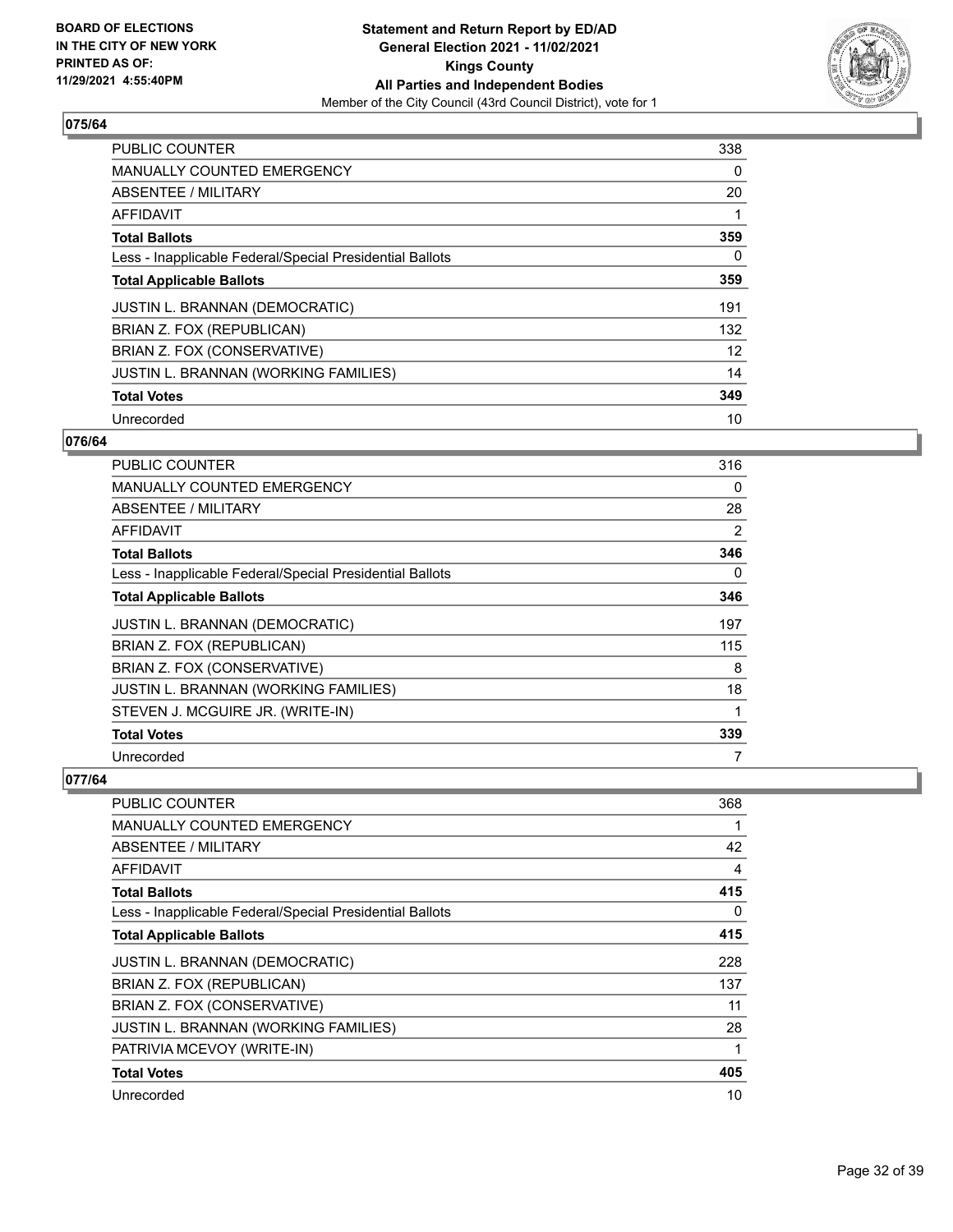

| <b>PUBLIC COUNTER</b>                                    | 349 |
|----------------------------------------------------------|-----|
| <b>MANUALLY COUNTED EMERGENCY</b>                        | 0   |
| ABSENTEE / MILITARY                                      | 26  |
| AFFIDAVIT                                                | 3   |
| <b>Total Ballots</b>                                     | 378 |
| Less - Inapplicable Federal/Special Presidential Ballots | 0   |
| <b>Total Applicable Ballots</b>                          | 378 |
| <b>JUSTIN L. BRANNAN (DEMOCRATIC)</b>                    | 206 |
| BRIAN Z. FOX (REPUBLICAN)                                | 121 |
| BRIAN Z. FOX (CONSERVATIVE)                              | 20  |
| JUSTIN L. BRANNAN (WORKING FAMILIES)                     | 18  |
| <b>Total Votes</b>                                       | 365 |
| Unrecorded                                               | 13  |

## **079/64**

| PUBLIC COUNTER                                           | 289            |
|----------------------------------------------------------|----------------|
| MANUALLY COUNTED EMERGENCY                               | 0              |
| ABSENTEE / MILITARY                                      | $\overline{7}$ |
| AFFIDAVIT                                                |                |
| <b>Total Ballots</b>                                     | 297            |
| Less - Inapplicable Federal/Special Presidential Ballots | 0              |
| <b>Total Applicable Ballots</b>                          | 297            |
| <b>JUSTIN L. BRANNAN (DEMOCRATIC)</b>                    | 173            |
| BRIAN Z. FOX (REPUBLICAN)                                | 84             |
| BRIAN Z. FOX (CONSERVATIVE)                              | 11             |
| JUSTIN L. BRANNAN (WORKING FAMILIES)                     | 22             |
| <b>Total Votes</b>                                       | 290            |
| Unrecorded                                               | 7              |

| PUBLIC COUNTER                                           | 314 |
|----------------------------------------------------------|-----|
| <b>MANUALLY COUNTED EMERGENCY</b>                        | 0   |
| ABSENTEE / MILITARY                                      | 14  |
| AFFIDAVIT                                                | 2   |
| <b>Total Ballots</b>                                     | 330 |
| Less - Inapplicable Federal/Special Presidential Ballots | 0   |
| <b>Total Applicable Ballots</b>                          | 330 |
| <b>JUSTIN L. BRANNAN (DEMOCRATIC)</b>                    | 213 |
| BRIAN Z. FOX (REPUBLICAN)                                | 67  |
| BRIAN Z. FOX (CONSERVATIVE)                              | 15  |
| JUSTIN L. BRANNAN (WORKING FAMILIES)                     | 25  |
| <b>Total Votes</b>                                       | 320 |
| Unrecorded                                               | 10  |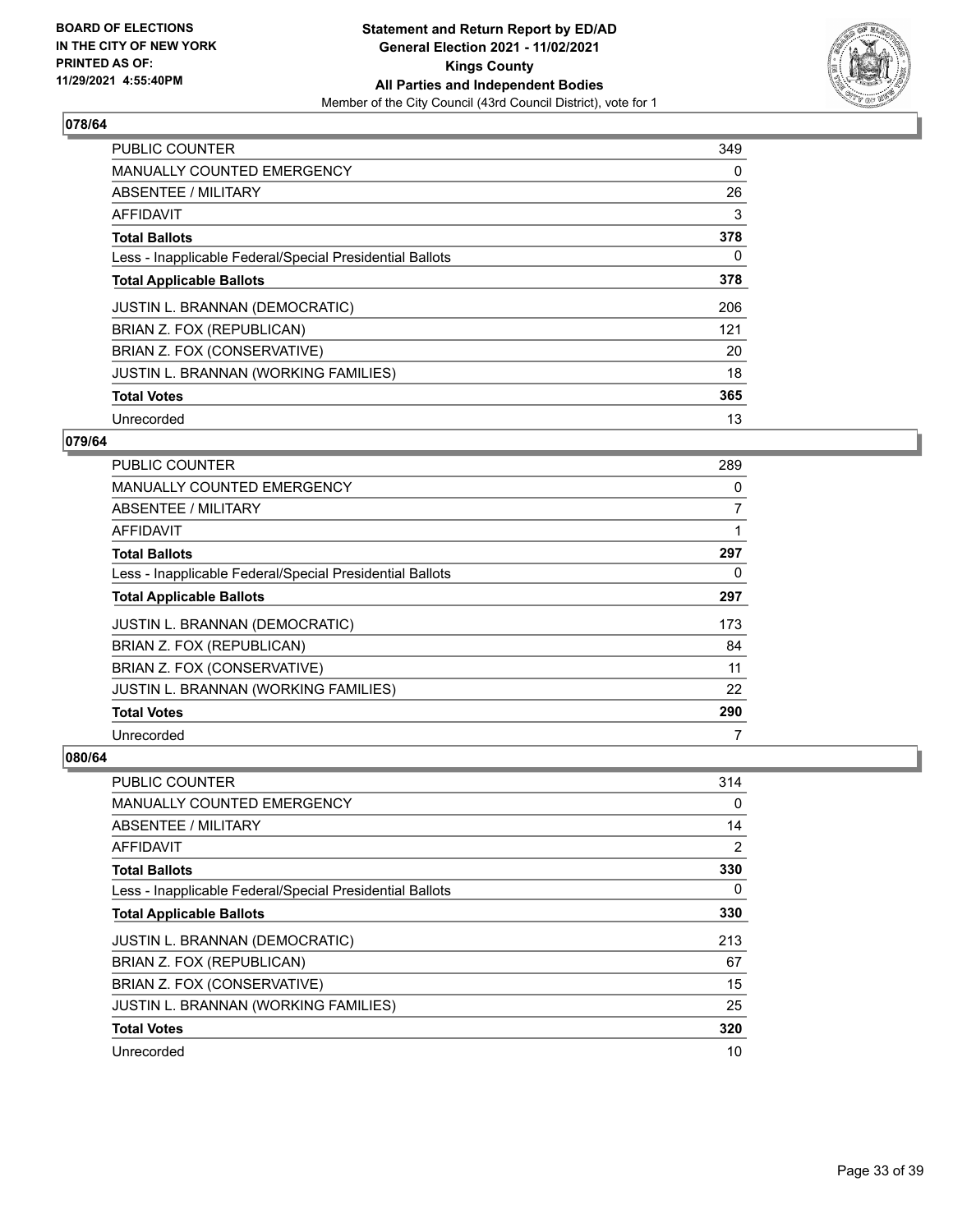

| <b>PUBLIC COUNTER</b>                                    | 149 |
|----------------------------------------------------------|-----|
| <b>MANUALLY COUNTED EMERGENCY</b>                        | 0   |
| ABSENTEE / MILITARY                                      | 10  |
| AFFIDAVIT                                                | 0   |
| <b>Total Ballots</b>                                     | 159 |
| Less - Inapplicable Federal/Special Presidential Ballots | 0   |
| <b>Total Applicable Ballots</b>                          | 159 |
| <b>JUSTIN L. BRANNAN (DEMOCRATIC)</b>                    | 91  |
| BRIAN Z. FOX (REPUBLICAN)                                | 46  |
| BRIAN Z. FOX (CONSERVATIVE)                              | 3   |
| JUSTIN L. BRANNAN (WORKING FAMILIES)                     | 12  |
| LIAM MCCABE (WRITE-IN)                                   | 2   |
| <b>Total Votes</b>                                       | 154 |
| Unrecorded                                               | 5   |

## **082/64**

| PUBLIC COUNTER                                           | 50             |
|----------------------------------------------------------|----------------|
| <b>MANUALLY COUNTED EMERGENCY</b>                        | 0              |
| ABSENTEE / MILITARY                                      |                |
| AFFIDAVIT                                                | 0              |
| <b>Total Ballots</b>                                     | 51             |
| Less - Inapplicable Federal/Special Presidential Ballots | 0              |
| <b>Total Applicable Ballots</b>                          | 51             |
| <b>JUSTIN L. BRANNAN (DEMOCRATIC)</b>                    | 29             |
| BRIAN Z. FOX (REPUBLICAN)                                | 18             |
| BRIAN Z. FOX (CONSERVATIVE)                              | 0              |
| JUSTIN L. BRANNAN (WORKING FAMILIES)                     | 2              |
| <b>Total Votes</b>                                       | 49             |
| Unrecorded                                               | $\overline{2}$ |

| PUBLIC COUNTER                                           | 242      |
|----------------------------------------------------------|----------|
| <b>MANUALLY COUNTED EMERGENCY</b>                        | $\Omega$ |
| ABSENTEE / MILITARY                                      | 11       |
| AFFIDAVIT                                                | 3        |
| <b>Total Ballots</b>                                     | 256      |
| Less - Inapplicable Federal/Special Presidential Ballots | 0        |
| <b>Total Applicable Ballots</b>                          | 256      |
| <b>JUSTIN L. BRANNAN (DEMOCRATIC)</b>                    | 130      |
| BRIAN Z. FOX (REPUBLICAN)                                | 80       |
| BRIAN Z. FOX (CONSERVATIVE)                              | 16       |
| <b>JUSTIN L. BRANNAN (WORKING FAMILIES)</b>              | 20       |
| <b>Total Votes</b>                                       | 246      |
| Unrecorded                                               | 10       |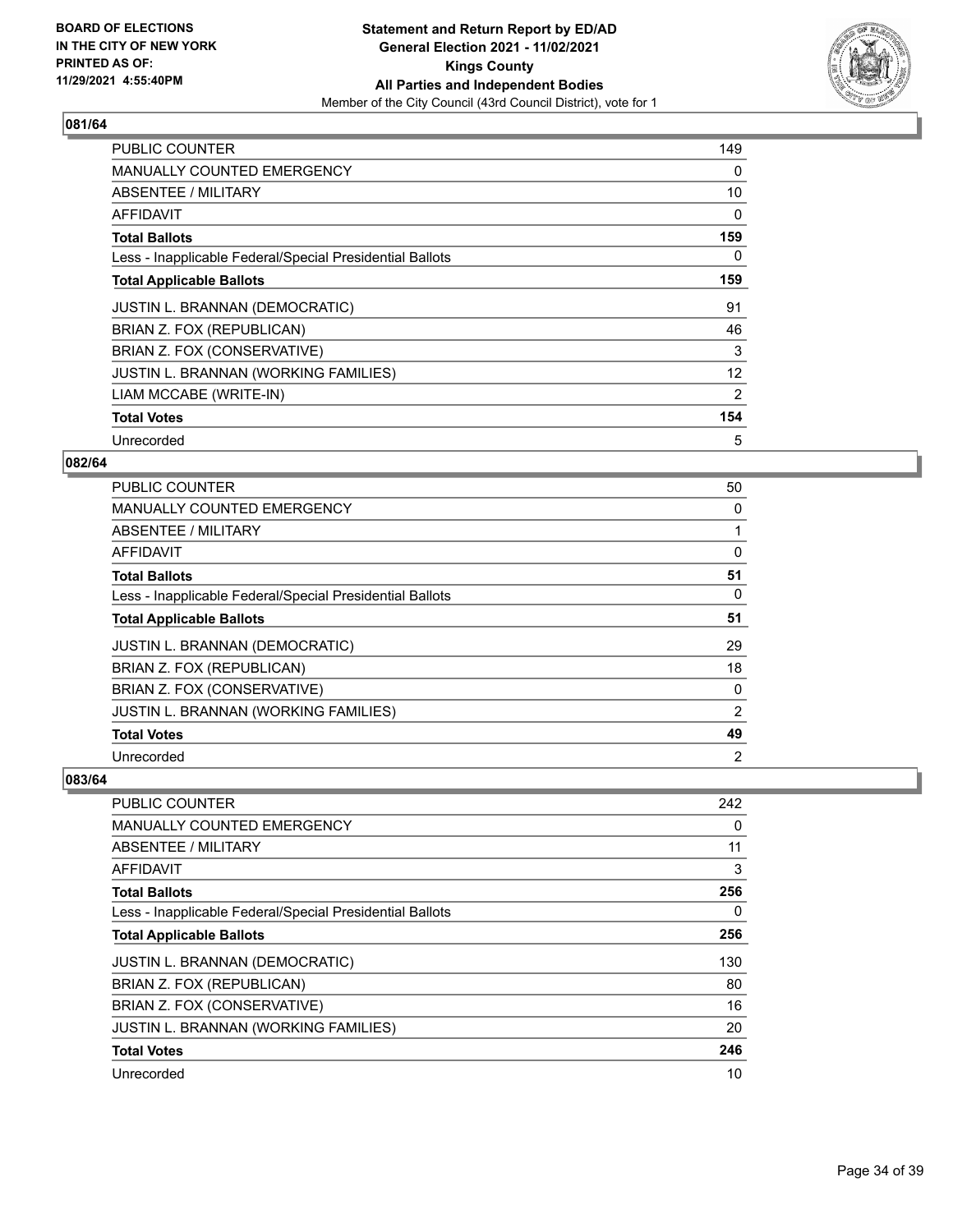

| <b>PUBLIC COUNTER</b>                                    | 337      |
|----------------------------------------------------------|----------|
| <b>MANUALLY COUNTED EMERGENCY</b>                        | 0        |
| ABSENTEE / MILITARY                                      | 35       |
| <b>AFFIDAVIT</b>                                         | $\Omega$ |
| <b>Total Ballots</b>                                     | 372      |
| Less - Inapplicable Federal/Special Presidential Ballots | 0        |
| <b>Total Applicable Ballots</b>                          | 372      |
| JUSTIN L. BRANNAN (DEMOCRATIC)                           | 215      |
| BRIAN Z. FOX (REPUBLICAN)                                | 102      |
| BRIAN Z. FOX (CONSERVATIVE)                              | 25       |
| JUSTIN L. BRANNAN (WORKING FAMILIES)                     | 20       |
| MARTIN GOLDEN (WRITE-IN)                                 |          |
| UNATTRIBUTABLE WRITE-IN (WRITE-IN)                       | 3        |
| <b>Total Votes</b>                                       | 366      |
| Unrecorded                                               | 6        |

## **085/64**

| <b>PUBLIC COUNTER</b>                                    | 312            |
|----------------------------------------------------------|----------------|
| <b>MANUALLY COUNTED EMERGENCY</b>                        | $\Omega$       |
| ABSENTEE / MILITARY                                      | 24             |
| AFFIDAVIT                                                | 0              |
| <b>Total Ballots</b>                                     | 336            |
| Less - Inapplicable Federal/Special Presidential Ballots | 0              |
| <b>Total Applicable Ballots</b>                          | 336            |
| <b>JUSTIN L. BRANNAN (DEMOCRATIC)</b>                    | 219            |
| BRIAN Z. FOX (REPUBLICAN)                                | 77             |
| BRIAN Z. FOX (CONSERVATIVE)                              | 15             |
| JUSTIN L. BRANNAN (WORKING FAMILIES)                     | 22             |
| MATTHEW HOMER (WRITE-IN)                                 |                |
| <b>Total Votes</b>                                       | 334            |
| Unrecorded                                               | $\overline{2}$ |

| <b>PUBLIC COUNTER</b>                                    | 313 |
|----------------------------------------------------------|-----|
| <b>MANUALLY COUNTED EMERGENCY</b>                        | 0   |
| ABSENTEE / MILITARY                                      | 21  |
| <b>AFFIDAVIT</b>                                         | 0   |
| <b>Total Ballots</b>                                     | 334 |
| Less - Inapplicable Federal/Special Presidential Ballots | 0   |
| <b>Total Applicable Ballots</b>                          | 334 |
| <b>JUSTIN L. BRANNAN (DEMOCRATIC)</b>                    | 204 |
| BRIAN Z. FOX (REPUBLICAN)                                | 85  |
| BRIAN Z. FOX (CONSERVATIVE)                              | 8   |
| JUSTIN L. BRANNAN (WORKING FAMILIES)                     | 30  |
| <b>Total Votes</b>                                       | 327 |
| Unrecorded                                               | 7   |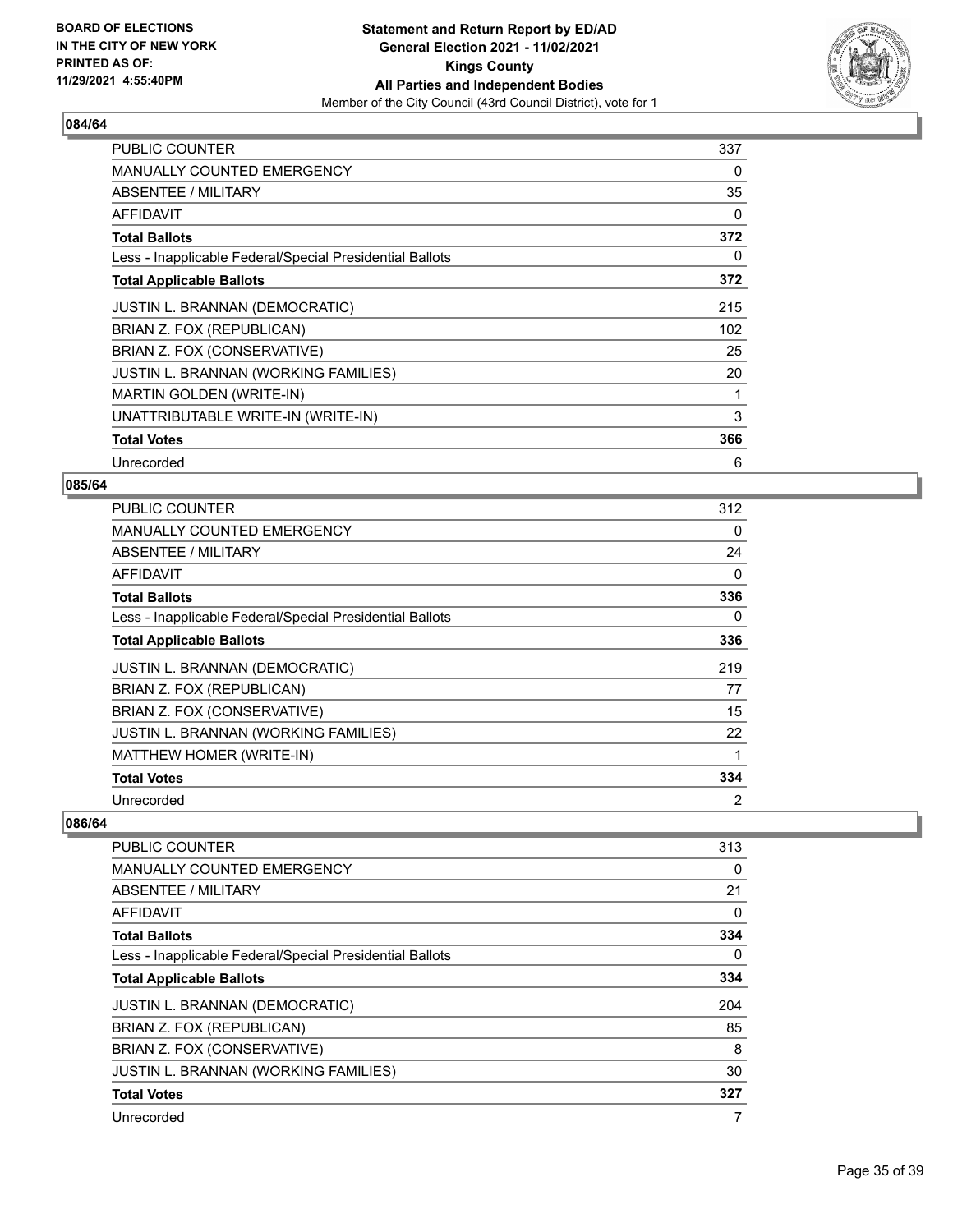

| <b>PUBLIC COUNTER</b>                                    | 325 |
|----------------------------------------------------------|-----|
| <b>MANUALLY COUNTED EMERGENCY</b>                        | 0   |
| ABSENTEE / MILITARY                                      | 26  |
| <b>AFFIDAVIT</b>                                         | 3   |
| <b>Total Ballots</b>                                     | 354 |
| Less - Inapplicable Federal/Special Presidential Ballots | 0   |
| <b>Total Applicable Ballots</b>                          | 354 |
| <b>JUSTIN L. BRANNAN (DEMOCRATIC)</b>                    | 189 |
| BRIAN Z. FOX (REPUBLICAN)                                | 116 |
| BRIAN Z. FOX (CONSERVATIVE)                              | 20  |
| JUSTIN L. BRANNAN (WORKING FAMILIES)                     | 23  |
| <b>Total Votes</b>                                       | 348 |
| Unrecorded                                               | 6   |

## **088/64**

| <b>PUBLIC COUNTER</b>                                    | 283 |
|----------------------------------------------------------|-----|
| <b>MANUALLY COUNTED EMERGENCY</b>                        | 0   |
| ABSENTEE / MILITARY                                      | 17  |
| AFFIDAVIT                                                | 3   |
| <b>Total Ballots</b>                                     | 303 |
| Less - Inapplicable Federal/Special Presidential Ballots | 0   |
| <b>Total Applicable Ballots</b>                          | 303 |
| <b>JUSTIN L. BRANNAN (DEMOCRATIC)</b>                    | 166 |
| BRIAN Z. FOX (REPUBLICAN)                                | 102 |
| BRIAN Z. FOX (CONSERVATIVE)                              | 11  |
| <b>JUSTIN L. BRANNAN (WORKING FAMILIES)</b>              | 14  |
| <b>Total Votes</b>                                       | 293 |
| Unrecorded                                               | 10  |

| <b>PUBLIC COUNTER</b>                                    | 390 |
|----------------------------------------------------------|-----|
| <b>MANUALLY COUNTED EMERGENCY</b>                        | 0   |
| ABSENTEE / MILITARY                                      | 23  |
| AFFIDAVIT                                                | 2   |
| <b>Total Ballots</b>                                     | 415 |
| Less - Inapplicable Federal/Special Presidential Ballots | 0   |
| <b>Total Applicable Ballots</b>                          | 415 |
| <b>JUSTIN L. BRANNAN (DEMOCRATIC)</b>                    | 144 |
| BRIAN Z. FOX (REPUBLICAN)                                | 213 |
| BRIAN Z. FOX (CONSERVATIVE)                              | 34  |
| JUSTIN L. BRANNAN (WORKING FAMILIES)                     | 12  |
| <b>Total Votes</b>                                       | 403 |
| Unrecorded                                               | 12  |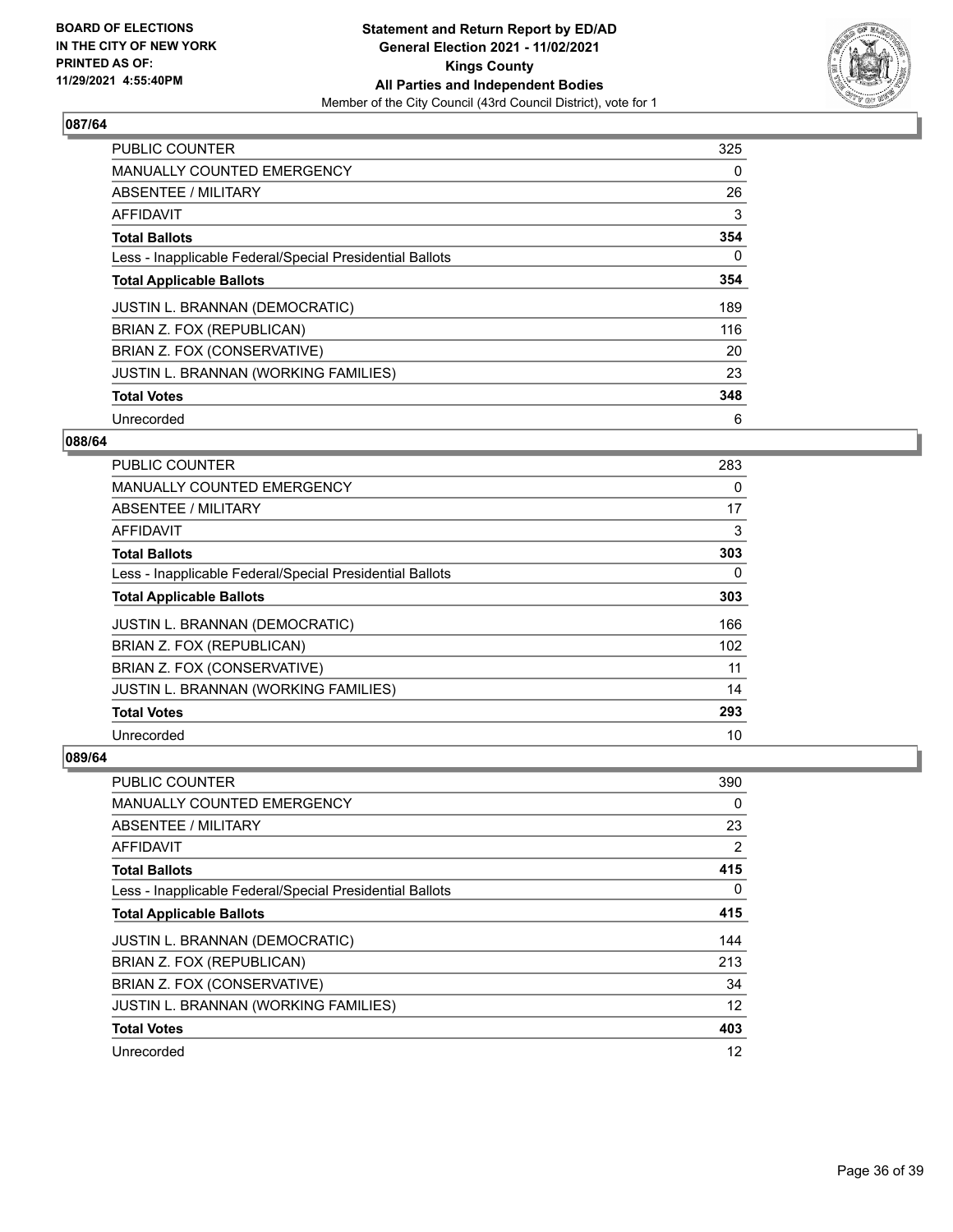

| <b>PUBLIC COUNTER</b>                                    | 413 |
|----------------------------------------------------------|-----|
| <b>MANUALLY COUNTED EMERGENCY</b>                        | 0   |
| ABSENTEE / MILITARY                                      | 22  |
| <b>AFFIDAVIT</b>                                         | 8   |
| <b>Total Ballots</b>                                     | 443 |
| Less - Inapplicable Federal/Special Presidential Ballots | 0   |
| <b>Total Applicable Ballots</b>                          | 443 |
| <b>JUSTIN L. BRANNAN (DEMOCRATIC)</b>                    | 231 |
| BRIAN Z. FOX (REPUBLICAN)                                | 151 |
| BRIAN Z. FOX (CONSERVATIVE)                              | 25  |
| JUSTIN L. BRANNAN (WORKING FAMILIES)                     | 18  |
| <b>JUSTIN L BRANNAN (WRITE-IN)</b>                       | 1   |
| MICHAEL BLOOMBERG (WRITE-IN)                             | 1   |
| MIKE BLOOMBERG (WRITE-IN)                                | 1   |
| <b>VINCENT GENTILE (WRITE-IN)</b>                        | 1   |
| <b>Total Votes</b>                                       | 429 |
| Unrecorded                                               | 14  |

## **091/64**

| PUBLIC COUNTER                                           | 200 |
|----------------------------------------------------------|-----|
| MANUALLY COUNTED EMERGENCY                               | 0   |
| ABSENTEE / MILITARY                                      | 15  |
| <b>AFFIDAVIT</b>                                         | 0   |
| <b>Total Ballots</b>                                     | 215 |
| Less - Inapplicable Federal/Special Presidential Ballots | 0   |
| <b>Total Applicable Ballots</b>                          | 215 |
| <b>JUSTIN L. BRANNAN (DEMOCRATIC)</b>                    | 60  |
| BRIAN Z. FOX (REPUBLICAN)                                | 133 |
| BRIAN Z. FOX (CONSERVATIVE)                              | 15  |
| JUSTIN L. BRANNAN (WORKING FAMILIES)                     |     |
| <b>Total Votes</b>                                       | 209 |
| Unrecorded                                               | 6   |

| <b>PUBLIC COUNTER</b>                                    | 213 |
|----------------------------------------------------------|-----|
| <b>MANUALLY COUNTED EMERGENCY</b>                        | 0   |
| ABSENTEE / MILITARY                                      | 15  |
| AFFIDAVIT                                                | 3   |
| <b>Total Ballots</b>                                     | 231 |
| Less - Inapplicable Federal/Special Presidential Ballots | 0   |
| <b>Total Applicable Ballots</b>                          | 231 |
| <b>JUSTIN L. BRANNAN (DEMOCRATIC)</b>                    | 136 |
| BRIAN Z. FOX (REPUBLICAN)                                | 60  |
| BRIAN Z. FOX (CONSERVATIVE)                              | 11  |
| <b>JUSTIN L. BRANNAN (WORKING FAMILIES)</b>              | 19  |
| <b>Total Votes</b>                                       | 226 |
| Unrecorded                                               | 5   |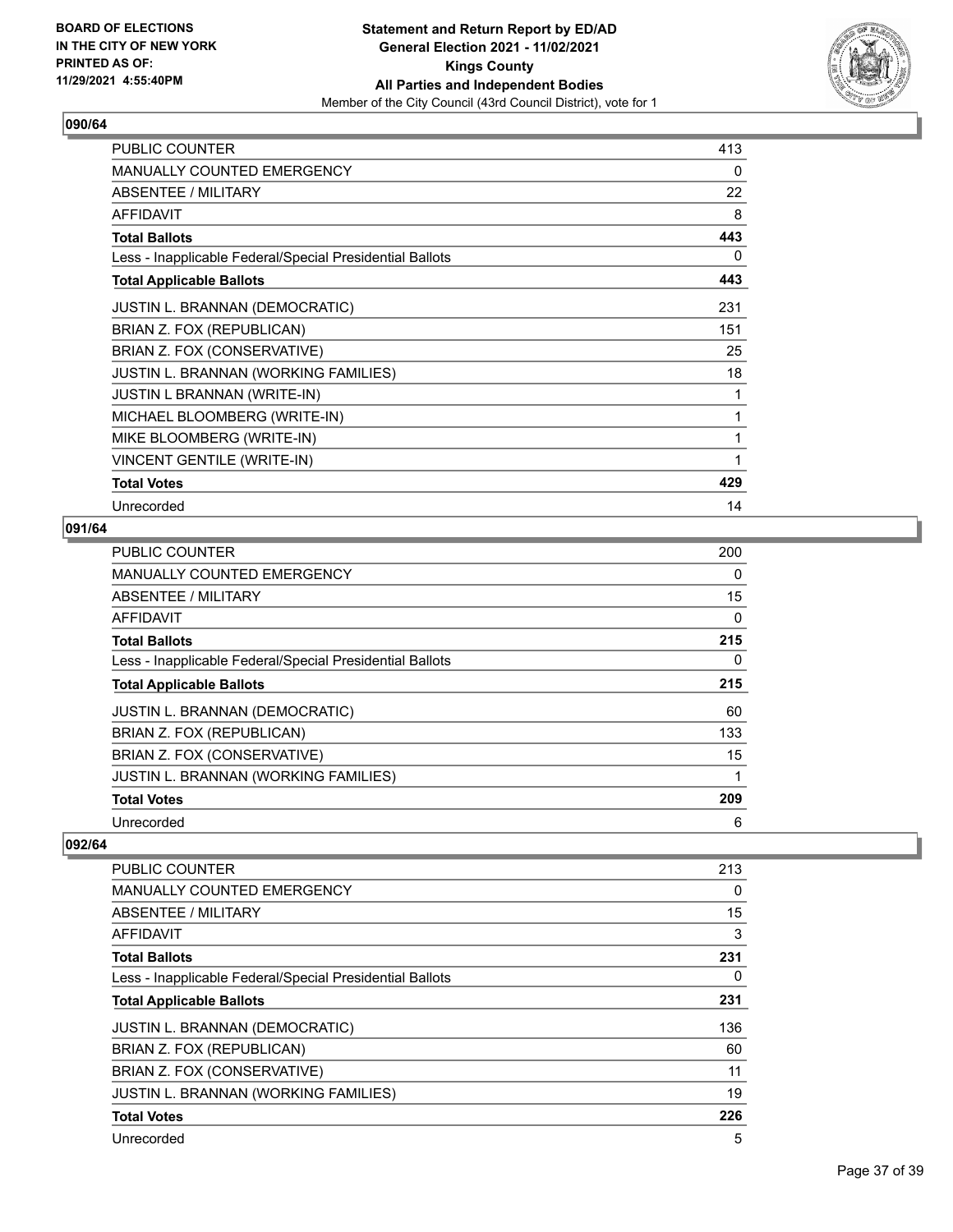

| <b>PUBLIC COUNTER</b>                                    | 341      |
|----------------------------------------------------------|----------|
| <b>MANUALLY COUNTED EMERGENCY</b>                        | $\Omega$ |
| ABSENTEE / MILITARY                                      | 25       |
| <b>AFFIDAVIT</b>                                         | 2        |
| <b>Total Ballots</b>                                     | 368      |
| Less - Inapplicable Federal/Special Presidential Ballots | 0        |
| <b>Total Applicable Ballots</b>                          | 368      |
| <b>JUSTIN L. BRANNAN (DEMOCRATIC)</b>                    | 220      |
| BRIAN Z. FOX (REPUBLICAN)                                | 111      |
| BRIAN Z. FOX (CONSERVATIVE)                              | 9        |
| JUSTIN L. BRANNAN (WORKING FAMILIES)                     | 19       |
| SHERRI WOLF (WRITE-IN)                                   | 1        |
| <b>Total Votes</b>                                       | 360      |
| Unrecorded                                               | 8        |
| 094/64 COMBINED into: 076/51                             |          |

**095/64 COMBINED into: 076/51**

**096/64 COMBINED into: 091/64**

**097/64 COMBINED into: 076/51**

**098/64 COMBINED into: 091/64**

**099/64 COMBINED into: 091/64**